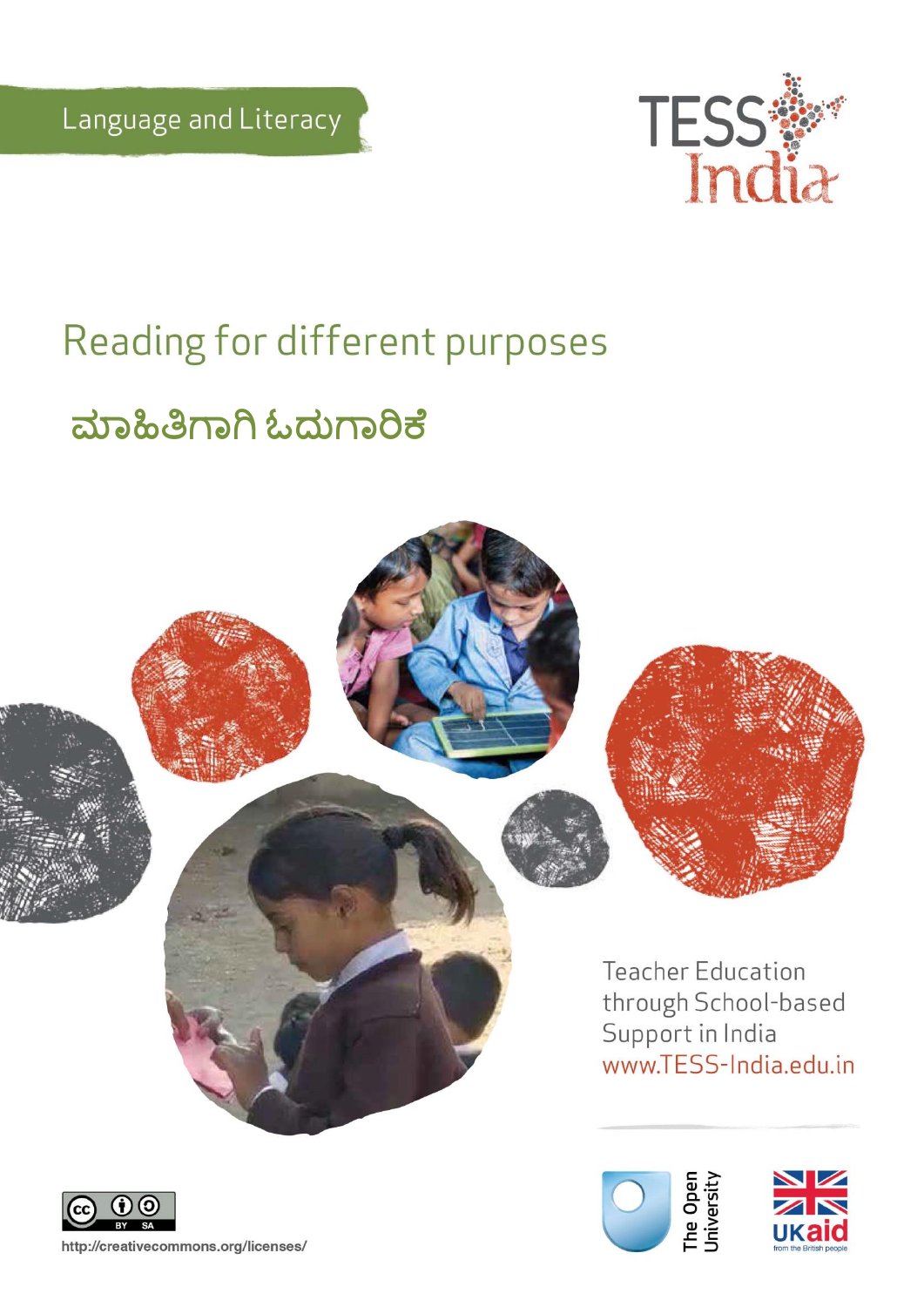ರಾಷ್ಟ್ರೀಯ ಪಠ್ಯಕ್ರಮ ಚೌಕಟ್ಟು (NCF 2005) ಮತ್ತು ಶಿಕ್ಷಕರ ಶಿಕ್ಷಣದ ರಾಷ್ಟ್ರೀಯ ಪಠ್ಯಕ್ರಮ ಚೌಕಟ್ಟು (2009)ಗಳು ಭಾರತದಲ್ಲಿನ ಶಿಕ್ಷಣಕ್ಕಾಗಿ ಮಹತ್ವಾಕಾಂಕ್ಷೆಯ ದೃಷ್ಠಿಕೋನವನ್ನು ನೀಡಿವೆ. ಇದರಲ್ಲಿ ಎಲ್ಲಾ ಶಾಲೆಗಳು ಸದೃಢವಾದ ಕಲಿಕಾ ವಾತಾವರಣವನ್ನು ಒದಗಿಸುತ್ತವೆ. ಈ ದೃಷ್ಟಿಕೋನವನ್ನು ಸಾಕಾರಗೊಳಿಸಲು ಶಿಕ್ಷಕರಿಗೆ ಹಾಗೂ ಶಿಕ್ಷಕ ಶಿಕ್ಷಕರಿಗೆ(ತರಬೇತುದಾರರಿಗೆ) ಸಹಾಯ ಹಸ್ತ ನೀಡುವುದೇ ಟೆಸ್–ಇಂಡಿಯಾ OERನ ಮುಖ್ಯ ಉದ್ದೇಶವಾಗಿದೆ. ಈ ಉದ್ದೇಶವನ್ನು ಈಡೇರಿಸಲು ಶಿಕ್ಷಕರನ್ನು 'ವಿದ್ಯಾರ್ಥಿ'ಗಳಂದು ಪರಿಗಣಿಸಿ, ಅವರು ತಮ್ಮ ವೃತ್ತಿಯಲ್ಲಿ ಅವಶ್ಯಕವಿರುವ ಸಾಧನ ಹಾಗೂ ವಿಧಾನಗಳನ್ನು ಬೆಳೆಸಿಕೊಳ್ಳುವಲ್ಲಿ ನ್ಯೆಪುಣ್ಯತೆಯನ್ನು ಹೊಂದುವಂತೆ, ಬೋಧನೆಯ ಮತ್ತು ಕಲಿಕೆಯ ವಿಧಾನಗಳಲ್ಲಿ ಸಕ್ರಿಯವಾಗಿ ತೊಡಗಿಸಿಕೊಳ್ಳಲು ಸಹಾಯವಾಗುವಂತೆ ಸಂಪನ್ಮೂಲ ರಚಿಸಲಾಗಿದೆ. OER ಮುಖ್ಯ ಲಕ್ಷಣವೆಂದರೆ ಶಿಕ್ಷಕರು ಘಟಕಗಳನ್ನು, ವೈಯಕ್ತಿಕ ಚಟುವಟಿಕೆಗಳನ್ನು, ಕೇಸ್ ಸ್ಪಡಿಗಳನ್ನು ಬಳಸಿ, ಅವರ ವೃತ್ತಿ ಕೌಶಲ್ಯವನ್ನು ವೃದ್ಧಿಸಿಕೊಂಡು ಅವುಗಳನ್ನು ನೂತನ ಸಂದರ್ಭಗಳಿಗೆ ಮತ್ತು ವಿಷಯಗಳಿಗೆ ಅನ್ವಯಿಸುವುದು.

ಎಲ್ಲಾ ವಿಷಯಗಳಿಗೂ ಹಾಗೂ ಎಲ್ಲಾ ಹಂತಗಳಿಗೂ ಅನ್ವಯವಾಗುವ ಈ ಪ್ರಮುಖ ಸಂಪನ್ಮೂಲಗಳು, ಭಾರತದ ಶಿಕ್ಷಣ ನೀತಿ ಮತ್ತು ಟೆಸ್-ಇಂಡಿಯಾ OERನಲ್ಲಿನ ಮಾದರಿಯಂತೆ, ಶಿಕ್ಷಕರಿಗೆ ಶ್ಯೆಕ್ಷಣಿಕ ಕ್ಷೇತ್ರದಲ್ಲಿನ ಪ್ರಮುಖ ವಿಧಾನಗಳ ಬಗ್ಗೆ ಮುಂದುವರಿದ ಪ್ರಾಯೋಗಿಕ ಸಲಹೆಗಳನ್ನು ನೀಡುತ್ತವೆ. ಟೆಸ್-ಇಂಡಿಯಾದ ಪ್ರಾಯೋಗಿಕ ತತ್ವಗಳನ್ನೊಳಗೊಂಡಂತೆ ವಿದ್ಯಾರ್ಥಿಗಳನ್ನು ಸಂಘಟಿಸುವ ವಿಧಾನಗಳು, ಕಲಿಕಾ ಚಟುವಟಿಕೆಗಳು ಮತ್ತು ಶಿಕ್ಷಕ-ವಿದ್ಯಾರ್ಥಿ ಮತ್ತು ವಿದ್ಯಾರ್ಥಿ-ವಿದ್ಯಾರ್ಥಿಗಳ ನಡುವಿನ ಒಡನಾಟವನ್ನು ಏರ್ಪಡಿಸುವ ವಿಧಾನಗಳನ್ನು ಒಳಗೊಂಡಿದೆ. ಶಿಕ್ಷಕರಿಗೆ ಹಾಗೂ ಶಿಕ್ಷಕ ಶಿಕ್ಷಕರಿಗೆ(ತರಬೇತುದಾರರಿಗೆ) ವೆಬ್ ಸ್ಮೆಟ್ ನಲ್ಲಿ ಈ ಪ್ರಮುಖ ಸಂಪನ್ಮೂಲಗಳು ಲಭ್ಯವಿದೆ.

ವೀಡಿಯೋ ಸಂಪನ್ಮೂಲಗಳು <mark>ಸ್ಥ</mark>ೇತಿ



ಟೆಸ್- ಇಂಡಿಯಾದವರು ತಯಾರಿಸಿದ ವೀಡಿಯೋ ಕ್ಲಿಪ್ಗಳ ಸಮೂಹವು ತರಗತಿಯಲ್ಲಿನ ಭಾಗವಹಿಸುವಿಕೆಯ ಪ್ರಮುಖ ತಂತ್ರಗಳನ್ನು ವಿವರಿಸುತ್ತವೆ. (ಪ್ರಮುಖ ಸಂಪನ್ಮೂಲಗಳ ವಿಷಯಗಳಿಗೆ ಸರಿಹೊಂದುವಂತೆ) ಶಿಕ್ಷಕರು ಹಾಗೂ ವಿದ್ಯಾರ್ಥಿಗಳು ಭಾಗವಹಿಸುವಿಕೆಯ ಅಭ್ಯಾಸಗಳನ್ನು ಭಾರತೀಯ ತರಗತಿಗಳಲ್ಲಿ ಬಳಸುವುದನ್ನು ಈ ಕ್ಲಿಪ್ ಗಳಲ್ಲಿ ನಾವು ಕಾಣಬಹುದಲ್ಲದೇ, ನಿರ್ದಿಷ್ಟ ಕ್ರಿಯೆಗಳನ್ನು ಹಾಗೂ ನಡತೆಗಳನ್ನು ವೀಕ್ಷಕರು ಗುರುತಿಸಲು ವೀಕ್ಷಕ ವಿವರಣೆಯನ್ನು ಕೇಳಬಹುದು. ಈ ವೀಡಿಯೋ ಕ್ಲಿಪ್1ಳನ್ನು ಹಿಂದಿ ತರಗತಿಗಳಲ್ಲಿ ಚಿತ್ರೀಕರಿಸಿದ್ದು, ವಿವಿಧ ರಾಜ್ಯಗಳಿಗೆ ಅನುಗುಣವಾಗಿ ವೀಕ್ಷಕ ವಿವರಣೆಯನ್ನು ಭಾಷಾಂತರಿಸಲಾಗಿದೆ. ಈ ವೀಡಿಯೋ ಕ್ತಿಪ್ಗಳಿಗೆ ಲಿಂಕ್ ಗಳನ್ನು, ವೀಡಿಯೋ ಚಿತ್ರದ ಮೂಲಕ OERಗಳಲ್ಲಿ ನಿರ್ದಿಷ್ಟ ಸ್ಥಳಗಳಲ್ಲಿ ತೋರಿಸಿದ್ದು, ಅಂತರ್ಜಾಲದ ಮೂಲಕ ಬಳಕೆದಾರರು ಇದನ್ನು ಬಳಸಬಹುದಾಗಿದೆ. ಈ ವೀಡಿಯೋ ಕ್ಲಿಪ್ ಗಳನ್ನು ಟ್ಯಾಬ್ಜೆಟ್, ಪಿಸಿ, ಡಿ.ವಿ.ಡಿ, ಮೊಬೈಲ್ ಫೋನ್ ಗಳಲ್ಲಿ ಹಾಗೂ ಎಸ್.ಡಿ ಕಾರ್ಡ್ ಮೂಲಕ ಬಳಸಲು, ಬಳಕೆದಾರರು ಇವುಗಳನ್ನು ಡೌನ್ಲೋಡ್ ಮಾಡಬಹುದಾಗಿದೆ. [\(http://www.tess-india.edu.in/\)](http://www.tess-india.edu.in/)

*Version 2.0 LL07TESSKNV1*

*Except for third party materials and otherwise stated, this content is made available under a Creative Commons Attribution-ShareAlike licence:<http://creativecommons.org/licenses/by-sa/3.0/>*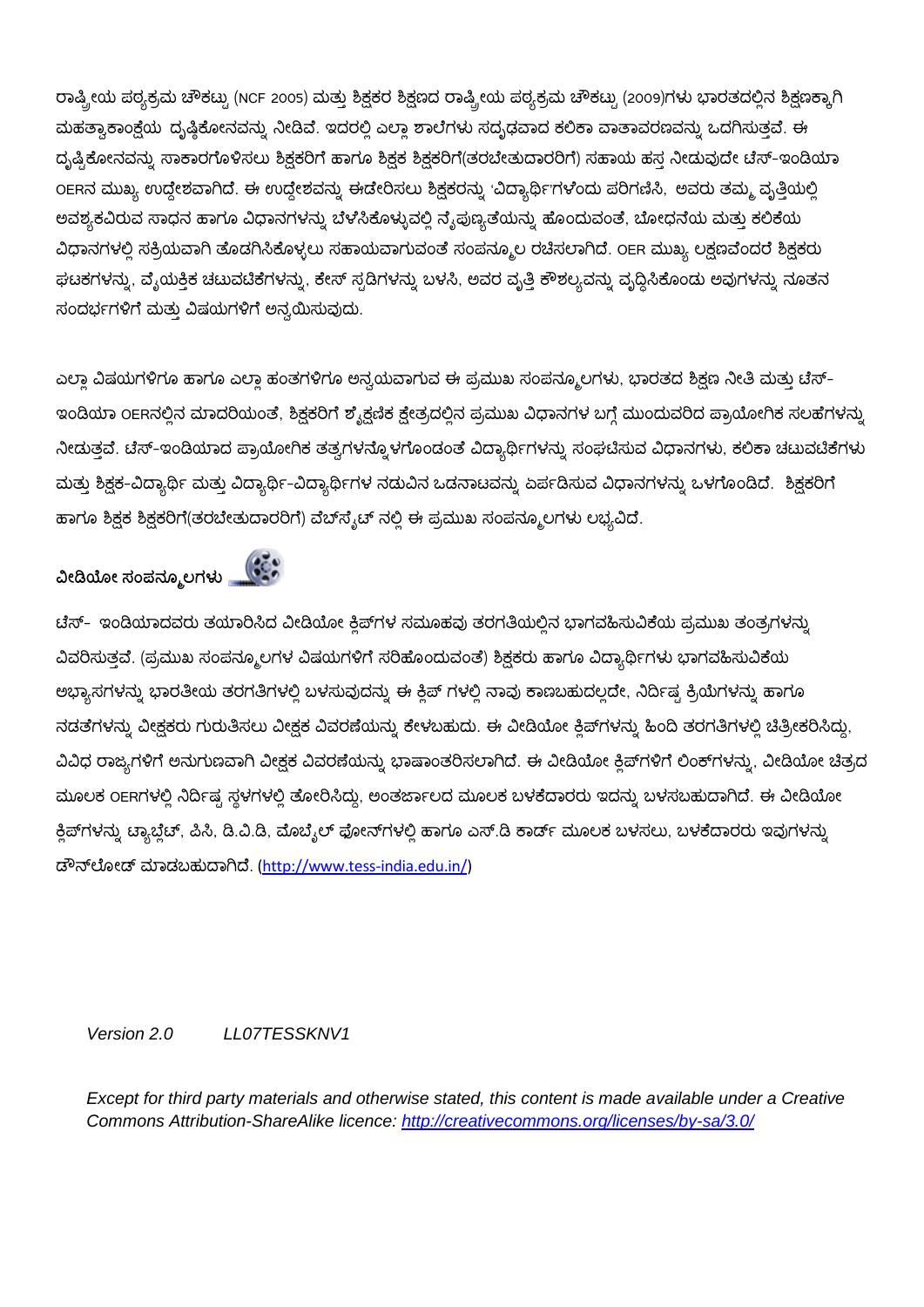## ಈ ಘಟಕದಲ್ಲೇನಿದೆ?

ನಿಮ್ಮ ವಿದ್ಯಾರ್ಥಿಗಳಲ್ಲಿ ಮಾಹಿತಿಗಾಗಿ ಓದುವ ಪರಿಣಾಮಕಾರಿ ಕೌಶಲಗಳನ್ನು ಬೆಳೆಸಲು ಸಹಾಯ ಮಾಡುವ ವಿಧಾನಗಳನ್ನು ಈ ಘಟಕದಲ್ಲಿ ಕಂಡುಕೊಳ್ಳುವಿರಿ. ಬೇರೆ ಬೇರೆ ವಿಷಯ ಕ್ಷೇತ್ರಗಳ ಬರಹಗಳನ್ನು ಭಾಷೆ ಹಾಗೂ ಸಾಕ್ಷರತೆಯ ತರಗತಿಯಲ್ಲಿ ಬಳಸಿ, ಪಠ್ಯಕ್ರಮದ ಎಲ್ಲ ಕ್ಷೇತ್ರಗಳಲ್ಲಿಯೂ ನಿಮ್ಮ ವಿದ್ಯಾರ್ಥಿಗಳು ಸಕ್ರಿಯರಾಗಿ ಓದುವುದನ್ನು (active reading) ಪ್ರೋತ್ಸಾಹಿಸುವಿರಿ.

ಐದನೇ ತರಗತಿ ಮೇಲ್ಪಟ್ಟ ವಿದ್ಯಾರ್ಥಿಗಳಿಗೆ ಸರಿ ಹೊಂದುವ ಹಲವಾರು ಚಟುವಟಿಕೆಗಳನ್ನು ನಿಮಗೆ ಪರಿಚಯಿಸಲಾಗುತ್ತದೆ. ನಿಮ್ಮ ವಿದ್ಯಾರ್ಥಿಗಳನ್ನು ಅವರಿಗೆ ಪರಿಚಯವಿಲ್ಲದ, ಅಥವಾ ಗ್ರಹಿಸಲು ಸವಾಲಾಗುವ ಬರಹಗಳನ್ನು ಓದಲು ಸಿದ್ಧರಾಗಿಸಲು ಮಾರ್ಗದರ್ಶಿ (anticipation guide) ಅಂಶಗಳು, ಪಠ್ಯಕ್ರಮದ ವಿಷಯ ಪಠ್ಯಗಳಲ್ಲಿ ಪ್ರಮುಖ ಅಂಶಗಳನ್ನು ಗುರುತಿಸಲು ಸಹಾಯಕವಾಗುವಂತಹ ಮುಖ್ಯ ಗುಣಲಕ್ಷಣಗಳ ಪಟ್ಟಿ ಹಾಗೂ ಲೇಖನದ ವಿಚಾರಗಳ ಪ್ರಾಮುಖ್ಯತೆಯನ್ನು ನಡುವಿನ ವ್ಯತ್ಯಾಸಗಳನ್ನು ಗುರುತಿಸಲು ಉಪಯುಕ್ತವಾಗುವ ಕೋಷ್ಟಕ ರಚಿಸುವುದನ್ನು ಈ ಚಟುವಟಿಕೆಗಳ ಮೂಲಕ ತಿಳಿಯಬಹುದು.

ಮಾಹಿತಿಯನ್ನು ಓದುವುದು ಹಾಗೂ ಅರ್ಥಮಾಡಿಕೊಳ್ಳುವುದು ಒಂದು ಪ್ರಮುಖ ಜೀವನ ಕೌಶಲವಾಗಿದ್ದು, ಇದು ವಿದ್ಯಾರ್ಥಿಗಳು ಶಾಲೆಯಲ್ಲಿ ಹಾಗೂ ಅದಕ್ಕೂ ಮಿಗಿಲಾಗಿ ಜೀವನದಲ್ಲಿ ಯಶಸ್ಸನ್ನು ಹೊಂದಲು ಪ್ರಮುಖ ಪಾತ್ರವಹಿಸುತ್ತದೆ. ಹಾಗಾಗಿ ವಿವಿಧ ಬಗೆಯ ಮಾಹಿತಿ ಆಧಾರಿತ ಬರಹಗಳನ್ನು ಓದುವುದಕ್ಕಾಗಿ ಹಲವಾರು ತಂತ್ರಗಳನ್ನು ವಿದ್ಯಾರ್ಥಿಗಳಿಗೆ – ಅದರಲ್ಲೂ ವಿಶೇಷವಾಗಿ ಶಾಲೆಯ ಹೊರಗೆ ಕಡಿಮೆ ಅವಕಾಶಗಳನ್ನು ಹೊಂದಿರುವ ವಿದ್ಯಾರ್ಥಿಗಳಿಗೆ ಕಲಿಸುವಲ್ಲಿ, ನಿಮ್ಮ ಪಾತ್ರ ಬಹಳ ಮುಖ್ಯವಾದದ್ದು.

## ಈ ಘಟಕದಲ್ಲಿ ನೀವೇನು ಕಲಿಯಬಹುದು?

- ಮಾಹಿತಿಗಾಗಿ ಓದಲು ವಿದ್ಯಾರ್ಥಿಗಳ ಕೌಶಲಗಳನ್ನು ಬೆಳೆಸಲು ಚಟುವಟಿಕೆಗಳನ್ನು ಯೋಜಿಸುವ ಬಗ್ಗೆ.
- ನಿರ್ದಿಷ್ಟ ವಿಷಯದ ಪಾಠಗಳೊಂದಿಗೆ ಸಕ್ರಿಯ ಓದುವಿಕೆಯ ಮಾರ್ಗೋಪಾಯಗಳನ್ನು ಒಂದುಗೂಡಿಸುವ ವಿಧಾನಗಳ ಬಗ್ಗೆ.
- ಮಾಹಿತಿಗಾಗಿ ಓದುವಿಕೆಯಲ್ಲಿ ವಿದ್ಯಾರ್ಥಿಗಳ ಪ್ರಗತಿಯನ್ನು ಪರಿವೀಕ್ಷಣೆ ಮಾಡುವುದರ ಬಗ್ಗೆ.

## ಈ ಮಾರ್ಗ ಏಕೆ ಮುಖ್ಯ?

ವಿದ್ಯಾರ್ಥಿಗಳು ಶಾಲೆಯಲ್ಲಿ ಮುಂದುವರೆದಂತೆ, ಎಲ್ಲ ವಿಷಯ ಕ್ಷೇತ್ರಗಳಲ್ಲಿ ಅವರು ಹೆಚ್ಚು ಸಂಕೀರ್ಣ ಬರಹಗಳನ್ನು ಓದಬೇಕಾಗುತ್ತದೆ. ವಿದ್ಯಾರ್ಥಿಗಳ ಕಲಿಕೆಯ ಯಶಸ್ಸು ತಾವು ಓದಿದ ಮಾಹಿತಿಯನ್ನು ಅರ್ಥೈಸಿಕೊಂಡು, ಬಳಸುವ ಸಾಮರ್ಥ್ಯವನ್ನು ಒಳಗೊಂಡಿದೆ. ಯಶಸ್ವಿ ವಿದ್ಯಾರ್ಥಿಗಳು ಓದುವ ತಂತ್ರಗಳನ್ನು ತಮ್ಮದಾಗಿಸಿಕೊಂಡಿದ್ದು, ಸಂದರ್ಭಕ್ಕೆ ತಕ್ಕಂತೆ ಬಳಸುವುದನ್ನು ತಿಳಿದಿರುತ್ತಾರೆ. ಇದು ಒಂದು ಪಠ್ಯ ಅಥವಾ ಲೇಖನವನ್ನು ಓದುವ ಮೊದಲು ಅದರಲ್ಲಿರಬಹುದಾದ ಅಂಶಗಳನ್ನು ಉುಹಿಸುವುದು, ಮುಖ್ಯ ಅಂಶಗಳ ಮೇಲೆ ಗಮನ ಕೇಂದ್ರೀಕರಿಸುವುದು ಅಥವಾ ಪ್ರತಿ ವಿಭಾಗದ ಅರ್ಥ ಕುರಿತು ಚೆಂತನೆ ನಡೆಸುವುದನ್ನು ಒಳಗೊಂಡಿದೆ. ಈ ನಿಟ್ಟಿನಲ್ಲಿ ಕಷ್ಟಪಡುತ್ತಿರುವ ವಿದ್ಯಾರ್ಥಿಗಳನ್ನು ಉತ್ತಮ ಓದುಗಾರರು ಹಾಗೂ ಸಕ್ರಿಯ ಕಲಿಕಾದಾರರನ್ನಾಗಿಸಲು ಅವರಿಗೆ ಈ ಮಾರ್ಗೋಪಾಯಗಳನ್ನು ವಿಶದವಾಗಿ ಹೇಳಿ ಕಲಿಸಬೇಕಾಗುತದೆ.

## 1 ಮಾಹಿತಿಗಾಗಿ ಓದಲು ಕಲಿಯುವುದು

ನಿಜ ಜೀವನದಲ್ಲಿ ನಾವು ಸಾಮಾನ್ಯವಾಗಿ ನಿರ್ದಿಷ್ಟ ಉದ್ದೇಶಕ್ಕಾಗಿ ಹಾಗೂ ಮಾಹಿತಿಯನ್ನು ತಿಳಿದುಕೊಳ್ಳುವುದಕ್ಕಾಗಿ ಓದುತ್ತೇವೆ. ಸಾಮಾನ್ಯವಾಗಿ ನಾವು ಪ್ರತಿ ಪದದ ಕಡೆಗೆ ಗಮನ ಕೊಡದೇ, ಒಟ್ಟಾರೆಯಾಗಿ ಸಂವಹನವಾಗಬೇಕಾಗಿರುವ ಅಂಶದ ಬಗ್ಗೆ ಹಾಗೂ ನಾವು ತಿಳಿದುಕೊಳ್ಳಬೇಕಾದ ವಿವರಗಳ ಕಡೆಗೆ ಗಮನಹರಿಸುತ್ತೇವೆ. ಚಟುವಟಿಕೆ 1 ರಲ್ಲಿ ನಿಮ್ಮ ನಿತ್ಯಜೀವನದಲ್ಲಿ ಕಂಡುಬರುವ ಕೆಲವು ಬರಹಗಳ ಕುರಿತು, ಆ ಬರಹಗಳಿಂದ ನಿಮಗೆ ಬೇಕಾದ ಮಾಹಿತಿಯನ್ನು ಸಂಗ್ರಹಿಸುವ ರೀತಿಯ ಕುರಿತು ಆಲೋಚಿಸುವಿರಿ.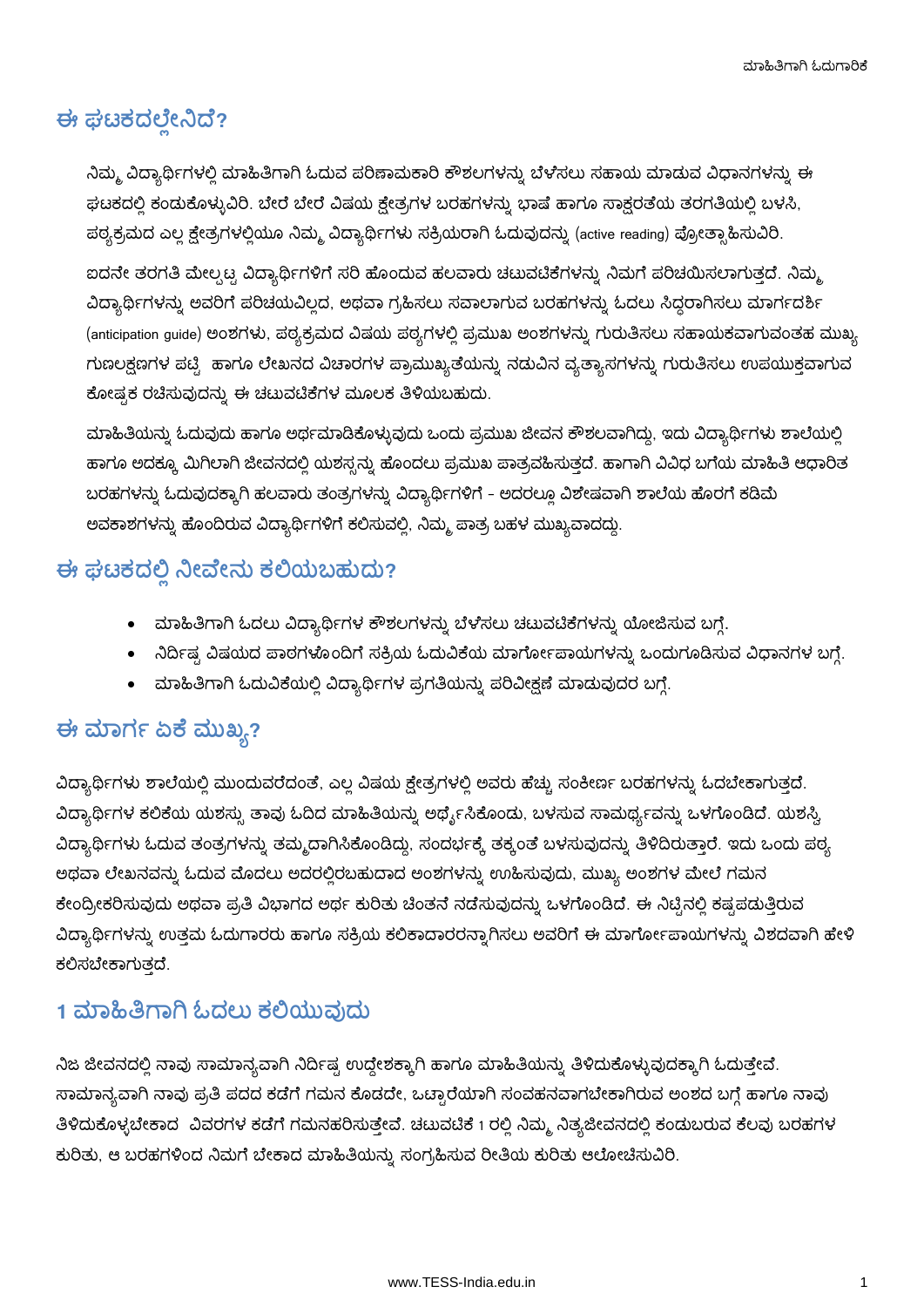### ಚಟುವಟಿಕೆ 1: ವಿವಿಧ ಬಗೆಯ ಮಾಹಿತಿ – ಆಧಾರಿತ ಬರಹಗಳನ್ನು ಓದುವುದು

ಕಳೆದ ವಾರದಲ್ಲಿ ನೀವು ಓದಿದ ಮಾಹಿತಿ ಆಧಾರಿತ ಬರಹಗಳನ್ನು ಕುರಿತು ಆಲೋಚಿಸಿ. ಅವು ವಾರ್ತಾ ಪತ್ರಿಕೆ, ಜಾಹಿರಾತುಗಳು, ರೈಲಿನ ವೇಳಾಪಟ್ಟಿ, ರಸ್ತೆ ಸೂಚಕಗಳು (road signs), ಅಂತರ್ಜಾಲದಲ್ಲಿನ ತಾಂತ್ರಿಕ ಕೈಪಿಡಿ (online technical manual), ಒಂದು ಅಡುಗೆ ವಿಧಾನ (a recipe) ಅಥವಾ ನಿಮ್ಮ ವಿದ್ಯಾರ್ಥಿಗಳ ಲಿಖಿತ ಮನೆ ಕೆಲಸವನ್ನು ಒಳಗೊಂಡಿರಬಹುದು. ನಿಮ್ಮ ನೆನಪಿಗೆ ಬರುವ ಯಾವುದಾದರೂ ನಾಲ್ಕನ್ನು ಪಟ್ಟಿ ಮಾಡಿ, ಕೆಳಗಿನ ಪ್ರಶ್ನೆಗಳಿಗೆ ಉತ್ತರಿಸಿ.

- ನೀವು ಬರಹಗಳನ್ನು ಓದಿದ್ದೇಕೆ?
- ಮುಖ್ಯ ಅಂಶಗಳನ್ನು ಆರಿಸಿಕೊಳ್ಳುವುದಕ್ಕಾಗಿ ನೀವು ಸುಮ್ಮನೆ ತಿರುವಿ ಹಾಕಿದ ಬರಹಗಳು ಯಾವುವು? ಯಾವ ಬರಹಗಳನ್ನು ನೀವು ಒಂದಕ್ಕಿಂತ ಹೆಚ್ಚು ಬಾರಿ ಅಥವಾ ನಿಧಾನವಾಗಿ ಓದಬೇಕಾಯಿತು?
- ನೀವು ಓದಿದ್ದರಲ್ಲಿ ಕೆಲವನ್ನು ಅರ್ಥಮಾಡಿಕೊಳ್ಳಲು ಕಷ್ಟವಾಯಿತೇ? ಹಾಗಾದರೆ ಅರ್ಥಮಾಡಿಕೊಳ್ಳಲು ನೀವು ಏನು ಮಾಡಿದಿರಿ?
- ಕಳೆದ ವಾರದಲ್ಲಿ ನಿಮ್ಮ ವಿದ್ಯಾರ್ಥಿಗಳು ಏನು ಓದಿದ್ದಾರೆ ಎಂಬುದರ ಕುರಿತು ನಿಮಗೇನು ತಿಳಿದಿದೆ?

ವಿಭಿನ್ನ ಬರಹಗಳು ನಿಮ್ಮಿಂದ ವಿಭಿನ್ನ ಓದುವ ಕೌಶಲಗಳನ್ನು ಬಯಸುತ್ತೇವೆ. ಒಂದು ಅಧಿಕೃತ ದಾಖಲೆ ಅಥವಾ ಸೂಚನಾ ಕ್ಯೆಪಿಡಿ ಅಪರಿಚಿತ ತಾಂತ್ರಿಕ ಪದ ಅಥವಾ ಒಂದು ಕ್ಷೇತ್ರದ ಪರಿಭಾಷೆಯನ್ನು ಒಳಗೊಂಡಿರಬಹುದು. ವಾರ್ತಾಪತ್ರಿಕೆಯಲ್ಲಿನ ಒಂದು ಲೇಖನವು ನಿಮ್ಮ ಅನುಭವ ಹಾಗೂ ತಿಳುವಳಿಕೆಯನ್ನು ಮೀರಿದ ಸ್ಥಳಗಳ ಕುರಿತು ಹೇಳಬಹುದು. ನಿಮ್ಮ ವಿದ್ಯಾರ್ಥಿಗಳ ಮನೆ ಕೆಲಸವು ರೂಢಿಯಲ್ಲಿಲ್ಲದ ಕಾಗುಣಿತವನ್ನು ಒಳಗೊಂಡಿರಬಹುದು. ನುರಿತ, ನಿರರ್ಗಳ ಓದುಗರೂ ಸಹ ಈ ರೀತಿಯ ಸವಾಲುಗಳನ್ನು ದಿನನಿತ್ಯದಲ್ಲಿ ಎದುರಿಸುತಾರೆ.

ಜನರ ಹಿನ್ನೆಲೆಗಳು ಹಾಗೂ ಹಿಂದಿನ ಅನುಭವಗಳು ಅವರು ಓದಿದ್ದನ್ನು ಅರ್ಥ ಮಾಡಿಕೊಳ್ಳಲು ಸಹಾಯ ಮಾಡುವಲ್ಲಿ ಪ್ರಮುಖ ಪಾತ್ರವಹಿಸುತ್ತದೆ. ಉದಾಹರಣೆಗೆ ಒಂದು ಸ್ಥಳೀಯ ಆರೋಗ್ಯ ಕಾರ್ಯಕ್ರಮದ ಬಗ್ಗೆ ನಿಮಗೆ ಈ ಮೊದಲೇ ತಿಳಿದಿದ್ದರೆ, ಆ ಕುರಿತಾದ ಕರಪತ್ರ ನೋಡಿದ ಕೂಡಲೇ ವಿಷಯವನ್ನು ಗ್ರಹಿಸುವಿರಿ. ಈ ರೀತಿಯ ಹಿನ್ನೆಲೆ ಇಲ್ಲದ ಕರಪತ್ರದ ವಿಚಾರವಾಗಿ ಉುಹೆಯನ್ನು ಮಾತ್ರ ಮಾಡಬಹುದು. ವಿದ್ಯಾರ್ಥಿಗಳು ತಮ್ಮ ಸುತ್ತಲಿನ ಪ್ರಪಂಚದ ಕುರಿತು ನಿರಂತರವಾಗಿ ತಮ್ಮ ಜ್ಞಾನವನ್ನು ಬೆಳೆಸಿಕೊಳ್ಳುತ್ತಿದ್ದಾರೆ. ಹಾಗಾಗಿ ತಾವು ಓದಿದ್ದನ್ನು ಅರ್ಥೈಸಿಕೊಳ್ಳುವ ಸಾಮರ್ಥ್ಯವು ಜೊತೆ ಜೊತೆಯಲ್ಲಿ ಬೆಳೆಯುತ್ತಿರುತ್ತದೆ.

# 2 ನಿಮ್ಮ ವಿದ್ಯಾರ್ಥಿಗಳ ಓದುಗಾರಿಕೆ ಕೌಶಲ ಭಂಡಾರವನ್ನು (reading repertoire)

# ವಿಸಾರಗೊಳಿಸುವುದು.

ವಿಭಿನ್ನ ಮಾಹಿತಿ - ಆಧಾರಿತ ಬರಹಗಳನ್ನು ಓದಲು ಅಗತ್ಯವಾದ ಮಾರ್ಗೋಪಾಯಗಳನ್ನು ವಿದ್ಯಾರ್ಥಿಗಳು ಕಲಿಯಬೇಕಾಗುತ್ತದೆ. ಮಾಹಿತಿಗಾಗಿ ಓದುವ ಅಭ್ಯಾಸಕ್ಕಾಗಿ ಹಾಗೂ ತಾವು ಓದಿದುದರ ಕುರಿತು ಮಾತನಾಡಲು ವಿದ್ಯಾರ್ಥಿಗಳಿಗೆ ಅವಕಾಶ ದೊರೆತಾಗ, ಅವರು ತಮಗೆ ಎದುರಾಗುವ ಹೊಸ ಭಾಷೆ ಹಾಗೂ ಪರಿಕಲ್ಪನೆಗಳನ್ನು ಅರ್ಥೈಸಿಕೊಳ್ಳಲು ಸಾಧ್ಯವಾಗುತ್ತದೆ.

### ಸಂದರ್ಭ ಅಧ್ಯಯನ 1: ವಿದ್ಯಾರ್ಥಿಗಳ ಓದುಗಾರಿಕೆ ಕೌಶಲ ಭಂಡಾರವನ್ನು ವಿಸ್ತರಿಸುವುದು

ಮೋಹನ್ ರವರು ಬೆಂಗಳೂರಿನಲ್ಲಿ ಎಂಟನೇ ತರಗತಿಯ ಶಿಕ್ಷಕರು. ಅವರು ತರಗತಿಯಲ್ಲಿ ಮಾಹಿತಿ-ಆಧಾರಿತ ಬರಹಗಳನ್ನು ಗಟ್ಟಿಯಾಗಿ ಓದುವ ಮೂಲಕ ತಮ್ಮ ವಿದ್ಯಾರ್ಥಿಗಳ ಓದುಗಾರಿಕೆಯ ಕೌಶಲ ಭಂಡಾರವನ್ನು ವಿಸರಿಸುವ ತಮ್ಮ ಪ್ರಯತ್ನವನ್ನು ಕುರಿತು ವಿವರಿಸುತ್ತಾರೆ.

ನಾನು ಆಗಾಗ್ಗೆ ಗಟ್ಟಿಯಾಗಿ ಓದುತ್ತೇನೆ. ಆದರೆ, ಕೆಲವೊಮ್ಮ್ಮೆಕಥೆ ಅಥವಾ ಪದ್ಯದ ಬದಲು, ಅವರಿಗೆ ಆಸಕ್ತಿದಾಯಕವಾಗಿರುತ್ತದೆಂದು ಲೇಖನವೊಂದನ್ನು ವಾರ್ತಾ ಪತ್ರಿಕೆಯಿಂದ ಆರಿಸುತ್ತೇನೆ. ವಿಭಿನ್ನ ಬರಹಗಳನ್ನು ಆಲಿಸುವುದರಿಂದ ಅವರಿಗೆ ಸಹಾಯವಾಗುತ್ತದೆಂದು ನನಗೆ ಅನಿಸುತ್ತದೆ. ಅಲ್ಲದೇ ಇದರಿಂದ ನಾವು ಜೀವಿಸುವ ಪ್ರಪಂಚದ ಕುರಿತು ಅವರಿಗೆ ಮಾಹಿತಿ ದೊರೆಯುತ್ತದೆ.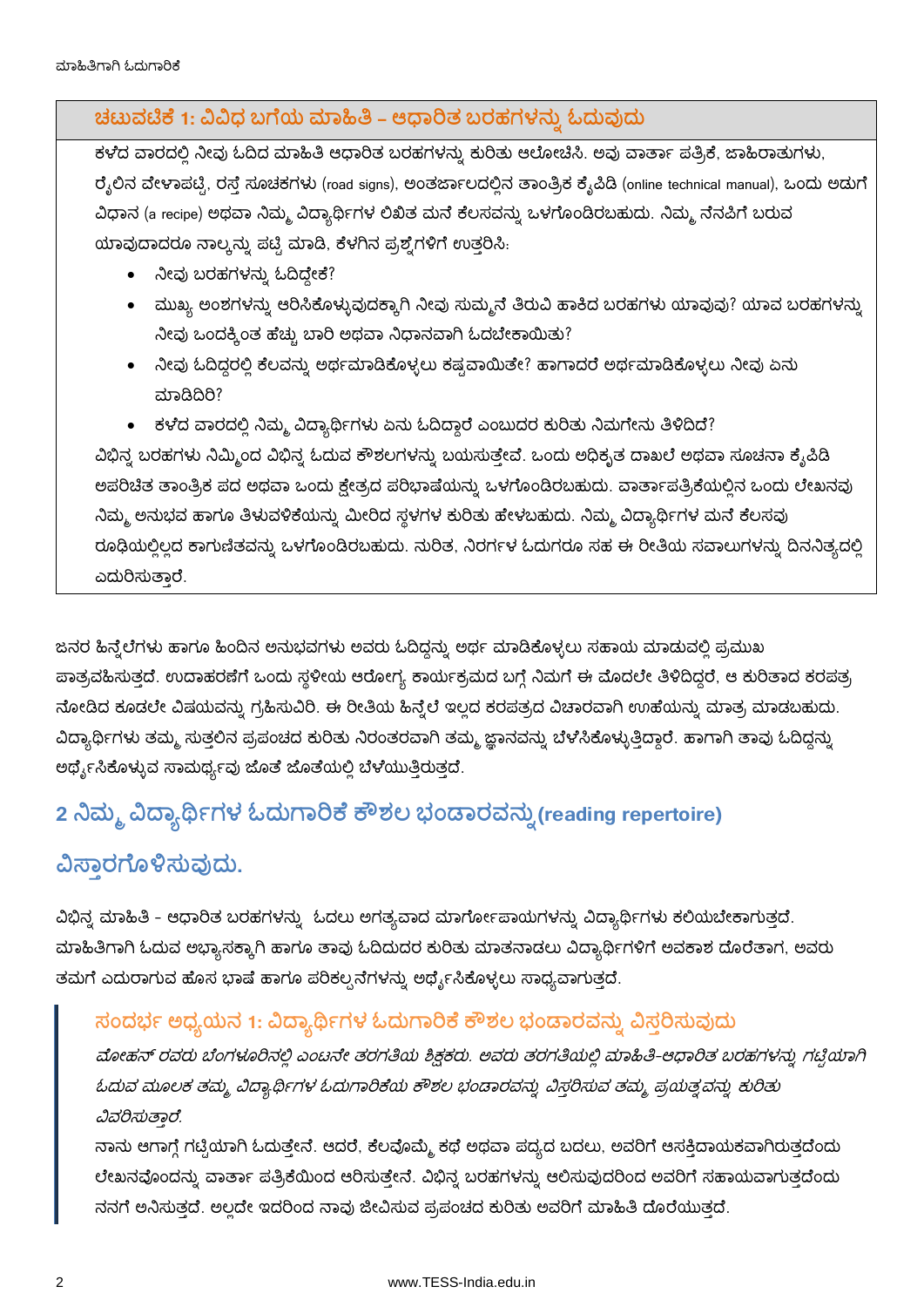ಕಳೆದ ತಿಂಗಳು ನಾನು ಮಕ್ಕಳ ಆರೋಗ್ಯದ ಜವಾಬ್ದಾರಿಯ ಬಗ್ಗೆ ಪರಿಚಯ ನೀಡಲು ಪ್ರಾರಂಭಿಸಿದೆ ಹಾಗೂ ಆ ಬಗ್ಗೆ ವಿದ್ಯಾರ್ಥಿಗಳು ಏನು ತಿಳಿದಿರುವರೆಂಬುದನ್ನು ಕೇಳಿದೆ. ಪ್ರಾರಂಭದ ಚರ್ಚೆಯಲ್ಲಿ ಬಳಸಿರುವ ಕೆಲವು ಪ್ರಮುಖ ಪದಗಳನ್ನು ಕಪ್ಪುಹಲಗೆಯ ಮೇಲೆ ಬರೆದೆ, ನಂತರ ಲೇಖನ ಯಾವುದರ ಬಗ್ಗೆ? ಎಂಬ ಪ್ರಶ್ನೆಯನ್ನು ಗಮನದಲ್ಲಿಟ್ಟುಕೊಂಡು, ನಾನು ಓದುವ ಲೇಖನವನ್ನು (ಸಂಪನ್ಮೂಲ 1) ಆಲಿಸುವಂತೆ ತಿಳಿಸಿದೆ. ಆ ನಂತರ ಲೇಖನವನ್ನು ನಿಧಾನವಾಗಿ ಓದಿದೆ. ಮಧ್ಯದಲ್ಲಿ ಅಪರಿಚಿತ ಪದಗಳನ್ನು ವಿವರಿಸುವುದಕ್ಕಾಗಿ ನಿಲ್ಲಿಸಿದೆ. ಉದಾ: ಸಾಮಾಜಿಕ ಭದ್ರತೆ, ಆಹಾರ ಭದ್ರತೆ, ಪಡಿತರ ವ್ಯವಸ್ಥೆ. ಕಪ್ಪು ಹಲಗೆಯ ಮೇಲೆ ಈ ಪದಗಳನ್ನು ಬರೆಯುತ್ತಾ ಹೋದಂತೆ ವಿದ್ಯಾರ್ಥಿಗಳಲ್ಲಿ ಯಾರಾದರೂ ಅವುಗಳ ಅರ್ಥ ತಿಳಿದಿದ್ದಲ್ಲಿ ವಿವರಿಸುವಂತೆ ಹೇಳಿದೆ.

ನಾನು ಓದಿದ್ದನ್ನು ಪೂರ್ಣಗೊಳಿಸಿದ ನಂತರ ಲೇಖನವು ಯಾವುದರ ಕುರಿತಾಗಿದೆ ಎಂದು ಜೋಡಿಗಳಲ್ಲಿ ಮಾತನಾಡುವಂತೆ ಹೇಳಿದೆ. ಸಂಕ್ಷಿಪ್ತ ಹಿಮ್ಮಾಹಿತಿ ಅವಧಿಯ ನಂತರ, ಕಪ್ಪುಹಲಗೆಯ ಮೇಲೆ ವಿಷಯ ಕೇಂದ್ರಿತವಾದ ಮೂರು ಪ್ರಶ್ನೆಗಳನ್ನು ಬರೆದೆ.

- 'ನಮ್ಮ ದೇಶದಲ್ಲಿ ನಗರ ಪ್ರದೇಶದ ಮಕ್ಕಳಿಗಿಂತ ಗ್ರಾಮೀಣ ಮಕ್ಕಳು ಕಡಿಮೆ ತೂಕದ ಸಮಸ್ಯೆಯಿಂದ ಬಳಲುತ್ತಿದ್ದಾರೆ ಎಂದು ರಾಷ್ಟ್ರೀಯ ಕೌಟುಂಬಿಕ ಆರೋಗ್ಯ ಸಮೀಕ್ಷೆ (2005-06) ವರದಿ ಮಾಡಿದೆ. ನಿಮ್ಮ ಪ್ರಕಾರ ಈ ಪರಿಸ್ಥಿತಿ ಏಕೆ ತಲೆದೋರಿದೆ?
- 'ಮಕ್ಕಳ ಆರೋಗ್ಯ ಎಲ್ಲರ ಜವಾಬ್ದಾರಿಯಾಗಿದೆ ಎಂಬುದನ್ನು ಒಪ್ಪುತ್ತೀರಾ? ಈ ನಿಟ್ಟಿನಲ್ಲಿ ಸರ್ಕಾರ, ಸಮುದಾಯ ಹಾಗೂ ಪೋಷಕರ ಜವಾಬ್ದಾರಿಗಳನ್ನು ಪಟ್ಟಿಮಾಡಿ
- 'ಮಕ್ಕಳ ಆರೋಗ್ಯ ಸ್ಥಿತಿಯಲ್ಲಿ ಸುಧಾರಣೆಗಳನ್ನು ತರಲು ನಿಮ್ಮ ಸಲಹೆಗಳೇನು?'

ವಿದ್ಯಾರ್ಥಿಗಳ ಎರಡೆರಡು ಜೋಡಿಗಳನ್ನು ಸೇರಿಸಿ, ನಾಲ್ಕು ಮಂದಿಯ ಪ್ರತಿ ಗುಂಪಿಗೆ ನಾನು ಬರೆದ ಪ್ರಶ್ನೆಗಳಲ್ಲಿ ಒಂದನ್ನು ಕುರಿತು ಆಲೋಚಿಸುವಂತೆ ತಿಳಿಸಿ, ಲೇಖನವನ್ನು ಮತ್ತೊಮ್ಮೆ ಓದಿದೆ. ಅವರು ತಮ್ಮ್ಗ ಚರ್ಚೆಯನ್ನು ಮುಗಿಸಿದ ನಂತರ, ಗುಂಪಿನ ಒಬ್ಬರು ತರಗತಿಯ ಇತರರಿಗೆ ತಮ್ಮ ಆಲೋಚನೆಗಳನ್ನು ವರದಿ ಮಾಡುವಂತೆ ತಿಳಿಸಿದೆ.

ಅಲ್ಲಿಂದೀಚೆಗೆ ಈ ಚಟುವಟಿಕೆಯನ್ನು ವಿಭಿನ್ನ ಲೇಖನಗಳ ಬಳಕೆಯ ಮೂಲಕ ಬೇರೆ ಬೇರೆ ರೀತಿಯಾಗಿ ಕ್ಶೆಗೊಂಡಿದ್ದೇನೆ ಹಾಗೂ ಸೂಕ್ತ ಪ್ರಶ್ನೆಗಳನ್ನು ಕೇಳಿಕೊಂಡು ಎರಡನೇ ಬಾರಿಗೆ ವಿದ್ಯಾರ್ಥಿಗಳು ಅವರಾಗಿಯೇ ಓದುವಂತೆ ಕ್ರಮ ತೆಗೆದುಕೊಂಡಿದ್ದೇನೆ. ಅವರಿಗೆ ಅರ್ಥವಾಗದ ಪದಗಳು ಅಥವಾ ಅಭಿವ್ಯಕ್ತಿಗಳನ್ನು ನಾನಾಗಿಯೇ ಉಹಿಸುವ ಬದಲು, ವಿದ್ಯಾರ್ಥಿಗಳೇ ಟಿಪ್ಪಣಿ ಮಾಡಲು ಪ್ರೋತ್ಸಾಹಿಸಿದ್ದೇನೆ. ಒಮ್ಮೆ ನಾನು ಗಟ್ಟಿಯಾಗಿ ಓದಿದ, ಮೊದಲ ಚರ್ಚೆಗೊಳಗಾಗಿರುವ ಬರಹದ ಪ್ರತಿಯನ್ನು ವಿದ್ಯಾರ್ಥಿಗಳಿಗೆ ಕೊಡಲು -ಪ್ರಾರಂಭಿಸಿದ್ದೇನೆ. ಅದನ್ನು ಅವರು ಎರಡನೇ ಬಾರಿ ಓದಿಕೊಂಡು ಹೆಚ್ಚು ಗಮನ ಕೇಂದ್ರಿತ ಪ್ರಶ್ನೆಗಳನ್ನು ರಚಿಸುತ್ತಾರೆ. ಸಾಮಾನ್ಯವಾಗಿ ಓದಿನ ಚಟುವಟಿಕೆಯ ಅನುಪಾಲನೆಯನ್ನು ನಾನು ವಿದ್ಯಾರ್ಥಿಗಳಿಗೆ ಲೇಖನವೊಂದನ್ನು ತಮ್ಮದೇ ಆದ ಪದಗಳಲ್ಲಿ ಬರೆಯಲು ಅಥವಾ ಚರ್ಚಿಸಲಾದ ವಿಷಯಗಳ ಬಗ್ಗೆ ತಮ್ಮ ಅಭಿಪ್ರಾಯಗಳನ್ನು ಪ್ರಬಂಧ ರೂಪದಲ್ಲಿ ವಿವರಿಸಲು ತಿಳಿಸುವ ಮೂಲಕ ಮಾದುತ್ತೇನೆ.

ಗುಂಪುಕೆಲಸದ ಪ್ರಯೋಜನಗಳನ್ನು ಕುರಿತು ನೀವು ಸಂಪನ್ಮೂಲ 2ರಲ್ಲಿ ಹೆಚ್ಚಾಗಿ ಕಲಿಯಬಹುದು.



#### ವಿಡಿಯೋ: Using groupwork

ಚಟುವಟಿಕೆ 2 ಈಗ ಪ್ರಯತ್ನಿಸಿ

ಚಟುವಟಿಕೆ 2: ನಿಮ್ಮ ವಿದ್ಯಾರ್ಥಿಗಳ ಓದುಗಾರಿಕೆ ಕೌಶಲ ಭಂಡಾರವನ್ನು ಬೆಳೆಸುವುದು

ಪ್ರಸಂಗ ಅಧ್ಯಯನ 1ನ್ನು ಮಾರ್ಗದರ್ಶಿಯಾಗಿಟ್ಟುಕೊಂಡು, ವಾರ್ತಾ ಪತ್ರಿಕೆ/ನಿಯತಕಾಲಿಕೆಯಿಂದ ಒಂದು ಲೇಖನವನ್ನು ನಿಮ್ಮ ತರಗತಿಗಾಗಿ ಓದಲು ಆರಿಸಿಕೊಳ್ಳಿ. ಅದು ನಿಮ್ಮ ಪಾಠಯೋಜನೆಗೆ ಹೇಗೆ ಹೊಂದುತ್ತದೆ? ಅದರೊಂದಿಗೆ ಈಗ ನೀವು ಬೋಧಿಸುತ್ತಿರುವ ಪಾಠಗಳಲ್ಲೊಂದನ್ನು ಹೇಗೆ ಹೊಂದಿಸುವಿರಿ? ಎಂಬುದನ್ನು ನಿರ್ಧರಿಸಿ, ನಿಮ್ಮ ಸಹೋದ್ಯೋಗಿಗಳೊಂದಿಗೆ ಚರ್ಚಿಸಿ.

• ವಿದ್ಯಾರ್ಥಿಗಳಿಗೆ ಲೇಖನವನ್ನು ಆರಿಸಿದ ದಿನಪತ್ರಿಕೆ⁄ ನಿಯತಕಾಲಿಕೆಯನ್ನು ತೋರಿಸಿ, ಅದರಲ್ಲಿನ ವಿಷಯವು ನಿಮಗೆ ಹಾಗೂ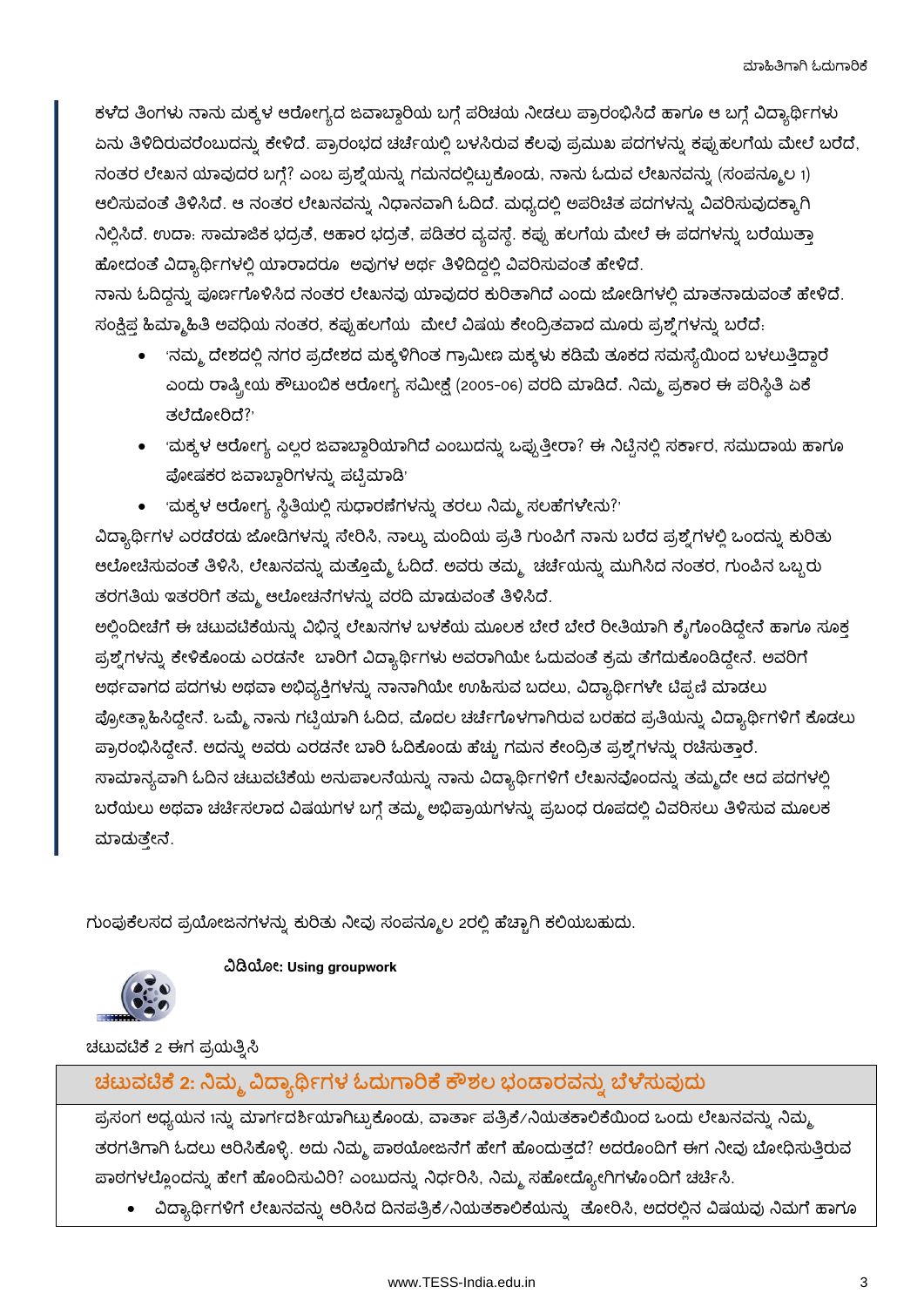ನಿಮ್ಮ ವಿದ್ಯಾರ್ಥಿಗಳಿಗೆ ಆಸಕ್ತಿದಾಯಕವಾಗಿರುವುದನ್ನು ಗಮನದಲ್ಲಿಡಿ.

- ಲೇಖನದೊಂದಿಗೆ ಹೊಂದುವ ಯಾವುದಾದರೂ ಛಾಯಾಚಿತ್ರಗಳು ಹಾಗೂ ರೇಖಾಚಿತ್ರ/ನಕ್ಷೆಗಳನ್ನು ವಿದ್ಯಾರ್ಥಿಗಳಿಗೆ ತೋರಿಸಿ.
- ಲೇಖನವನ್ನು ವಿದ್ಯಾರ್ಥಿಗಳಿಗೆ ಓದಿ ಹೇಳುವ ಮೊದಲು, ಅದರಲ್ಲಿ ಇರಬಹುದಾದ ಅಪರಿಚಿತ ಪದಗಳು ಅಥವಾ ನುಡಿಗಟುಗಳ ಅರ್ಥವನ್ನು ವಿವರಿಸಿ.
- ವಿದ್ಯಾರ್ಥಿಗಳಿಗೆ ಪ್ರಾರಂಭದಲ್ಲಿ ಒಂದೆರಡು ಪ್ರಶ್ನೆಗಳನ್ನು ಕೇಳುವ ಮೂಲಕ ಅವರ ಆಲಿಸುವಿಕೆಯ ಉದ್ದೇಶವನ್ನು ಮನದಟ್ಟು ಮಾಡಿಸಿ.
- ಬರಹವನ್ನು ಗಟ್ಟಿಯಾಗಿ ಹಾಗೂ ನಿಧಾನವಾಗಿ ಓದಿ. ಆಗಾಗ್ಗೆ ಓದುವುದನ್ನು ನಿಲ್ಲಿಸುತ್ತಾ ಹೊಸ ಪದಗಳು, ನುಡಿಗಟ್ಟುಗಳ ಅರ್ಥವನ್ನು ಸಂದರ್ಭಾನುಸಾರ ವಿವರಿಸಿ.
- ಆರಂಭಿಕ ಪ್ರಶ್ನೆಗಳನ್ನು ಕುರಿತು ಒಟ್ಟಾಗಿ ಚರ್ಚಿಸಿದ ನಂತರ ಮತ್ತೆ ಒಂದೆರಡು ಪ್ರಶ್ನೆಗಳನ್ನು ಅವರ ತಲೆಗೆ ಹಾಕಿ, ನೀವು ಎರಡನೇ ಓದನ್ನು ಪ್ರಾರಂಭಿಸಿ.
- ವಿದ್ಯಾರ್ಥಿಗಳಲ್ಲಿ ಆತ್ಮವಿಶ್ವಾಸ ಮೂಡುತ್ತಿದ್ದಂತೆ, ನೀವು ಓದುವ ಬದಲು, ವಿದ್ಯಾರ್ಥಿಗಳಿಗೆ ಬರಹದ ಪ್ರತಿಗಳನ್ನು ಕೊಟ್ಟು ಜೋಡಿಗಳಲ್ಲಿ ಅಥವಾ ಸಣ್ಣ ಗುಂಪುಗಳಲ್ಲಿ ಓದಲು ಅವಕಾಶ ಕೊಡಿ.
- ಪ್ರಶ್ನೆಗಳನ್ನು ಜೋಡಿಗಳಲ್ಲಿ ಅಥವಾ ಗುಂಪುಗಳಲ್ಲಿ ಚರ್ಚಿಸಲು ಅವಕಾಶ ನೀಡಿ, ಕೊನೆಯದಾಗಿ ಹಿಮ್ಮಾಹಿತಿ ಅವಧಿಗೆ ಇಡೀ ತರಗತಿಯನ್ನು ಒಂದು ಕಡೆ ಸೇರಿಸಿ.
- ವಿದ್ಯಾರ್ಥಿಗಳ ಗ್ರಹಿಕೆ ಅಥವಾ ಕಾಗುಣಿತವನ್ನು ಪರೀಕ್ಷಿಸಲು ಮತ್ತೊಂದು ದಿನದ ಪರೀಕ್ಷೆಯಲ್ಲಿ ಸೇರಿಸಬಹುದಾದ ಪದಗಳು ಹಾಗೂ ವಾಕ್ಯಾಂಶಗಳನ್ನು ಬರೆದಿಡಿ.

# 3 ಪೂರ್ವ ನಿರೀಕ್ಷಣಾ ಮಾರ್ಗದರ್ಶಿಗಳನ್ನು (anticipation guide) ಬಳಸುವುದು

ವಿಶ್ವಾಸಾರ್ಹ ಹಾಗೂ ಸಕ್ರಿಯ ಓದುಗಾರಿಕೆ ಕಾರ್ಯಗಳ ಮೂಲಕ, ವಿಷಯ ನಿರ್ದಿಷ್ಟ ಅಂಶಗಳನ್ನು ವಿದ್ಯಾರ್ಥಿಗಳು ಕಲಿಯುತ್ತಿರುವಾಗಲೇ ಓದುಗಾರಿಕೆಯ ಕೌಶಲಗಳು ಹಾಗೂ ಮಾರ್ಗೋಪಾಯಗಳನ್ನು ವಿಷದವಾಗಿ ಹೇಳಿ ಕಲಿಸಬಹುದು. ಈ ವಿಷಯವನ್ನು ಮುಂದೆ ನೀಡಲಾಗಿರುವ ಸಂದರ್ಭ ಅಧ್ಯಯನಗಳು ಹಾಗೂ ಚಟುವಟಿಕೆಗಳು ಸ್ಪಷ್ಟ ಪಡಿಸುತ್ತವೆ.

ವಿದ್ಯಾರ್ಥಿಗಳು ಹೊಸದಾದ ಅಥವಾ ಅಪರಿಚಿತ ಮಾಹಿತಿಯನ್ನು ಓದಬೇಕಾದಾಗ ಪೂರ್ವ ನಿರೀಕ್ಷಣಾ ಮಾರ್ಗದರ್ಶಿಯು ಸಹಾಯ ಮಾಡುತ್ತದೆ. ವಿದ್ಯಾರ್ಥಿಗಳು ಓದುವುದಕ್ಕಾಗಿ ಸಿದ್ಧತೆ ಮಾಡಿಕೊಳ್ಳಲು ಹಾಗೂ ವಸ್ತುಸ್ಥಿತಿಯನ್ನು ಅಭಿಪ್ರಾಯಗಳಿಂದ ಪ್ರತ್ಯೇಕಿಸಲು ಈ ಮಾರ್ಗದರ್ಶಿಯು ಸಹಾಯ ಮಾಡಬಲದು.

ಶಿಕ್ಷಕರೊಬ್ಬರು ಪಠ್ಯಪುಸ್ತಕದಲ್ಲಿನ ಹೆಚ್ಚು ಸಾಮರ್ಥ್ಯ ನಿರೀಕ್ಷಿಸುವ ಅಧ್ಯಾಯವನ್ನು ಓದಲು ತಮ್ಮ ವಿದ್ಯಾರ್ಥಿಗಳಿಗೆ ಸಹಾಯ ಮಾಡುವುದಕ್ಕಾಗಿ ಪೂರ್ವ ನಿರೀಕ್ಷಣಾ ಮಾರ್ಗದರ್ಶಿಯನ್ನು ಬಳಸಿದ ಬಗ್ಗೆ ಇರುವ ಈ ಸಂದರ್ಭ ಅಧ್ಯಯನವನ್ನು ಓದಿ.

# **2: anticipation guide**

ನವೀನ್ ರವರು ಚಿತ್ರದುರ್ಗ ಜಿಲ್ಲೆಯ ಶಾಲೆಯೊಂದರಲ್ಲಿ ಎಂಟನೇ ತರಗತಿ ಶ್ರಿಕ್ಷಕರಾಗಿದ್ದಾರೆ. ವಿದ್ಯಾರ್ಥಿಗಳಿಗೆ ಸವಾಲೊಡ್ಡುವ ಮಾಹಿತಿ-ಆಧಾರಿತ ಬರಹಗಳನ್ನು ಓದಲು ತಮ್ಮ ವಿದ್ಯಾರ್ಥಿಗಳಿಗೆ ಸಹಾಯ ಮಾಡಿದ ರೀತಿಯನ್ನು ಕೆಳ ಕಂಡಂತೆ ವಿವರಿಸುತ್ತಾರೆ. ನಮ್ಮ ಸಮಾಜದಲ್ಲಿನ ವಲಸೆ ಹಾಗೂ <u>ಅಲ್ಪಸಂಖ್ಯಾತ</u> ಗುಂಪುಗಳಿಗೆ ಸಂಬಂಧಿಸಿದ ವಿಷಯಗಳ ಕುರಿತಾದ ಕೆಲವು ಸಮಾಜ ವಿಜ್ಞಾನ ಪಾಠಗಳ ಯೋಜನೆಯನ್ನು ನಾನು ತಯಾರಿಸುತ್ತಿದ್ದೆ. ಪಠ್ಯ ಪುಸ್ತಕದಲ್ಲಿನ ಅಧ್ಯಾಯಗಳನ್ನು ಅರ್ಥಮಾಡಿಕೊಳ್ಳುವುದು, ನನ್ನ ವಿದ್ಯಾರ್ಥಿಗಳಿಗೆ ಕಷ್ಟವೆಂದು ನನಗೆ ತಿಳಿದಿತ್ತು. ಅದೇ ರೀತಿ ಈ ವಿಷಯವು ಪೌರರ ಹಕ್ಕು ಹಾಗೂ ಕರ್ತವ್ಯಗಳ ಕುರಿತಾದ ವಿವಾದಾತ್ಮಕ ಅಂಶಗಳ ಬಗ್ಗೆ ಚಿಂತನೆಗಳನ್ನು ಪ್ರಚೋದಿಸಲು ಕಾರಣವಾಗಬಹುದೆಂದು ನನಗೆ ತಿಳಿದಿತ್ತು. ಕೋಷ್ಠಕವೊಂದನ್ನು ತಯಾರಿಸುವ ಮೂಲಕ, ನನ್ನ ವಿದ್ಯಾರ್ಥಿಗಳನ್ನು ಸಿದ್ಧಗೊಳಿಸಲು ತೀರ್ಮಾನಿಸಿದೆ.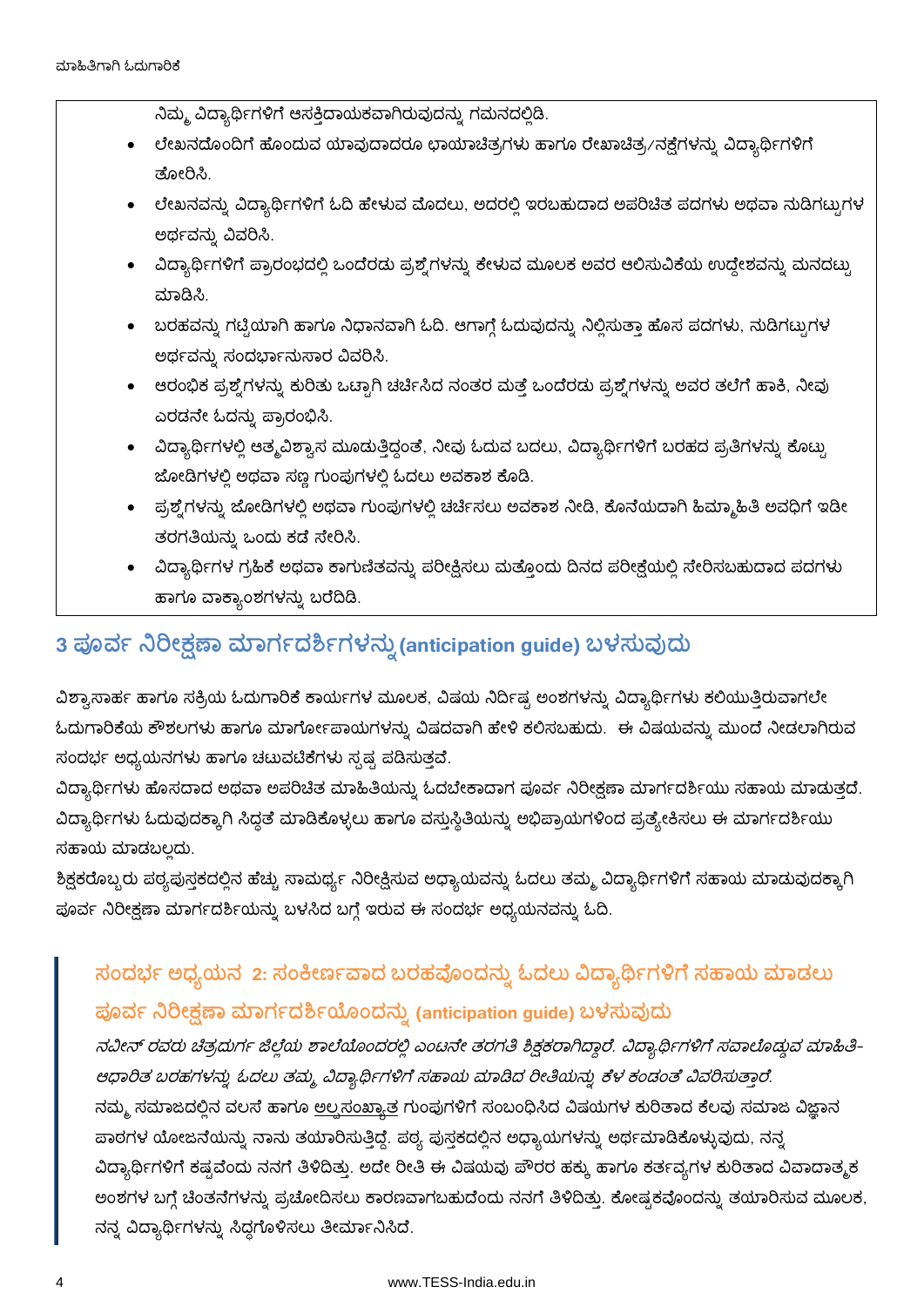ಕೋಷ್ತಕ 1 ಪೂರ್ವ ನಿರೀಕ್ಷಣಾ ಮಾರ್ಗದರ್ಶಿ

| ಹೇಳಿಕೆ                                   | ಓದುವ ಮೊದಲು                | ಪುಟ    | ಓದಿದ ನಂತರ                 |
|------------------------------------------|---------------------------|--------|---------------------------|
|                                          |                           | ಸಂಖ್ಯೆ |                           |
| ಉತ್ತಮ ಪೌರರು ಸರ್ಕಾರ ಹೇಳಿದ್ದನ್ನು           | ಒಪ್ಪಿಗೆ ಇದೆ⁄ ಒಪ್ಪಿಗೆ ಇಲ್ಲ |        | ಒಪ್ಪಿಗೆ ಇದೆ ⁄ಒಪ್ಪಿಗೆ ಇಲ್ಲ |
| ಯಾವಾಗಲೂ ಮಾಡುತ್ತಾರೆ.                      |                           |        |                           |
| ಭೂಮಾಲೀಕತ್ವ ಹೊಂದಿಲ್ಲದವರಿಗೆ ಆ              | ಒಪ್ಪಿಗೆ ಇದೆ ⁄ಒಪ್ಪಿಗೆ ಇಲ್ಲ |        | ಒಪ್ಪಿಗೆ ಇದೆ⁄ ಒಪ್ಪಿಗೆ ಇಲ್ಲ |
| ಭೂಮಿಯಲ್ಲಿ ಜೀವಿಸಲು ಹಕ್ಕು ಇರುವುದಿಲ್ಲ.      |                           |        |                           |
| ನಿಜವಾದ ನಾಯಕರು ತ ್ <i></i> ವು ಒಳ್ಳೆಯ      | ಒಪ್ಪಿಗೆ ಇದೆ ⁄ಒಪ್ಪಿಗೆ ಇಲ್ಲ |        | ಒಪ್ಪಿಗೆ ಇದೆ ⁄ಒಪ್ಪಿಗೆ ಇಲ್ಲ |
| ಉ ್ದೇಶಗಳಿಗಾಗಿ ಸದಾ                        |                           |        |                           |
| ಗುರುತಿಸಲ್ಪದುತ್ತಾರೆ.                      |                           |        |                           |
| ಶಕ್ತಿಯುತವಾದುದು ಯಾವಾಗಲೂ                   | ಒಪ್ಪಿಗೆ ಇದೆ⁄ ಒಪ್ಪಿಗೆ ಇಲ್ಲ |        | ಒಪ್ಪಿಗೆ ಇದೆ ⁄ಒಪ್ಪಿಗೆ ಇಲ್ಲ |
| ಸರಿಯಾದುದು.                               |                           |        |                           |
| ಒಂದು ರಾಷ್ಟ್ರದಲ್ಲಿ ಜನ್ಮಸ್ಥಳ ಹೊಂದಿದ ಜನರಿಗೆ | ಒಪ್ಪಿಗೆ ಇದೆ⁄ ಒಪ್ಪಿಗೆ ಇಲ್ಲ |        | ಒಪ್ಪಿಗೆ ಇದೆ∕ ಒಪ್ಪಿಗೆ ಇಲ್ಲ |
| ಆ ರಾಷ್ಟ್ರದ ಬಗ್ಗೆ ಯಾವ ದೇ ತೀರ್ಮಾನ          |                           |        |                           |
| ಕೈಗೊಳ್ಳಲು ಆದ್ಯತೆ ನೀಡಬೇಕು.                |                           |        |                           |
| ಭಿನ್ನಾಭಿಪ್ರಾಯವುಂಟಾದಾಗ ಬಹುಜನರ             | ಒಪ್ಪಿಗೆ ಇದೆ⁄ ಒಪ್ಪಿಗೆ ಇಲ್ಲ |        | ಒಪ್ಪಿಗೆ ಇದೆ ⁄ಒಪ್ಪಿಗೆ ಇಲ್ಲ |
| ಅಭಿಪ್ರಾಯಕ್ಕೆ ಮಹತ್ವ ನೀಡಬೇಕು.              |                           |        |                           |
| ತಮ್ಮ ಬೆಂಬಲಿಗರು ತಪ್ಪು ಮಾಡಿದರೆ             | ಒಪ್ಪಿಗೆ ಇದೆ⁄ ಒಪ್ಪಿಗೆ ಇಲ್ಲ |        | ಒಪ್ಪಿಗೆ ಇದೆ⁄ ಒಪ್ಪಿಗೆ ಇಲ್ಲ |
| ನಾಯಕರು ಬೆಲೆ ತೆರಬೇಕು                      |                           |        |                           |

ಪ್ರತಿ ವಿದ್ಯಾರ್ಥಿಗೆ ಕೋಷ್ಠಕದ ಒಂದು ಪ್ರತಿಯನ್ನು ನೀಡಿ, ಜೋಡಿಯಲ್ಲಿ ಕೆಲಸ ಮಾಡಲು ತಿಳಿಸಿದೆ. ಪಠ್ಯಪುಸ್ತಕದಲ್ಲಿನ ಅಧ್ಯಾಯವನ್ನು ಓದುವ ಮೊದಲು ಕೋಷ್ಗಕದ ಮೊದಲ ಕಾಲಂನಲ್ಲಿನ ಪ್ರತಿಯೊಂದು ಹೇಳಿಕೆಯನ್ನು ಓದಿ, ಅದನ್ನು ಅವರು ಒಪ್ಪುವರೋ ಇಲ್ಲವೋ ಎಂದು ತೀರ್ಮಾನಿಸಬೇಕೆಂದು ವಿವರಿಸಿದೆ. ನಂತರ ಪಠ್ಯಪುಸ್ತಕದ ಅಧ್ಯಾಯವನ್ನು ಓದಿ, ಹೇಳಿಕೆಗಳಿಗೆ ಸಂಬಂಧಪಟ್ಟ ಮಾಹಿತಿಯನ್ನು ಒಳಗೊಂಡ ಪುಟವನ್ನು ಗುರುತಿಸಿ, ಪುಟ ಸಂಖ್ಯೆಯನ್ನು ಕೋಷ್ಟಕದ ಮೂರನೆಯ ಕಾಲಂನಲ್ಲಿ ನಮೂದಿಸಲು ಹೇಳಿದೆ. ಅಧ್ಯಾಯವನ್ನು ಓದಿದ ಮೇಲೆ ಮೂಲ ಹೇಳಿಕೆಯನ್ನು ಓಪ್ಪುವ ಅಥವಾ ಒಪ್ಪದಿರುವ ಕುರಿತು ಮರು-ಚಿಂತನೆ ನಡೆಸಿ ಪುನಃ ತೀರ್ಮಾನಿಸಬೇಕೆಂಬುದನ್ನು ವಿವರಿಸಿದೆ.

ಈ ಚಟುವಟಿಕೆಯು ನನ್ನ ವಿದ್ಯಾರ್ಥಿಗಳು ತಾವು ಓದುವುದರ ಬಗ್ಗೆ ಹೆಚ್ಚು ಗಮನವಹಿಸುವಂತೆ ಮಾಡಿತು. ಅವರು ಒಟ್ಟಾಗಿ ಬಹಳ ಫಲಪ್ರದವಾಗಿ ಕೆಲಸ ಮಾಡಿದರು. ಪರಿಚಿತವಲ್ಲದ ಪದಗಳ ಬಗ್ಗೆ ತಿಳಿಯುವುದಕ್ಕಾಗಿ ತರಗತಿಯಲ್ಲಿ ಎಲ್ಲರಿಗೂ ಲಭ್ಯವಾಗುವಂತೆ ಶಬ್ದಕೋಶವೊಂದನ್ನು ಇರಿಸಿದೆ. ತಮ್ಮ ಕೆಲಸವನ್ನು ಮುಗಿಸಿದ ನಂತರ ಇಡೀ ತರಗತಿಯ ವಿದ್ಯಾರ್ಥಿಗಳನ್ನು ಒಂದೆಡೆ ಸೇರಿಸಿ ಕೋಷ್ಠಕದ ಕುರಿತು ಅವರೊಂದಿಗೆ ಮಾತನಾಡಿದೆ. ಈ ರೀತಿ ಮಾಡುವಾಗ ಹೇಳಿಕೆಗಳ ಕುರಿತು ವಿದ್ಯಾರ್ಥಿಗಳು ತಮ್ಮ ಅಭಿಪ್ರಾಯಗಳನ್ನು ಬದಲಾಯಿಸಿದ ಬಗ್ಗೆ ಗಮನ ಸೆಳೆದೆ. ಅಧ್ಯಾಯದಲ್ಲಿ ಈ ಬಗೆಯ ಅಭಿಪ್ರಾಯಕ್ಕೆ ಕಾರಣವಾದ ವಿಷಯಗಳ ಕುರಿತು ವಿವರಿಸುವಂತೆ ವಿದ್ಯಾರ್ಥಿಗಳಿಗೆ ತಿಳಿಸಿದೆ.

### ಚಟುವಟಿಕೆ 3: ಓದುಗಾರಿಕೆಗಾಗಿ ಪೂರ್ವ ನಿರೀಕ್ಷಣಾ ಮಾರ್ಗದರ್ಶಿಯೊಂದನ್ನು ತಯಾರಿಸುವುದು

ನಿಮ್ಮ ವಿದ್ಯಾರ್ಥಿಗಳು ಓದುಗಾರಿಕೆಗಾಗಿ ಪೂರ್ವ ನಿರೀಕ್ಷಣಾ ಮಾರ್ಗದರ್ಶಿಯೊಂದನ್ನು ಬಳಸುವ ಪಾಠವೊಂದರ ಯೋಜನೆ ತಯಾರಿಸಿ. ಪಠ್ಯಪುಸ್ತಕದ ಒಂದು ಭಾಗ ಅಥವಾ ವಾರ್ತಾ ಪತ್ರಿಕೆಯ ಪ್ರಚಲಿತ ಲೇಖನವೊಂದನ್ನು ಬಳಸಬಹುದು. ನಿಮ್ಮ ವಿದ್ಯಾರ್ಥಿಗಳ ಆಸಕ್ತಿಗಳು ಹಾಗೂ ಓದುವ ಮಟ್ಟಗಳಿಗೆ ಸೂಕ್ತವಾಗುವ ವಿಷಯವೊಂದನ್ನು ಆಯ್ಕೆ ಮಾಡಿ.

ಬರಹವನ್ನು ಗಮನವಿಟ್ಟು ಓದಿದ ಮೇಲೆ ವಿದ್ಯಾರ್ಥಿಗಳನ್ನು ಆಲೋಚನೆಗೆ ತೊಡಗಿಸಬೇಕಾದ ವಿಷಯಗಳ ಕುರಿತು ಮುಕಾಂತ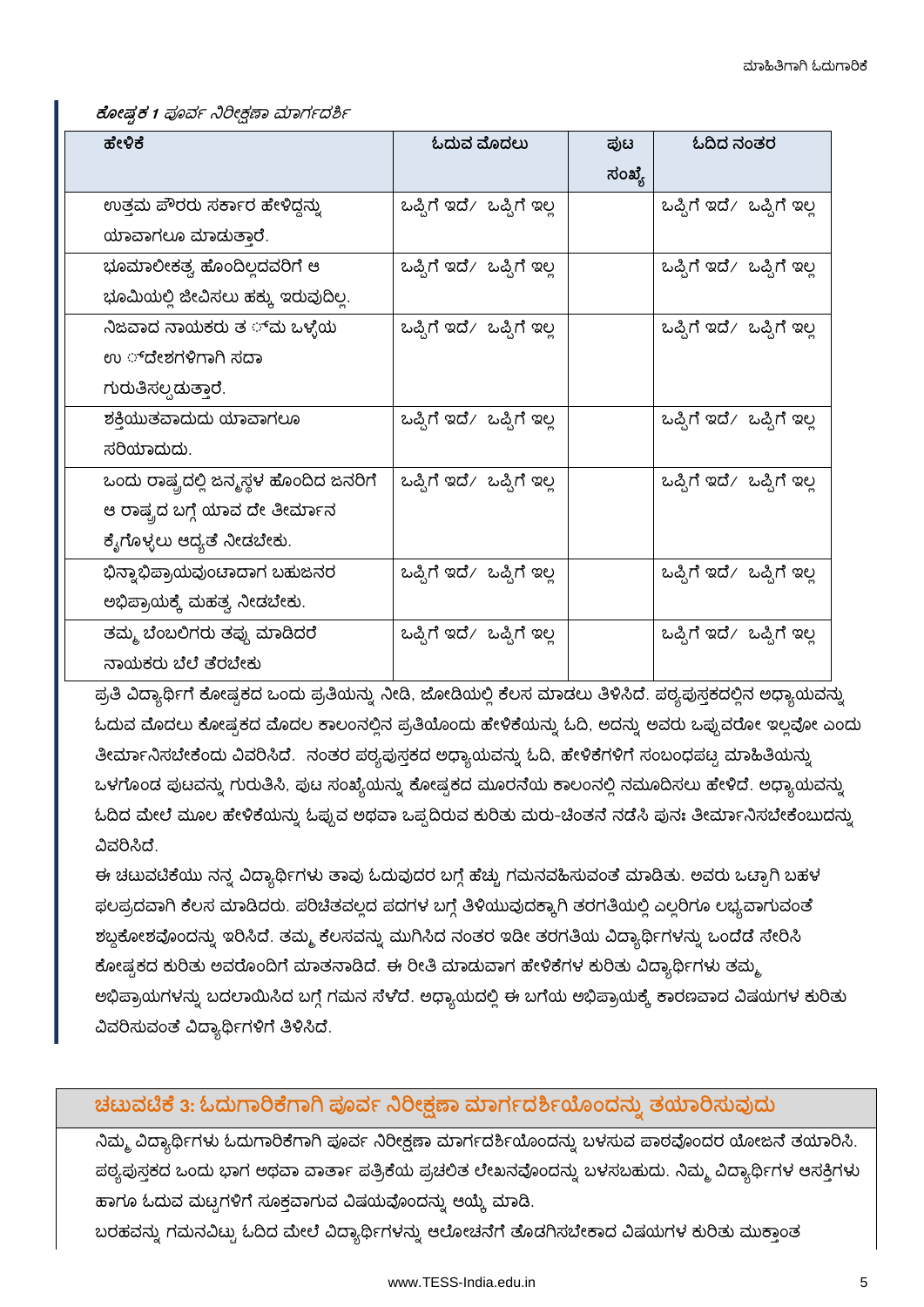ಹೇಳಿಕೆಗಳನ್ನು ಸಿದ್ದಪಡಿಸಿ. ನಿಶ್ಚಿತವಾಗಿ 'ಸರಿ', 'ತಪ್ಪು' ಎಂಬ ಅಥವಾ 'ಸರಿ', 'ತಪ್ಪು' ಪ್ರತಿಕ್ರಿಯೆಯನ್ನು ಬಯಸುವ ಹೇಳಿಕೆಗಳನ್ನು ಬಳಸುವುದನ್ನು ತಪ್ಪಿಸಿ.



ಚಿತ್ರ 1 ನಿಮ್ಮ ವಿದ್ಯಾರ್ಥಿಗಳಿಗೆ ಅವಶ್ಯಕತೆ ಇದ್ದಾಗ ಸಹಾಯ ಮಾಡಿ

ಹೇಳಿಕೆಗಳನ್ನು ಗಟ್ಟಿಯಾಗಿ ಓದುವುದರಿಂದ ಕಷ್ಟಪಡುತ್ತಿರುವ ವಿದ್ಯಾರ್ಥಿಗಳಿಗೆ ಸಹಾಯವಾಗುತ್ತದೆ. ಇದನ್ನು ನೀವು ಸ್ವತಃ ಮಾಡಬಹುದು ಅಥವಾ ಅಂತಹ ವಿದ್ಯಾರ್ಥಿಗಳನ್ನು ಹೆಚ್ಚು ಸಾಮರ್ಥ್ಯವುಳ್ಳ ವಿದ್ಯಾರ್ಥಿಗಳೊಂದಿಗೆ ಜೋಡಿ ಮಾಡಬಹುದು. ಈ ವಿದ್ಯಾರ್ಥಿ ನಿಮ್ಮ ಬದಲಾಗಿ ಹೇಳಿಕೆಗಳನ್ನು ಓದಬಹುದು. ವಿದ್ಯಾರ್ಥಿಗಳ ಜೋಡಿಗಳು ಓದುವ ಚಟುವಟಿಕೆಯು ಜೊತೆಯಲ್ಲಿ ಕೋಷ್ರಕದ ಕೆಲಸವನ್ನು ಪೂರ್ಣಗೊಳಿಸಿದ ನಂತರ, ತಮ್ಮ ಪ್ರತಿಕ್ರಿಯೆಗಳನ್ನು ಇಡೀ ತರಗತಿಯೊಂದಿಗೆ ಹಂಚಿಕೊಳ್ಳುವ ಮೊದಲು ಎರಡೆರಡು ಜೋಡಿಗಳು ಒಂದಾಗಿ ತಮ್ಮಲ್ಲಿಯೇ ಹಂಚಿಕೊಳ್ಳಲು ತಿಳಿಸಿ.

ನಿಮ್ಮ ವಿದ್ಯಾರ್ಥಿಗಳು ಕೆಲಸ ಮಾಡುತ್ತಿರುವಾಗ ಅವರ ಓದುಗಾರಿಕೆಯ ಕೌಶಲಗಳು, ಗ್ರಹಿಕೆ ಹಾಗೂ ಭಾಗವಹಿಸುವಿಕೆಯ ಪರಿವೀಕ್ಷಣೆ ಮಾಡಿ.

ಪರಿವೀಕ್ಷಣೆ ಮಾಡುವುದು ಹಾಗೂ ಹಿಮ್ಮಾಹಿತಿ ನೀಡುವುದು<sup>,</sup> (Monitoring and giving feedback) ಎಂಬ ಪ್ರಮುಖ ಸಂಪನ್ಮೂಲವು ಈ ತರಗತಿ ತಂತ್ರದ ಬಗ್ಗೆ ಹೆಚ್ಚಿನ ಮಾಹಿತಿಯನ್ನು ಒದಗಿಸುತ್ತದೆ.

### **: Monitoring and giving feedback**



# 4 ಮಾಹಿತಿ ಬರಹವೊಂದರಲ್ಲಿ ಪ್ರಮುಖ ಅಂಶಗಳನ್ನು ಕಂಡುಕೊಳ್ಳುವುದು

### **4:**

ಚಂಡಮಾರುತಗಳ ಬಗ್ಗೆ ಕೆಳಗೆ ನೀಡಲಾದ ಸಂಕ್ಷಿಪ್ತ ಆಯ್ದ ಭಾಗ (Ramadas, 2007) ವೊಂದನ್ನು ಓದಿ. ಓದುತ್ತಾ ಹೋದಂತೆ ಕೆಳಗಿನ ಲಕ್ಷಣಗಳನ್ನು ಕುರಿತು ಗಮನಿಸಿ.

- ಚಂಡಮಾರುತವೊಂದರ ವ್ಯಾಖ್ಯೆ
- ಚಂಡಮಾರುತಕ್ಕೆ ಉದಾಹರಣೆ
- ಚಂಡಮಾರುತದ ವರ್ಣನೆ
- ಬೇರೆಯದರೊಂದಿಗೆ ಚಂಡಮಾರುತದ ಹೋಲಿಕೆ
- ಚಂಡಮಾರುತ ಯಾವಾಗ ಉಂಟಾಗುತ್ತದೆ ಅಥವಾ ಚಂಡಮಾರುತ ಉಂಟಾದಾಗ ಏನಾಗುತ್ತದೆ ಎಂಬುದರ ಸೃಷ್ಟೀಕರಣ
- ಚಂಡಮಾರುತದ ಇತರ ಅಂಶಗಳು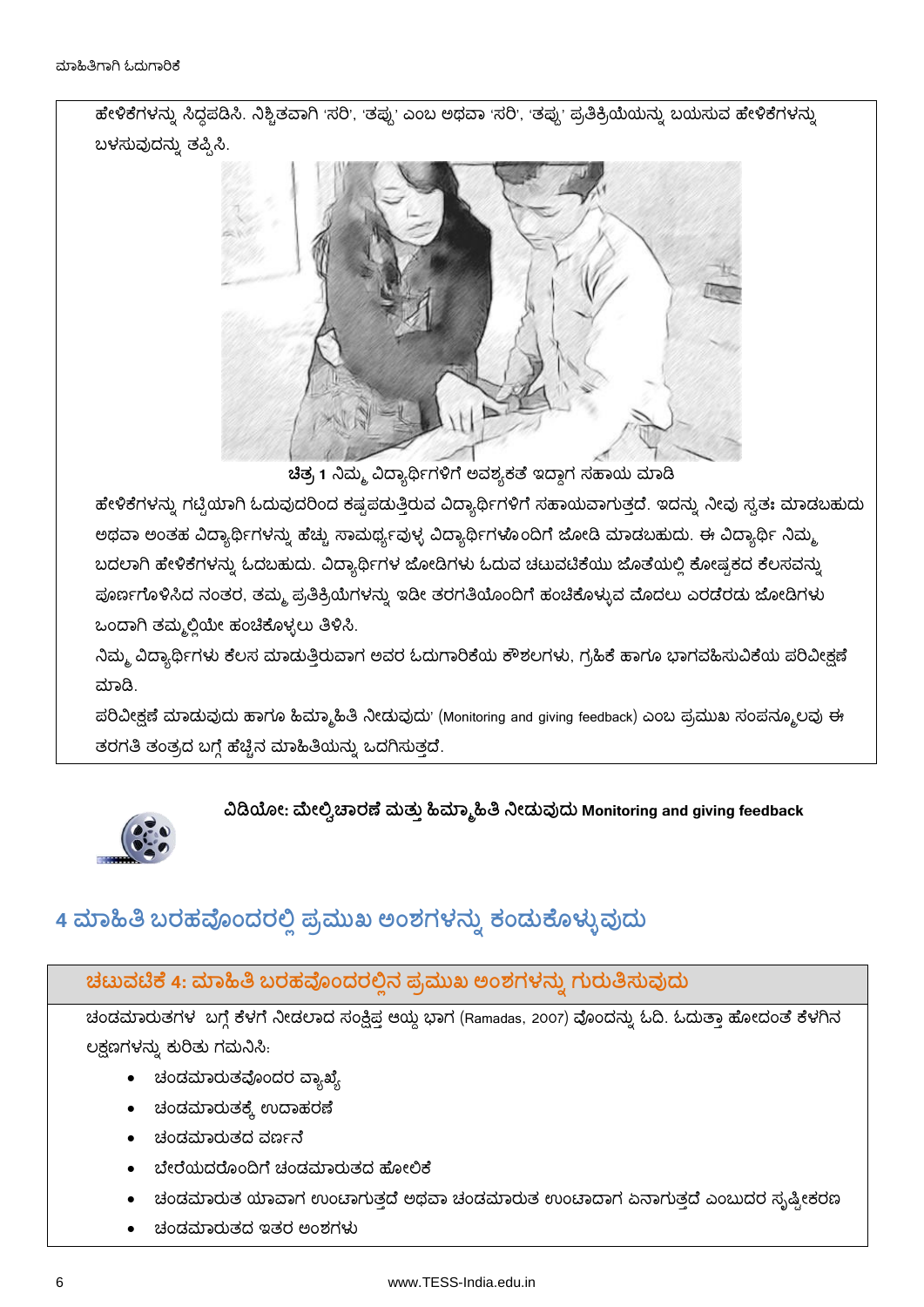ಇವುಗಳಲ್ಲಿ ನೀವು ಕಂದುಹಿಡಿಯಬಹುದಾದ ಲಕ್ಷಣಗಳನ್ನು ಗುರುತಿಸಿ. ಬಂಗಾಳಕೊಲ್ಲಿಯಲ್ಲಿ ಪ್ರತಿ ವರ್ಷ ಅಕ್ಟೋಬರ್ ಹಾಗೂ ನವೆಂಬರ್ ನಲ್ಲಿ ಚಂಡಮಾರುತ ಉಂಟಾಗುತ್ತದೆ. ಚಂಡಮಾರುತವು ಒಂದು ದೊಡ್ಡ ಸುಂಟರಗಾಳಿಯಾಗಿದೆ. ಇದು ನೂರಾರು ಕಿಲೋಮೀಟರ್ ಗಳಷ್ಟು ವಿಸ್ತಾರವಾಗಿರಬಹುದು, ಚಂಡಮಾರುತಗಳು ಬಹಳ ವೇಗದಲ್ಲಿ ಪ್ರತಿ ಗಂಟೆಗೆ 300 ಕಿ.ಮೀ.ವರೆಗೆ (ಎಕ್ಸ್ ಪ್ರೆಸ್ ರೈಲಿನ ವೇಗದ ಮೂರು ಪಟ್ಟು ವೇಗವಾಗಿ) ಬೀಸುತ್ತವೆ. ಅವು ಬೃಹದಾಕಾರದ ಅಲೆಗಳನ್ನು ಉಂಟುಮಾಡಿ, ಸಮುದ್ರದ ನೀರನ್ನು ಭೂಮಿಯಲ್ಲಿ ಬಹಳ ದೂರದವರೆಗೆ ತಳ್ಳುವ ಮೂಲಕ ಪ್ರವಾಹಗಳು, ಮರಗಳ ಉರುಳುವಿಕೆ, ಮನೆಗಳ ನಾಶ ಹಾಗೂ ಸಾವಿರಾರು ಜನರ ಸಾವಿಗೆ ಕಾರಣವಾಗುತವೆ.

ನಿಮ್ಮ ವಿಚಾರಗಳನ್ನು ನಮ್ಮ ವಿಚಾರದೊಂದಿಗೆ ಹೋಲಿಸಿ.

- 
- ಬೇರೆಯದರೊಂದಿಗೆ ಚಂಡಮಾರುತದ ಹೋಲಿಕೆ. ಇಂಡಮಾರುತಗಳು ಎಕ್ಸ್ ಪ್ರೆಸ್ ರೈಲಿನ ವೇಗದ ಮೂರು ಪಟ್ಟು ವೇಗವನ್ನು ಹೊಂದಿವೆ.'
- ಉಂಟು ಮಾಡುತ್ತವೆ ಹಾಗೂ ಸಮುದ್ರದ ನೀರನ್ನು ಭೂಮಿಯ ಒಳಗೆ ಬಹುದೂರದವರೆಗೆ ತಳ್ಳುತ್ತವೆ<sup>,</sup>
- ಚಂಡಮಾರುತವು ಯಾವಾಗ ಉಂಟಾಗುತ್ತದೆ ಅಥವಾ ಚಂಡಮಾಡುತವು ಉಂಟಾದಾಗ ಏನಾಗುತ್ತದೆ ಎಂಬುದರ ಸ್ಪಷ್ಟೀಕರಣ: ಉಂಗಾಳಕೊಲ್ಲಿಯಲ್ಲಿ ಅಕ್ಟೋಬರ್ ಹಾಗೂ ನವೆಂಬರ್ ನಲ್ಲಿ ಚಂಡಮಾರುತ ಉಂಟಾಗುತ್ತದೆ'.
- ಚಂಡಮಾರುತದ ಇತರ ಅಂಶಗಳು: ಬ್ಬಹದಾಕಾರದ ಅಲೆಗಳು', 'ಪ್ರವಾಹಗಳು', 'ನಾಶ', 'ಸಾವು'.

ಮಾಹಿತಿ-ಆಧಾರಿತ ಬರಹವು ಮೇಲಿನ ಎಲ್ಲ ಲಕ್ಷಣಗಳನ್ನು ಒಳಗೊಂಡಿರಲೇಬೇಕೆಂದಿಲ್ಲ ಅಥವಾ ಅದೇ ಅನುಕ್ರಮದಲ್ಲಿರಬೇಕೆಂದಿಲ್ಲ. ಈಗರಮತ್ತಷ್ಟು ಕಠಿಣವಾದ ಬರಹವೊಂದರೊಂದಿಗೆ ಈ ಚಟುವಟಿಕೆಯನ್ನು ಮಾಡಬಹುದು. ವಿಜ್ಞಾನ ಪಠ್ಯಕ್ರಮವೊಂದರಿಂದ ಆರಿಸಿದ ಭಾಗವನ್ನು ಕೆಳಗೆ ನೀಡಲಾಗಿದೆ. (Augusta-Palmisano et al., 2002), ಅದನ್ನು ಓದಿ ಮುಗಿಸಿದ ನಂತರ ವಿದ್ಯುಚ್ಛಕ್ತಿ ಸಂಚಾರದ (electrical circuit) ಒಂದು ಸ್ಥೂಲ ನಕ್ಷೆಯನ್ನು ಬಿಡಿಸಿ.

ವಿದ್ಯುಚ್ಛಕ್ತಿಯು ಶಕ್ತಿಯ ಒಂದು ರೂಪವಾಗಿದೆ. ಅದು ಎಲೆಕ್ಟ್ರಾನ್ ಗಳ ಚಲನೆಯಿಂದ ಉತ್ಪತ್ತಿಯಾಗುತ್ತದೆ. ಆದರೆ, ದೀಪ, ಕಂಪ್ಯೂಟರ್, ಟೆಲಿವಿಷನ್ ನ್ನು ಹತ್ತಿಸಲು ಸ್ವಿಚ್ ಒತ್ತಿದಾಗ ಏನಾಗುತ್ತದೆಂದು ನಿಮಗೆ ತಿಳಿದಿದೆಯೇ?, ನಿಮ್ಮ ಮನೆಯಲ್ಲಿ ಒಂದು ವಿದ್ಯುತ್ ಬಲ್ಬ್ ಸುಟ್ರು ಹೋದರೆ ಉಳಿದ ಎಲ್ಲಾ ದೀಪಗಳು ಏಕೆ ಆರುವುದಿಲ್ಲ?, ವಿದ್ಯುಚ್ಚಕ್ತಿಯು ಬಹಳ ಉಪಯುಕ್ತವಾದುದು. ಆದರೆ, ಜನರು ತಪ್ಪು ಮಾಡಿದರೆ, ವಿದ್ಯುಚ್ಚಕ್ತಿಯು ನೋವುಂಟು ಮಾಡುತ್ತದೆ. ಕೆಲವೊಂದು ಸಂದರ್ಭದಲ್ಲಿ ಅದು ಕೊಲ್ಲುತ್ತದೆ ಕೂಡ. ವಿದ್ಯುಚ್ಚಕ್ತಿಯ ವಿಷಯದಲ್ಲಿ ಸುರಕ್ಷತೆ ಪ್ರಮುಖ ಅಂಶವಾಗಿದೆ.

ವಿದ್ಯುತ್ ಹೇಗೆ ಹರಿಯುತ್ತದೆ? ವಿದ್ಯುತ್ ಮಾರ್ಗದ ಮೂಲಕ ಅಥವಾ ವಿದ್ಯುತ್ ಸರ್ಕ್ಯೂಟ್ ಗಳಲ್ಲಿ ಹರಿಯುತ್ತದೆ. ಈ ಸರ್ಕ್ಯೂಟ್ನಲ್ಲಿ ಎಲೆಕ್ಟ್ರಾನ್ ಗಳು ಚಲಿಸುತ್ತಿರುತ್ತವೆ. ಪ್ರಾರಂಭಿಸಿದ ಕಡೆಗೆ ಹಿಂತಿರುಗಲು ಸಾಧ್ಯವಾದಾಗ ಮಾತ್ರ ಎಲೆಕ್ಟ್ರಾನ್ಗಳು ಚಲಿಸುತ್ತಿರುತ್ತವೆ. ಮಾರ್ಗವು ತುಂಡಾದರೆ ಎಲೆಕ್ಟ್ರಾನ್ ಗಳು ಚಲಿಸುವುದಿಲ್ಲ.

ಎಲೆಕ್ಟಾನ್ ಗಳು ಕಡಿತಗೊಂಡಿಲ್ಲದ ಮಾರ್ಗದಲ್ಲಿ ಚಲಿಸಿ, ಪ್ರಾರಂಭಿಸಿದಲ್ಲಿಗೆ ಹಿಂತಿರುಗಲು ಒಂದು ಆವೃತ್ತ ಮಾರ್ಗವು (a closed circuit) ಅವಕಾಶ ನೀಡುತ್ತದೆ. ಮುಕ್ತ ಸಂಚಾರ ಮಾರ್ಗ (open circuit)ದಲ್ಲಿ ತಡೆ ಇದ್ದು, ಎಲೆಕ್ಟ್ರಾನ್ ಗಳು ಅವುಗಳ ಮೂಲಕ ಹರಿಯುವುದಿಲ್ಲ. ಎಲ್ಲ ಸಂಚಾರಗಳು (circuits) ಮೂರು ಅಂಶಗಳನ್ನು ಹೊಂದಿರಬೇಕು. ಅವೆಂದರೆ ವಿದ್ಯುತ್ ವಾಹಕ (conductors)ಗಳನ್ನು ಜೋಡಿಸುವುದು. ಒಂದು ಶಕ್ತಿ ಮೂಲ ಹಾಗೂ ಒಂದು ವಿದ್ಯುಜ್ಜನಕ. ವಿದ್ಯುತ್ ವಾಹಕವು ತಂತಿಯಂತಹ ಒಂದು ಸಾಧನವಾಗಿದ್ದು, ಅದರ ಮೂಲಕ ವಿದ್ಯುತ್ ಸರಾಗವಾಗಿ ಹರಿಯಲು ಅವಕಾಶ ನೀಡುತ್ತದೆ. ಬ್ಯಾಟರಿಯಂತಹ ಶಕ್ತಿಯ ಮೂಲವು ವಿದ್ಯುತ್ ಸಂಚಾರಕ್ಕೆ ಅದರ ಶಕ್ತಿಯನ್ನು ಒದಗಿಸುತ್ತದೆ. ದೀಪದ ಬಲ್ಬ್ ಶಕ್ತಿಯನ್ನು ಬಳಸುವ ಒಂದು ಸಾಧನವಾಗಿದೆ. (ಲೋಡ್)

ನಿಮ್ಮ ವಿಚಾರಗಳೊಂದಿಗೆ ನಮ್ಮವನ್ನು ಹೋಲಿಸಿ.

- ಒಂದು ವ್ಯಾಖ್ಯೆ. 'ವಿದ್ಯುಚ್ಚಕ್ತಿಯು ಶಕ್ತಿಯ ಒಂದು ರೂಪ. ಎಲೆಕ್ಟ್ರಾನ್ ಗಳ ಚಲನೆಯಿಂದ ಅದು ಉತ್ಪತ್ತಿಯಾಗುತ್ತದೆ'.
- ಒಂದು ಉದಾಹರಣೆ: 'ದೀಪ, ಕಂಪ್ಯೂಟರ್, ಟೆಲಿವಿಷನ್ನನ್ನು ಹತ್ತಿಸುವುದು'.
- ಒಂದು ವರ್ಣನೆ: 'ಎಲೆಕ್ಟ್ರಾನ್ ಗಳು ಆವೃತ್ತ ಮಾರ್ಗದ ಮೂಲಕ ಚಲಿಸುತ್ತವೆ. ಮಾರ್ಗವು ತುಂಡಾಗಿದ್ದರೆ ಎಲೆಕ್ಟ್ರಾನ್ ಗಳು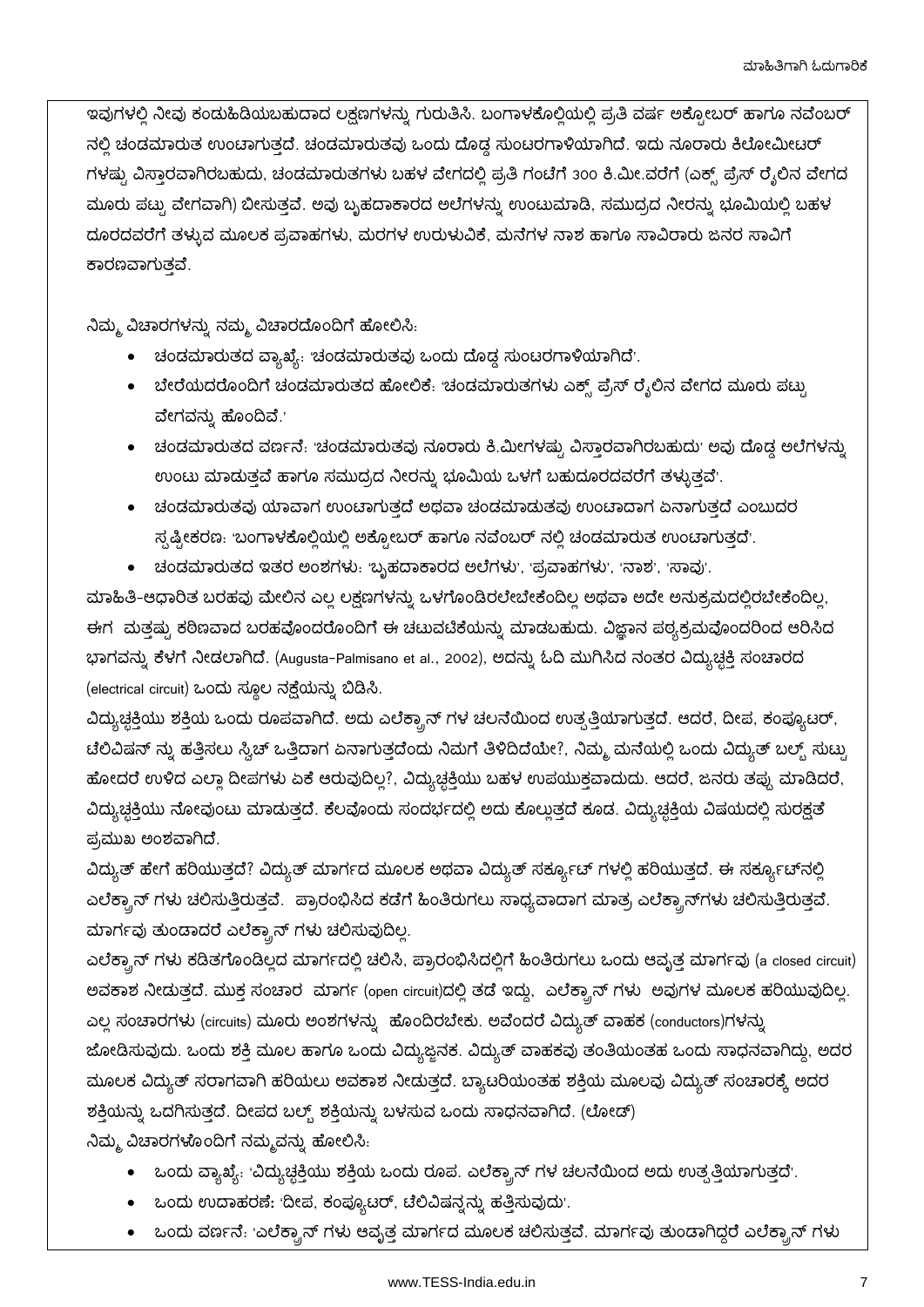ಚಲಿಸುವುದಿಲ್ಲ. ಎಲೆಕ್ಟ್ರಾನ್ ಗಳು ಮಾರ್ಗದ ಸುತ್ತಲೂ ಚಲಿಸಬೇಕು ಹಾಗೂ ತಾವು ಪ್ರಾರಂಭಿಸಿದಲ್ಲಿಗೆ ಹಿಂತಿರುಗಬೇಕು<sup>,</sup>

• ಸ್ಪಷ್ಟೀಕರಣ: 'ಮುಕ್ತ ಸಂಚಾರ ಮಾರ್ಗದಲ್ಲಿ ತಡೆ ಇರುತ್ತದೆ. ಎಲೆಕ್ಟ್ರಾನ್ ಗಳು, ಮುಕ್ತ ಸಂಚಾರ ಮಾರ್ಗದ ಮೂಲಕ ಚಲಿಸುವುದಿಲ್ಲ.

ಇತರ ಅಂಶಗಳು: ತಂತಿಯಂತಹ ಒಂದು ವಿದ್ಯುತ್ ವಾಹಕ, ಬ್ಯಾಟರಿಯಂತಹ ಒಂದು ಶಕ್ತಿಯ ಮೂಲ, ದೀಪದ ಬಲ್ಸ್ ನಂತರ ಒಂದು ಶಕಿಯ ಬಳಕೆಯ ಸಾಧನ (ಲೋಡ್).



#### ಚಂತನೆಗೊಂದು ಕ್ಷಣ

- ಮಾಹಿತಿ ಬರಹಗಳ ಈ ಸಾಮಾನ್ಯ ಲಕ್ಷಣಗಳ ತಿಳಿವಳಿಕೆ ಉಪಯುಕ್ತವಾದುದೆಂದು ನಿಮಗೆ ಅನ್ನಿಸುತ್ತಿದೆಯೇ?
- ಓದುಗರು ಬರಹಗಳಲ್ಲಿನ ಮುಖ್ಯ ಅಂಶಗಳನ್ನು ಗುರುತಿಸಲು ಈ ಪಟ್ಟಿ ಹೇಗೆ ಸಹಾಯ ಮಾಡಬಲ್ಲದು?
- ಮಾಹಿತಿ ಆಧಾರಿತ ಬರಹಗಳನ್ನು ಪರಿಣಾಮಕಾರಿಯಾಗಿ ಬಳಸಿಕೊಂದು ಓದಲು ಮತ್ತು ಅದರಲ್ಲಿರುವ ವಿಚಾರಗಳಲ್ಲಿ ತೊಡಗಿಕೊಳ್ಳಲು ಈ ಪಟ್ಟಿಯ ಬಳಕೆ ಸಹಾಯಕವೇ?

ಮಾಹಿತಿ ಬರಹಗಳು ಸಾಮಾನ್ಯವಾಗಿ ಹೆಚ್ಚು ವಿವರಗಳನ್ನು ಒಳಗೊಂಡಿರುವುದರಿಂದ, ಅವುಗಳಲ್ಲಿನ ಪ್ರಮುಖ ಅಂಶಗಳನ್ನು ಗುರುತಿಸಲು ವಿದ್ಯಾರ್ಥಿಗಳಿಗೆ ಕಷ್ಟವಾಗಬಹುದು. ಆದಾಗ್ಯೂ ಇಂತಹ ಬರಹಗಳ ಸಾಮಾನ್ಯ ಲಕ್ಷಣಗಳನ್ನು ಕ್ರಿಯಾಶೀಲವಾಗಿ ಕಂಡುಕೊಳ್ಳುವ ಮೂಲಕ ಅವುಗಳನ್ನು ಸುಲಭವಾಗಿ ಅರ್ಥಮಾಡಿಕೊಳ್ಳಬಹುದು. ಮುಂದಿನ ಚಟುವಟಿಕೆಯಲ್ಲಿ ಅಂತಹ ಲಕ್ಷಣಗಳನ್ನು ಕಂಡುಕೊಳ್ಳುವ ಅಭ್ಯಾಸ ಮಾದುತ್ತೀರಿ.

# 5 ಮಾಹಿತಿ ಬರಹದಲ್ಲಿನ ವಿಚಾರಗಳಿಗೆ ಪ್ರಾಮುಖ್ಯತೆ

ನಿಮ್ಮ ವಿದ್ಯಾರ್ಥಿಗಳಿಗೆ ಸಹಾಯ ಮಾಡುವ ಮತ್ತೊಂದು ಮಾರ್ಗವೆಂದರೆ, ಬರಹವೊಂದರಲ್ಲಿನ ಮಾಹಿತಿಯ ಪ್ರಾಮುಖ್ಯತೆಯನ್ನು ಪ್ರತ್ಯೇಕಿಸುವುದು ಹೇಗೆ ಎಂಬುದನ್ನು ತೋರಿಸುವುದು. ಶಿಕ್ಷಕಿಯೊಬ್ಬರು ತಮ್ಮ ತರಗತಿಯಲ್ಲಿ ಇದನ್ನು ಮಾಡಿದ್ದರ ಬಗ್ಗೆ ಒಂದು ಸಂದರ್ಭ ಅಧ್ಯಯನವನ್ನು ಈಗ ನೀವು ಓದಲಿದ್ದೀರಿ.

### ಸಂದರ್ಭ ಅಧ್ಯಯನ 3: ಮಾಹಿತಿ ಬರಹವೊಂದರಲ್ಲಿನ ವಿಚಾರಗಳ ಪ್ರಾಮುಖ್ಯತೆಯನ್ನು ದೃಢಪಡಿಸುವುದು

ಅಂಜಲಿಯವರು ಬೆಳಗಾವಿಯ ಶಾಲೆಯೊಂದರಲ್ಲಿ ಶಿಕ್ಷಕಿ. ಅವರು ವಿಜ್ಞಾನ ಬರಹವೊಂದರಲ್ಲಿನ ಮಾಹಿತಿಯನ್ನು ಅದರ ಪ್ರಾಮುಖ್ಯತೆಗೆ ಅನುಗುಣವಾಗಿ ವರ್ಗೀಕರಿಸಲು ತಮ್ಮ ವಿದ್ಯಾರ್ಥಿಗಳಿಗೆ ಹೇಗೆ ಸಹಾಯ ಮಾಡಿದರೆಂಬುದನ್ನು ವರ್ಣಿಸುತ್ತಾರೆ. ನಮ್ಮ ವಿಜ್ಞಾನ ಪಠ್ಯಪುಸ್ತಕದಲ್ಲಿ ಜೀವಿಗಳಲ್ಲಿ ಉಸಿರಾಟ ಕ್ರಿಯೆ<sup>,</sup> ಎಂಬ ವಿಷಯದ ಕುರಿತಾದ ಒಂದು ಅಧ್ಯಯನವನ್ನು ಆಯ್ಕೆ ಮಾಡಿದೆ. (ಕೋಷ್ಠಕ 2ರ ಮೊದಲ ಕಾಲಂನಲ್ಲಿನ ಆರಿಸಿದ ಭಾಗವನ್ನು ನೋಡಿ) ಮೊದಲು ನಾವು ಬರಹವನ್ನು ಗಟ್ಟಿಯಾಗಿ ಓದಿದೆವು. ನಂತರ ನನ್ನ ವಿದ್ಯಾರ್ಥಿಗಳು ಮೌನವಾಗಿ ಓದಿಕೊಂಡರು.

ಭಾಗಶಃ ಪೂರ್ಣಗೊಳಿಸಿದ್ದ ಕೋಷ್ಟಕದ ಪ್ರತಿಯನ್ನು ಎಲ್ಲ ವಿದ್ಯಾರ್ಥಿಗಳಿಗೆ ಕೊಟ್ಟು, ಅವರನ್ನು ಜೋಡಿ ಮಾಡಿದೆ. ಹೆಚ್ಚು ಪ್ರಾಮುಖ್ಯತೆ ಹೊಂದಿರುವ ಹಾಗೂ ಹೆಚ್ಚು ಪ್ರಾಮುಖ್ಯತೆ ಹೊಂದಿರದ ಐಡಿಯಾಗಳೆಂದು ಅವರು ಪರಿಗಣಿಸಿದ್ದನ್ನು ಗುರುತಿಸುವಂತೆ ಹಾಗೂ ಸಂಬಂಧಿಸಿದ ಕಾಲಂಗಳಲ್ಲಿ ಬರೆಯುವಂತೆ ತಿಳಿಸಿದೆ. ಈ ಕೆಲಸವನ್ನು ಪೂರ್ಣಗೊಳಿಸಿದ ನಂತರ ಆಯ್ದ ಭಾಗದಲ್ಲಿ ಪ್ರಸ್ತುತ ಪಡಿಸಿದ ಪ್ರಮುಖ ವಿಜ್ಞಾನ ಪರಿಕಲ್ಪನೆಗಳನ್ನು ಕೋಷ್ಟಕದ ಕೊನೆಯಲ್ಲಿ ನೀಡಿದ್ದ ಸ್ಥಳದಲ್ಲಿ ಸಾರಾಂಶೀಕರಿಸಿದರು.

ನನ್ನ ವಿದ್ಯಾರ್ಥಿಗಳು ಕೆಲಸ ಮಾಡುತ್ತಿದ್ದಾಗ, ತರಗತಿಯಲ್ಲಿ ಓಡಾಡುತ್ತಾ, ಅವರ ಪರಿವೀಕ್ಷಣೆ ಮಾಡಿದೆ. ಅವರು ಉತ್ತಮವಾಗಿ ಪ್ರಗತಿ ಹೊಂದುತ್ತಿರುವುದನ್ನು ಗಮನಿಸಿ, ಪ್ರಶಂಸಿಸಿದೆ. ಹೆಚ್ಚಿನ ಪ್ರಶ್ನೆಗಳನ್ನು ಕೇಳುವ ಮೂಲಕ ಪ್ರೋತ್ಸಾಹಿಸಿದೆ. ಕೆಲವು ವಿದ್ಯಾರ್ಥಿಗಳು ಕಷ್ಟಪಡುತ್ತಿದ್ದಲ್ಲಿ ಅವರಿಗೆ ಮಾರ್ಗದರ್ಶನ ನೀಡಲು ಪ್ರಯತ್ನಿಸಿದೆ. ವಿದ್ಯಾರ್ಥಿಗಳು ಮಾಡಿದ ಟಿಪ್ಪಣಿಗಳನ್ನು ಕೋಷ್ಟಕ 2ರಲ್ಲಿ ಉದಾಹರಣೆಯಾಗಿ ನೋಡಬಹುದು.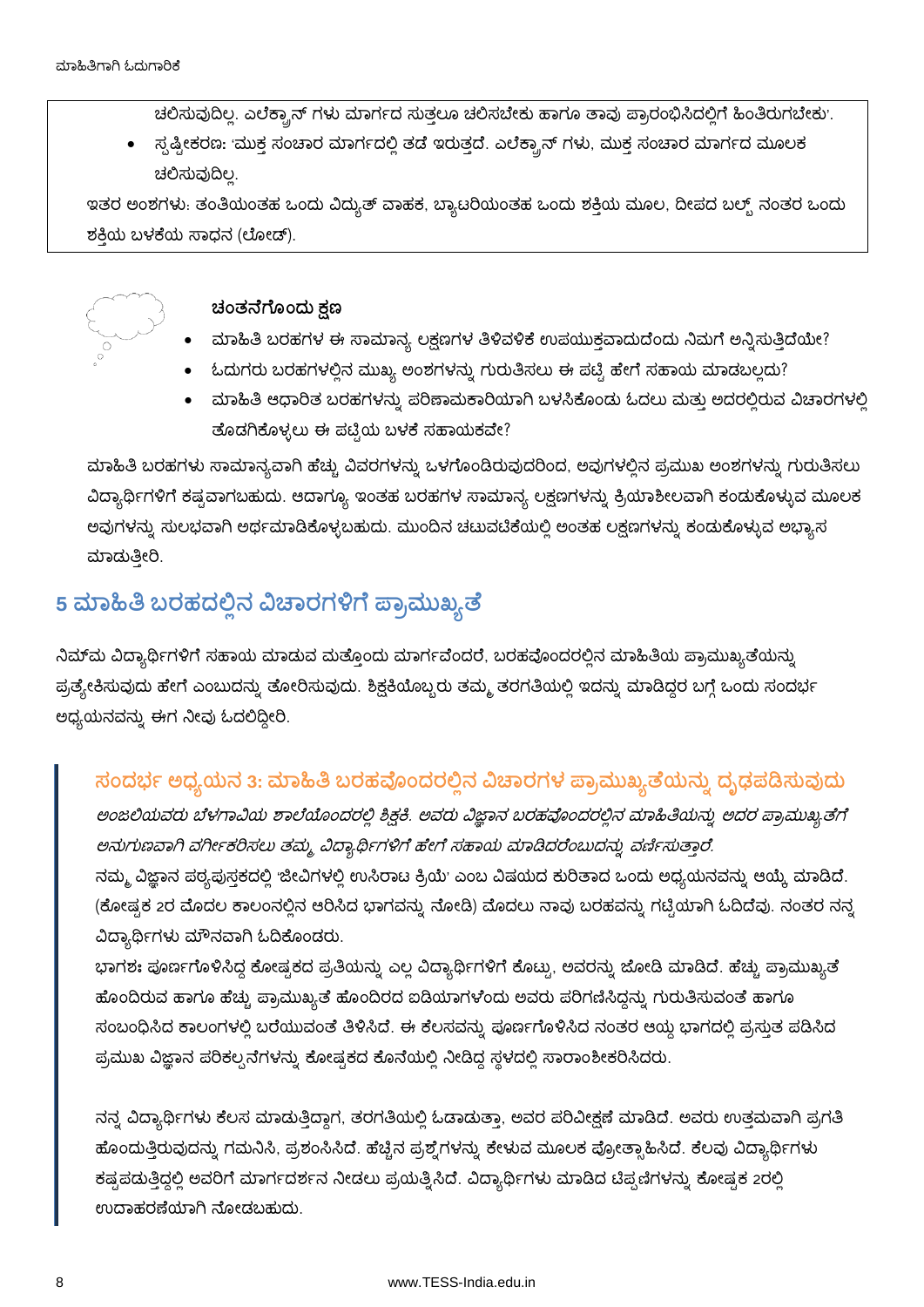ಕೋಷ್ಟಕ 2 ಮಾಹಿತಿ ಬರಹವೊಂದರಲ್ಲಿ ಐಡಿಯಾಗಳ ಸಂಬಂಧಿತ ಪ್ರಾಮುಖ್ಯತೆಯನ್ನು ಗುರುತಿಸುವುದು (ಮೂಲ: National Council of Educational Research and Training, 2007)

| ಜೀವಿಗಳಲ್ಲಿ ಉಸಿರಾಟ ಕ್ರಿಯೆ                                               | ಹೆಚ್ಚು ಪ್ರಾಮುಖ್ಯತೆಯ | ಕಡಿಮೆ        |  |
|------------------------------------------------------------------------|---------------------|--------------|--|
|                                                                        | ಐಡಿಯಾಗಳು            | ಪ್ರಾಮುಖ್ಯತೆಯ |  |
|                                                                        |                     | ಐಡಿಯಾಗಳು     |  |
| ಹೆಚ್ಚಿನ ವ್ಯಾಯಾಮದ ನಂತರ ಸ್ವಾಯು ಸೆಳೆತಗಳು ಏಕೆ ಉಂಟಾಗುತ್ತದೆ                  | ಸ್ನಾಯುಕೋಶಗಳು        | ವ್ಯಾಯಾಮದ     |  |
| ಎಂದು ನಿಮಗೆ ಆಶ್ಚರ್ಯವಾಗಿದೆಯೆ? ಸ್ವಾಯು ಕೋಶಗಳು ಮುಕ್ತ                        | anaerobically       | ನಂತರ         |  |
| ಆಮ್ಲಜನಕದ ಕೊರತೆಯಿಂದ (anaerobically) ಉಸಿರಾಡಿದಾಗ ಸೆಳೆತಗಳು                 | ಉಸಿರಾದುತ್ತವೆ.       | ಸ್ನಾಯು ಸೆಳೆತ |  |
| ಉಂಟಾಗುತ್ತವೆ. ಗ್ಲೂಕೋಸ್ ನ ಭಾಗಶಃ ಪ್ರತ್ಯೇಕಗೊಳ್ಳುವಿಕೆಯಿಂದ                   |                     |              |  |
| ಲ್ಯಾಕ್ಸಿಕ್ ಆಮ್ಲವು ಉತ್ಪತ್ತಿಯಾಗುತ್ತದೆ. ಲ್ಯಾಕ್ಸಿಕ್ ಆಮ್ಲದ ಶೇಖರಣೆ ಆಗಿ       |                     |              |  |
| ಸ್ಥಾಯು ಸೆಳೆತಗಳು ಉಂಟಾಗುತ್ತವೆ. ಹೀಗೇಕೆ ಆಗುತ್ತದೆಂದು                        |                     |              |  |
| ಉಹಿಸಬಲ್ಲಿರಾ? ಬಿಸಿ ನೀರಿನ ಸ್ವಾನ ಅಥವಾ ಮಾಲೀಶು                              |                     |              |  |
| ಮಾಡುವುದರಿಂದ ರಕ್ತಪರಿಚಲನೆ ಸುಧಾರಿಸುತ್ತದೆ. ಆಮ್ಲಜನಕದ ಪೂರೈಕೆ                 |                     |              |  |
| ಹೆಚ್ಚಾದಾಗ ಲ್ಯಾಕ್ರಿಕ್ ಆಮ್ಲವು ಇಂಗಾಲದ ಡ್ಯೆ ಆಕ್ಸೈಡ್ ಮತ್ತು ನೀರಾಗಿ           |                     |              |  |
| ಪ್ರತ್ಯೇಕಗೊಳ್ಳುತ್ತದೆ.                                                   |                     |              |  |
| ಪ್ರಮುಖ ವೈಜ್ಞಾನಿಕ ವಿಚಾರ                                                 |                     |              |  |
| ಗೂಕೋಸ್ ನ ಭಾಗಶಃ ಪ್ರತ್ಯೇಕಗೊಳ್ಳುವಿಕೆಯಿಂದ ಲ್ಯಾಕ್ಸಿಕ್ ಆಮ್ತವು ಉತ್ತತಿಯಾಗುತದೆ. |                     |              |  |

ಈ ಅಭ್ಯಾಸದಿಂದ ವಿದ್ಯಾರ್ಥಿಗಳಿಗೆ ಮಾಹಿತಿ -ಆಧಾರಿತ ಬರಹಗಳಲ್ಲಿನ ಮುಖ್ಯಾಂಶಗಳನ್ನು ಗಮನದಲ್ಲಿಡಲು ಸಹಾಯವಾಗುತ್ತದೆ. ಈ ರೀತಿ ಮಾಡುವುದರಿಂದ ವಿದ್ಯಾರ್ಥಿಗಳು ತಮ್ಮ ಓದುಗಾರಿಕೆಯ ಕೌಶಲಗಳನ್ನು ಅಭ್ಯಾಸ ಮಾಡುವುದರ ಜೊತೆಗೆ ವಿಜ್ಞಾನದ ತಿಳುವಳಿಕೆಯನ್ನು ಉತ್ತಮಪಡಿಸಿಕೊಳ್ಳುತ್ತಾರೆ.

ಈ ಸಂದರ್ಭ ಅಧ್ಯಯನದಲ್ಲಿ ಪ್ರಸ್ತಾಪಿಸಿರುವ ಆರಿಸಿದ ಭಾಗದ, ಪೂರ್ಣಗೊಳಿಸಿದ ಕೋಷ್ಪಕದ ಉದಾಹರಣೆಗಾಗಿ ಸಂಪನ್ಮೂಲ 3ನ್ನು ನೋಡಿ.

# ಚಟುವಟಿಕೆ 5: ಮಾಹಿತಿ ಆಧಾರಿತ ಬರಹವೊಂದರಲ್ಲಿನ ವಿಚಾರಗಳ ಪ್ರಾಮುಖ್ಯತೆಯನ್ನು ಗುರುತಿಸಲು ವಿದ್ಯಾರ್ಥಿಗಳನ್ನು ತಯಾರುಮಾಡುವುದು

ಈ ಚಟುವಟಿಕೆಗಾಗಿ ಸಂಪನ್ಮೂಲ 4ನ್ನು ನೀವು ಅಭ್ಯಾಸ ಮಾಡಬೇಕು ಮತ್ತು ಸಂದರ್ಭ ಅಧ್ಯಯನ 3ನ್ನು ಮಾರ್ಗದರ್ಶಿಯಾಗಿ ಬಳಸಬೇಕು.

ನಿಮ್ಮ ವಿಷಯದ ಪಠ್ಯಪುಸ್ತಕಗಳಿಂದ ಒಂದು ಪುಟ ಅಥವಾ ಒಂದು ಆರಿಸಿದ ಭಾಗ ಅಥವಾ ಆನ್ ಲೈನ್ ನಲ್ಲಿ ನೀವು ಗುರುತಿಸಿದ ಸೂಕ್ತ ವೆಬ್ ಪೇಜ್ ಗಳನ್ನು ಆಯ್ಕೆ ಮಾಡಿ ಅಥವಾ ಮುದ್ರಿತ ಬರಹದ ಪ್ರತಿಗಳನ್ನು ಸಿದ್ಧಪಡಿಸಿ. ಜೋಡಿಯಾದ ವಿದ್ಯಾರ್ಥಿಗಳು ವಿಷಯದ ಪ್ರಮುಖ ಪರಿಕಲ್ಪನೆಗಳಿಗೆ ಸಂಬಂಧಿಸಿದಂತೆ ಯಾವ ಮಾಹಿತಿಯು ಹೆಚ್ಚು ಪ್ರಮುಖ ಹಾಗೂ ಕಡಿಮೆ ಪ್ರಮುಖವೆಂದು ಒಟ್ಟಾಗಿ ತೀರ್ಮಾನಿಸಲು ತಿಳಿಸಿ. ವಿದ್ಯಾರ್ಥಿಗಳು ಕೆಲಸ ಮಾಡುತ್ತಿರುವಾಗ ಅವರ ಓದುಗಾರಿಕೆಯ ಗ್ರಹಿಕೆ ಮತ್ತು ವಿಷಯದ ಬಗ್ಗೆ ಅವರ ತಿಳುವಳಿಕೆಯ ಪರಿವೀಕ್ಷಣೆ ಮಾಡಿ. ನಿಮ್ಮ ಅವಲೋಕನಗಳನ್ನು ಟಿಪ್ಪಣಿ ಮಾಡಿ. ವಿದ್ಯಾರ್ಥಿಗಳ ಅವಶ್ಯಕತೆಗಳನ್ನು ಪೂರೈಸುವುದನ್ನು ಖಚಿತಪಡಿಸಿಕೊಂಡು ಮುಂದಿನ ಪಾಠದ ವಿಷಯಕ್ಕೆ ಯೋಜನೆಯನ್ನು ತಯಾರಿಸಲು ಈ ಮಾಹಿತಿಯನ್ನು ಬಳಸಿ.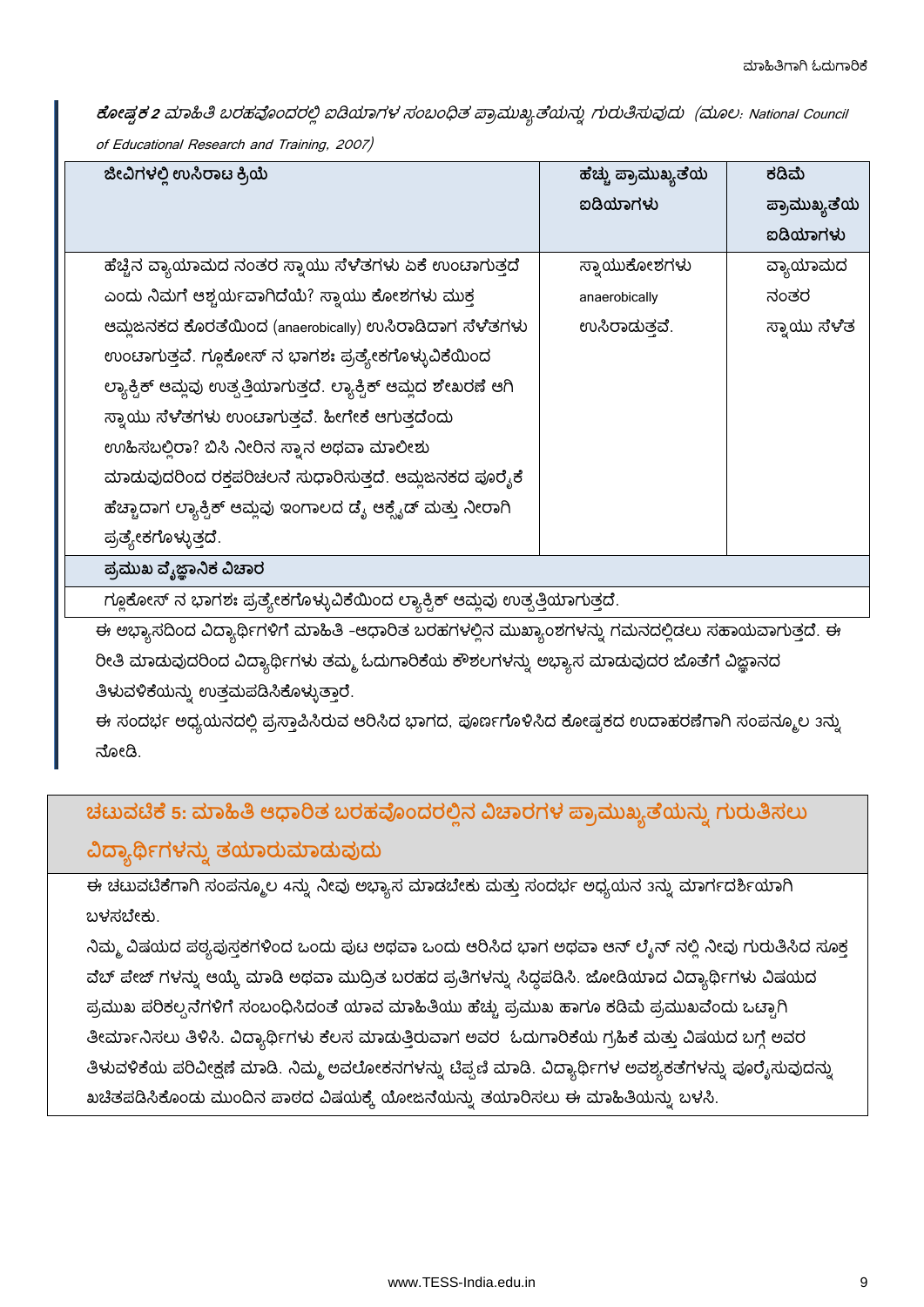#### 6 ಸಾರಾಂಶ

ಇಂದು ನಾವು ನಮ್ಮ ಸುತ್ತಲೂ ಮುದ್ರಿತ ಹಾಗೂ ಆನ್ ಲೈನ್ ಮಾಹಿತಿಯ ಅವಕಾಶವನ್ನು ಹೊಂದಿರುವ ಯುಗದಲ್ಲಿದ್ದೇವೆ. ಈ ಮಾಹಿತಿಯ ಪ್ರಯೋಜನ ಪಡೆಯಲು ಓದುಗಾರಿಕೆ ಪ್ರಮುಖ ಮಾರ್ಗವಾಗಿದೆ. ಮಾಹಿತಿಯನ್ನು ಓದುವ ಹಾಗೂ ಅರ್ಥ ಮಾಡಿಕೊಳ್ಳುವ ಸಾಮರ್ಥ್ಯವು ಒಂದು ಪ್ರಮುಖ ಕೌಶಲವಾಗಿದ್ದು, ಶಾಲೆ ಹಾಗೂ ಜೀವನದಲ್ಲಿ ಯಶಸ್ಸಿಗೆ ಸಹಾಯ ಮಾಡುತ್ತದೆ. ಈ ಘಟಕದಲ್ಲಿ ನಿಮ್ಮ ವಿದ್ಯಾರ್ಥಿಗಳು ಮಾಹಿತಿಗಾಗಿ ಓದುವ ಸಕ್ರಿಯಾ ಮಾರ್ಗೋಪಾಯಗಳನ್ನು ಬೆಳೆಸಿಕೊಳ್ಳಲು ಸಹಾಯ ಮಾಡುವ ಸಲುವಾಗಿ, ನಿಮ್ಮ ಪಾಠಗಳಲ್ಲಿ ಪರಿಚಯಿಸಬಹುದಾದ ಹಲವಾರು ತಂತ್ರಗಳನ್ನು ಕಂಡುಕೊಂಡಿದ್ದೀರಿ. ಇವು ಪೂರ್ವ ನಿರೀಕ್ಷಣಾ ಮಾರ್ಗದರ್ಶಿಗಳ (anticipation guide) ಬಳಕೆ, ಬರಹವೊಂದರ ಪ್ರಮುಖ ಅಂಶಗಳನ್ನು ಗುರುತಿಸುವುದು ಹಾಗೂ ಅವುಗಳ ಸಂಬಂಧಿತ ಪ್ರಾಮುಖ್ಯತೆಯನ್ನು ತೀರ್ಮಾನಿಸುವುದನ್ನು ಒಳಗೊಂಡಿದೆ. ತರಗತಿಯಲ್ಲಿ ಈ ತಂತ್ರಗಳನ್ನು ದಿನನಿತ್ಯ ಅಭ್ಯಾಸ ಮಾಡುವುದರಿಂದ ನಿಮ್ಮ ವಿದ್ಯಾರ್ಥಿಗಳು ತಾವು ಓದಿದ ಮಾಹಿತಿಯನ್ನು ಬಳಸಲು ಹಾಗೂ ಅರ್ಥಮಾಡಿಕೊಳ್ಳಲು ಸಾಮರ್ಥ್ಯವನ್ನು ಬೆಳೆಸಿಕೊಳ್ಳುತ್ತಾರೆ. ಶಾಲೆಯಲ್ಲಿ ಅವರ ಯಶಸ್ಸ್ರಿಗೆ ಇದು ಪ್ರಮುಖವಾದುದು.

### ಸಂಪನ್ಮೂಲ

#### ಸಂಪನ್ಮೂಲ 1: ವಾರ್ತಾ ಪತ್ರಿಕೆಯ ಲೇಖನ

(ಮೂಲ: ಪ್ರೊ. ಶ್ರೀಲತಾ ರಾವ್ ಶೇಷಾದ್ರಿ, ಪ್ರಾಧ್ಯಾಪಕಿ, ಅಜೀಮ್ ಪ್ರೇಮ್ ಜೀ ವಿಶ್ವವಿದ್ಯಾಲಯ, ಪ್ರಜಾವಾಣಿ ಪತ್ರಿಕೆ, ಶುಕ್ರವಾರ 13ನೇ ಮಾರ್ಚ್, 2015)

ಮಕ್ಕಳ ಆರೋಗ್ಯಕ್ಕೆ ಹೊಣೆ ಯಾರು?

ಮಕ್ಕಳ ಕಲಿಕಾ ಸಾಮರ್ಥ್ಯಕ್ಕೆ ಉತ್ತಮ ಆರೋಗ್ಯ ಅಗತ್ಯ. ಅದನ್ನು ಕಾಯ್ದುಕೊಳ್ಳಲು ಯಾರ ಪಾತ್ರ ಎಷ್ಟೆಷ್ಟು?

ಹಳ್ಳಿಯ ಕುಟುಂಬವೊಂದರ ಆರು ವರ್ಷದ ಪುಟ್ಟ ಹುಡುಗಿ ಬೆಳಿಗ್ಗೆ ಶಾಲೆಗೆ ಸಿದ್ಧವಾಗುತ್ತಿದ್ದಾಳೆ. ಆಕೆಯ ತಾಯಿಯೂ ಕೆಲಸಕ್ಕೆ ಹೊರಡುತ್ತಿರುತ್ತಾಳೆ. ಬೆಳಿಗ್ಗೆ 7 ಗಂಟೆಗೆ ಸರಿಯಾಗಿ ಹೊಲಕ್ಕೆ ಕೂಲಿಗೆ ಹೋಗಲೇಬೇಕಾದ ಅನಿವಾರ್ಯ ತಾಯಿಗೆ. ಆ ಕೆಲಸಗಳ ಮಧ್ಯೆ ಆಕೆ ಬೆಳಗಿನ ತಿಂಡಿ ಕುರಿತು ಯೋಚಿಸುವ ಗೋಜಿಗೆ ಹೋಗುವುದಿಲ್ಲ. ಹಿಂದಿನ ರಾತ್ರಿ ತಿಂದು ಮಿಕ್ಕಿದ ಅನ್ನವನ್ನೇ ಕಲೆಸಿ ಮಗುವಿಗೂ ತಿನ್ನಿಸಿ ಕೆಲಸಕ್ಕೆ ಹೊರಟುಬಿಡುತ್ತಾಳೆ. ತರಗತಿಯ ಮೊದಲ ಪೀರಿಯಡ್ ಶುರುವಾಗಿ ಕೆಲವೇ ನಿಮಿಷಗಳಲ್ಲಿ ಆ ಮಗುವಿಗೆ ಹಸಿವು ಕಾಡತೊಡಗುತ್ತದೆ. ಮಧ್ಯಾಹ್ನದ ಉುಟದ ತನಕ ಆ ಮಗು ಹಸಿವಿನೊಂದಿಗೇ ಪಾಠ ಕೇಳಬೇಕು. ಭಾರತದಲ್ಲಿ ಸುಮಾರು 2.5 ಕೋಟಿ ಮಕ್ಕಳು ಇದೇ ಸ್ಥಿತಿ ಎದುರಿಸುತ್ತಿದ್ದಾರೆ.

ರಾಷ್ಟ್ರೀಯ ಕೌಟುಂಬಿಕ ಆರೋಗ್ಯ ಸಮೀಕ್ಷೆಯ (2005-06) ಮೂರನೇ ಸುತ್ತು ಈ ವಿಷಯದಲ್ಲಿ ಎಚ್ಚರಿಕೆ ಗಂಟೆಯನ್ನು ಮೊಳಗಿಸಿದೆ. ದೇಶದಲ್ಲಿ ೦-3ರ ವಯೋಮಾನದ ಶೇ45ರಷ್ಟು ಮಕ್ಕಳು ವಯಸ್ಸಿಗಿಂತ ಕಡಿಮೆ ಎತ್ತರ ಹೊಂದಿದ್ದಾರೆ, ಶೇ 23ರಷ್ಟು ಮಕ್ಕಳು ಎತ್ತರಕ್ಕೆ ತಕ್ಕ ತೂಕ ಹೊಂದಿಲ್ಲ ಹಾಗೂ ಶೇ 40ರಷ್ಟು ಮಕ್ಕಳು ಕಡಿಮೆ ತೂಕದ ಸಮಸ್ಯೆಯಿಂದ ಬಳಲುತ್ತಿದ್ದಾರೆ. ನಗರ ಪ್ರದೇಶದ ಮಕ್ಕಳಿಗಿಂತ ಗ್ರಾಮೀಣ ಮಕ್ಕಳದ್ದು ಇದರಲ್ಲಿ ಹೆಚ್ಚಿನ ಪಾಲು. ಅದರಲ್ಲೂ ಪರಿಶಿಷ್ಟ ಜಾತಿ ಮತ್ತು ಬುಡಕಟ್ಟುಗಳಿಗೆ ಸೇರಿದ ಮಕ್ಕಳಲ್ಲಿ ಈ ಸಮಸ್ಯೆ ತೀವ್ರ ಪ್ರಮಾಣದಲ್ಲಿದೆ.

ಒಂದು ಸಮಾಧಾನಕರ ಸಂಗತಿಯೆಂದರೆ, ಜಾಗತಿಕ ಪೌಷ್ಟಿಕಾಂಶದ ವರದಿ 2013ರ ಪ್ರಕಾರ, ಐದು ವರ್ಷಕ್ಕಿಂತ ಕಡಿಮೆ ವಯಸ್ಸಿನ ಮಕ್ಕಳಲ್ಲಿ ಎತ್ತರಕ್ಕೆ ತಕ್ಕ ತೂಕವಿಲ್ಲದ ಮಕ್ಕಳ ಸಂಖ್ಯೆ ಶೇ 45 ರಿಂದ ಶೇ 39ಕ್ಕೆ ಇಳಿದಿದೆ. ಆದರೂ 2015ರಲ್ಲಿ ಅಪೌಷ್ಟಿಕತೆಯ ಪ್ರಮಾಣವನ್ನು ಅರ್ಧಕ್ಕಿಳಿಸುವ ಗುರಿ ಇನ್ನೂ ಬಹಳ ದೂರವಿದೆ ಎಂಬುದನ್ನು ನಾವು ಮರೆಯುವಂತಿಲ್ಲ.

ಪೌಷ್ಟಿಕಾಂಶದ ಕೊರತೆ ಶಾಲೆಗೆ ಹೋಗುವ ಮಕ್ಕಳ ಮೇಲೆ ಹಲವು ರೀತಿಯ ಪರಿಣಾಮ ಬೀರುತ್ತದೆ. ಸಣ್ಣಪುಟ್ಟ ಸೋಂಕುಗಳು, ಪದೇ ಪದೇ ಕಾಣಿಸಿಕೊಳ್ಳುವ ಅನಾರೋಗ್ಯದಿಂದ ಮಕ್ಕಳು ಶಾಲೆಗಳಿಗೆ ಗ್ಶೆರು ಹಾಜರಾಗುವಂತೆ ಆಗುತ್ತದೆ. ಚಿಕ್ಕ ವಯಸ್ಸಿನಲ್ಲಿಯೇ ಅಪೌಷ್ಟಿಕತೆ ಕಾಡಿದರೆ ಮಗುವಿನ ದೈಹಿಕ ಬೆಳವಣಿಗೆ ಕುಂಠಿತಗೊಳ್ಳುತ್ತದೆ. ಇದು ಕಲಿಕಾ ಸಾಮರ್ಥ್ಯದ ಮೇಲೆ ಗಂಭೀರ ಪರಿಣಾಮ ಉಂಟುಮಾಡುತ್ತದೆ. ಅಂದರೆ ಪೌಷ್ಟಿಕತೆ ಮಗುವಿನ ದೈಹಿಕ ಹಾಗೂ ಮಾನಸಿಕ ಬೆಳವಣಿಗೆಗಳೆರಡಕ್ಕೂ ಅಗತ್ಯ.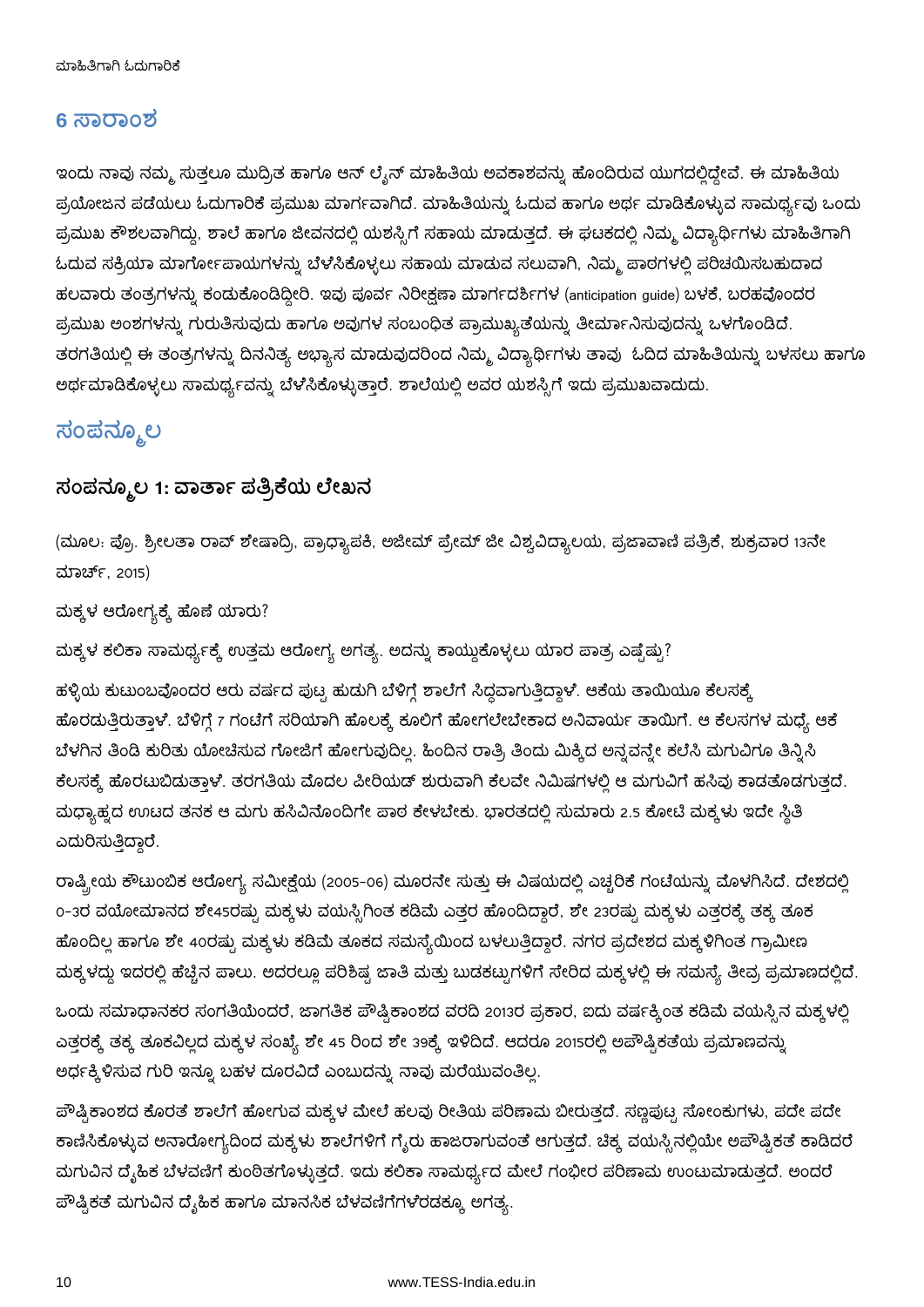ಮಕ್ಕಳ ಆರೋಗ್ಯ ಸುಧಾರಣೆ ನಿಟ್ಟಿನಲ್ಲಿ ಸರ್ಕಾರ ಹಲವು ಯೋಜನೆಗಳನ್ನು ಜಾರಿಗೆ ತಂದಿದೆ. ಇವುಗಳಲ್ಲಿ ಪೌಷ್ಟಿಕಾಂಶ ಒದಗಿಸುವ ಯೋಜನೆಗಳು ಮೊದಲ ಸಾಲಿನಲ್ಲಿವೆ. ಬಿಸಿಯೂಟದ ಯೋಜನೆಯೂ ಇದರಲ್ಲಿ ಸೇರಿದೆ. ಶಾಲಾ ಆರೋಗ್ಯ ಯೋಜನೆಯಲ್ಲಿ 6-18 ವಯೋಮಾನದ ಮಕ್ಕಳ ಆರೋಗ್ಯದ ಅವಶ್ಯಕತೆಗಳನ್ನು ಪೂರೈಸಲಾಗುತ್ತದೆ. ವರ್ಷಕ್ಕೆರಡು ಬಾರಿ ಆರೋಗ್ಯ ತಪಾಸಣೆ ನಡೆಸಲಾಗುತ್ತದೆ.

ಎರಡನೇ ಬಗೆಯ ಯೋಜನೆಗಳು ಪೌಷ್ಟಿಕಾಂಶ ವೃದ್ಧಿಗೆ ಪರೋಕ್ಷವಾಗಿ ಸಹಕರಿಸುತ್ತವೆ. ನಗರ ಹಾಗೂ ಗ್ರಾಮೀಣ ಪ್ರದೇಶಗಳಲ್ಲಿ ಬಡವರಿಗೆ ಆರೋಗ್ಯ ಸೇವೆಗಳು ತಲುಪುವಂತೆ ಮಾಡುವ ರಾಷ್ಟ್ರೀಯ ಆರೋಗ್ಯ ಮಿಷನ್ ಯೋಜನೆ, ಆಹಾರ ಭದ್ರತೆ ಒದಗಿಸುವ ಪಡಿತರ ವ್ಯವಸ್ಥೆ, ಬಯಲು ಶೌಚವನ್ನು ನಿವಾರಿಸುವ 'ಸಂಪೂರ್ಣ ನೈರ್ಮಲ್ಯ ಅಭಿಯಾನ'ಗಳು ಪೌಷ್ಟಿಕಾಂಶ ಕೊರತೆಯ ಸಮಸ್ಯೆಗಳನ್ನು ನಿವಾರಿಸುವಲ್ಲಿ ಪರೋಕ್ಷ ಪರಿಣಾಮ ಬೀರುತ್ತವೆ.

ಪೌಷ್ಟಿಕಾಂಶ ಕೊರತೆ ನಿವಾರಣೆಗೆ ಅಗತ್ಯವಾಗಿರುವ ವಾತಾವರಣ ನಿರ್ಮಾಣ ಮಾಡುವ ಯೋಜನೆಗಳು ಮೂರನೇ ಬಗೆಯವು. ರಾಷ್ಟ್ರೀಯ ಗ್ರಾಮೀಣ ಉದ್ಯೋಗ ಖಾತರಿ ಯೋಜನೆಯಂಥ ಹಲವು ಯೋಜನೆಗಳ ಮೂಲಕ ಬಡಕುಟುಂಬಗಳ ಆದಾಯವನ್ನು ಹೆಚ್ಚಿಸಲು ಬೆಂಬಲ ನೀಡಲಾಗುತದೆ.

ಈ ಎಲ್ಲ ಯೋಜನೆಗಳೂ ಮಕ್ಕಳ ಪೌಷ್ಟಿಕಾಂಶ ಕೊರತೆಗೆ ಸಂಬಂಧಿಸಿದಂತೆ ಕೆಲವು ಸಕಾರಾತ್ಮಕ ಪರಿಣಾಮಗಳನ್ನು ಬೀರಿವೆ. ಆದರೂ ಕ್ರಮಿಸಬೇಕಾದ ದಾರಿ ಸಾಕಷ್ಟಿದೆ. ಇದಕ್ಕಾಗಿ ಸರ್ಕಾರದ ನೀತಿಯಲ್ಲೇ ಕೆಲವು ಬದಲಾವಣೆಗಳಾಗಬೇಕಾಗಿದೆ.

ಸಾಮಾಜಿಕ ಭದ್ರತೆಗೆ ಒದಗಿಸುವ ಸಂಪನ್ಮೂಲ ಹೆಚ್ಚಬೇಕಾಗಿದೆ. 2013ರಲ್ಲಿ ಐಎಂಎಫ್ ವರದಿ ಹೇಳುವಂತೆ, ಭಾರತದಲ್ಲಿ ಇಂಧನ ಸಬ್ಬಿಡಿಗೆ ವ್ಯಯಿಸುವ ಹಣದ ಮೊತ್ತ ಸಾಮಾಜಿಕ ಭದ್ರತೆಗೆ ನೀಡುವ ಮೊತ್ತಕ್ಕಿಂತ ನಾಲ್ಕು ಪಟ್ಟು ಹೆಚ್ಚು. ಇಂಧನ ಸಬ್ಸಿಡಿಗಿಂತ ಸಾಮಾಜಿಕ ಭದ್ರತೆ ಮುಖ್ಯ ಎಂಬುದನ್ನು ವಿಶೇಷವಾಗಿ ಹೇಳಬೇಕು.

ಆರೋಗ್ಯ, ಪೌಷ್ಟಿಕಾಂಶ ಹಾಗೂ ಶೈಕ್ಷಣಿಕ ಯೋಜನೆಗಳು ಒಂದಕ್ಕೊಂದು ಪೂರಕವಾಗಿರಬೇಕು. ಈಗ ಇವುಗಳನ್ನು ಮೂರು ಇಲಾಖೆಗಳು ನಿರ್ವಹಿಸುತ್ತಿವೆ. ಇದರ ಬದಲಿಗೆ ಶಾಲೆಯನ್ನೇ ಕೇಂದ್ರವಾಗಿಟ್ಟು ಮಕ್ಕಳ ಆರೋಗ್ಯ ಯೋಜನೆಗಳನ್ನು ಅನುಷ್ಠಾನಗೊಳಿಸಬೇಕು.

ಆರೋಗ್ಯಕರ ಆಹಾರದ ಆಯ್ಕೆ ಕುರಿತು ತಾಯಂದಿರ ತಿಳುವಳಿಕೆ ತುಂಬಾ ಮುಖ್ಯ. ಕಳೆದ ಎರಡು ಪೀಳಿಗೆಯಿಂದ ಆಹಾರ ಪದ್ಧತಿಯಲ್ಲಿ ಭಾರಿ ಬದಲಾವಣೆಯಾಗಿದೆ. ಪೌಷ್ಟಿಕಾಂಶಯುಕ್ತ ಆಹಾರದಿಂದ ಕಾರ್ಬೊಹೈಡ್ರೇಟ್ ಮತ್ತು ಕೊಬ್ಬಿನ ಆಹಾರ ಪದ್ಧತಿಯತ್ತ ಹೆಚ್ಚು ವಾಲಿದೆ. ಕಡಲೆಬೀಜ, ಬಾಳೆಹಣ್ಣು, ಸೀಬೆಕಾಯಿ, ಪಪ್ಪಾಯ, ಪಾಲಾಕ್, ಹಾಲು ಹೀಗೆ ಸ್ಥಳೀಯವಾಗಿಯೇ ಲಭ್ಯವಿರುವ ಪೌಷ್ಟಿಕಯುಕ್ತ ಆಹಾರ ಬಳಕೆಯಿಂದ ಮಕ್ಕಳ ಆರೋಗ್ಯ ಸ್ಥಿತಿಯಲ್ಲಿ ಸಾಕಷ್ಟು ಸುಧಾರಣೆ ತರಬಹುದು.

ಮಕ್ಕಳ ಆರೋಗ್ಯ ಎಲ್ಲರ ಜವಾಬ್ದಾರಿ ಎಂಬುದು ಅರಿವಿರಬೇಕು. ಮಗುವಿನ ದೈಹಿಕ, ಮಾನಸಿಕ ಸ್ವಾಸ್ಥ್ಯಕ್ಕೆ ಪೂರಕ ಸೇವೆಗಳನ್ನು ಒದಗಿಸುವುದು ಸರ್ಕಾರದ ಜವಾಬ್ದಾರಿ. ಮಗುವಿನ ಅಗತ್ಯ ಪೂರೈಕೆ, ಸರ್ಕಾರದ ಯೋಜನೆಗಳ ಗುಣಮಟ್ಟ ಹಾಗೂ ಅದರ ಪಾರದರ್ಶಕತೆ ಗಮನಿಸುವುದು ಸಮುದಾಯದ ಜವಾಬ್ದಾರಿ. ಮಕ್ಕಳ ಆಹಾರ ಪದ್ಧತಿ, ಅದರ ಗುಣಮಟ್ಟದ ಕುರಿತು ನಿಗಾವಹಿಸುವುದು ಪೋಷಕರ ಜವಾಬ್ದಾರಿ.

### ಸಂಪನ್ಮೂಲ 2: ಗುಂಪು ಕೆಲಸವನ್ನು ಬಳಸುವುದು

ಗುಂಪುಕೆಲಸವನ್ನು ಒಂದು ಸಾಮಾನ್ಯ ಗುರಿ ಸಾಧನೆಗೆ ವಿದ್ಯಾರ್ಥಿಗಳು ಸಣ್ಣ ಗುಂಪುಗಳಲ್ಲಿ ಕೆಲಸ ಮಾಡುವುದನ್ನು ಉತ್ತೇಜಿಸುವ ವ್ಯವಸ್ಥಿತ, ಸಕ್ರಿಯವಾದ ಶೈಕ್ಷಣಿಕ ಮಾರ್ಗೋಪಾಯ ಎಂದು ಹೇಳಬಹುದು. ವ್ಯವಸ್ಥಿತ ಚಟುವಟಿಕೆಗಳ ಮೂಲಕ ಕಲಿಕೆ ಹೆಚ್ಚು ಸಕ್ರಿಯ ಹಾಗೂ ಪರಿಣಾಮಕಾರಿಯಾಗುವುದಕ್ಕೆ ಸಣ್ಣ ಗುಂಪುಗಳು ಸಹಕಾರಿಯಾಗುತ್ತವೆ.

### ಗುಂಪು ಕೆಲಸದ ಪ್ರಯೋಜನಗಳು

ನಿಮ್ಮ ವಿದ್ಯಾರ್ಥಿಗಳನ್ನು ಚಿಂತನೆಗೆ, ಸಂವಹನಕ್ಕೆ, ವಿಚಾರ ವಿನಿಮಯಕ್ಕೆ ಮತ್ತು ನಿರ್ಧಾರಗಳನ್ನು ತೆಗೆದುಕೊಳ್ಳುವುದನ್ನು ಪ್ರೇರೇಪಿಸುವುದಕ್ಕೆ ಗುಂಪುಕೆಲಸ ಬಹಳ ಪರಿಣಾಮಕಾರಿ ಮಾರ್ಗ. ನಿಮ್ಮ ವಿದ್ಯಾರ್ಥಿಗಳು ಬೇರೆಯವರಿಂದ ಕಲಿಯುತ್ತಾರೆ ಮತ್ತು ಕಲಿಸುತ್ತಾರೆ. ಇದು ಸಬಲ ಮತ್ತು ಸಕ್ರಿಯ ಕಲಿಕಾ ವಿಧಾನ.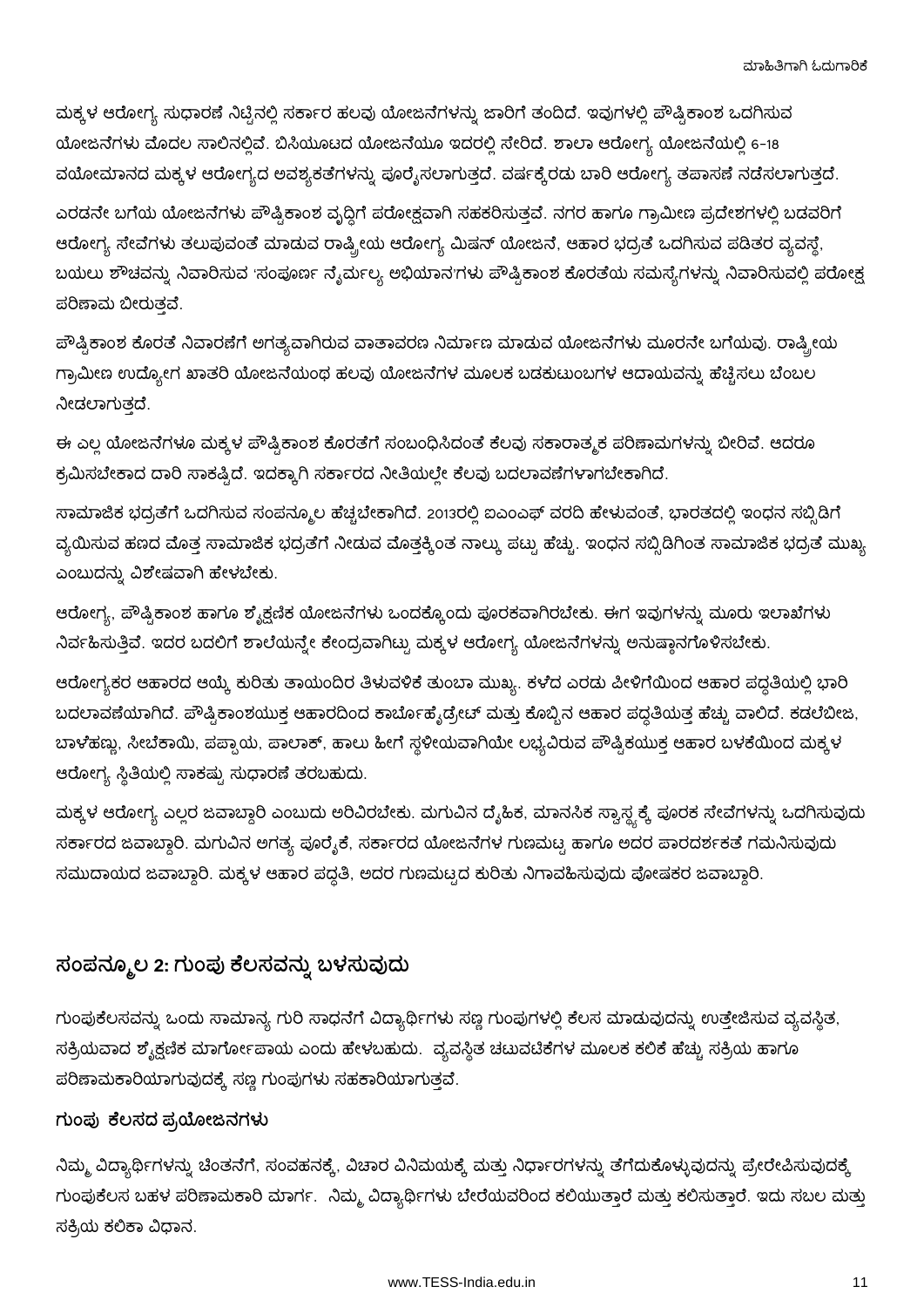ಬರೀ ಗುಂಪುಗಳಲ್ಲಿ ಕುಳಿತು ಮಾಡುವುದಕ್ಕಿಂತ ಹೆಚ್ಚಿನದೇನೋ ಗುಂಪು ಚಟುವಟಿಕೆಯಲ್ಲಿ ಇರುತ್ತದೆ. ಅದೇನೆಂದರೆ, ಒಂದು ಸ್ಪಷ್ಠ ಉದ್ದೇಶವಿರುವ ಹಂಚಿಕೊಂಡಿರುವ ಕಲಿಕಾ ಕ್ರಿಯೆಯಲ್ಲಿ (shared learning task) ತೊಡಗಿಕೊಂಡು, ಅದಕ್ಕೆ ಕೊಡುಗೆ ನೀಡುವುದು. ಕಲಿಕೆಯಲ್ಲಿ ಏತಕ್ಕಾಗಿ ಗುಂಪು ಚಟುವಟಿಕೆಯನ್ನು ಬಳಸುತ್ತಿದ್ದೀರಿ ಎಂದು ನಿಮಗೆ ಸ್ಪಷ್ಟವಾಗಿ ತಿಳಿದಿರಬೇಕು ಹಾಗೂ ಭಾಷಣ ಬಿಗಿಯುವುದಕ್ಕಿಂತ ಇದು ಏಕೆ ಯೋಗ್ಯವಾದ್ದು ಎನ್ನುವುದು ಸಹ ನಿಮಗೆ ತಿಳಿದಿರಬೇಕು. ಅಂದರೆ ಗುಂಪು ಚಟುವಟಿಕೆಯನ್ನು ಜಾಗರೂಕತೆಯಿಂದ ಯೋಜಿಸಬೇಕು ಮತ್ತು ಇವುಗಳನ್ನು ಯಾವ ಕಲಿಕಾ ಉದ್ದೇಶಕ್ಕೆ ಬಳಸುತ್ತಿದ್ದೀರಿ ಎನ್ನುವುದರಲ್ಲಿ ಸ್ಪಷ್ಟತೆ ಇರಬೇಕು.

#### ಗುಂಪುಕೆಲಸವನ್ನು ಯೋಜಿಸುವುದು

ಯಾವಾಗ ಮತ್ತು ಯಾವ ರೀತಿಯಲ್ಲಿ ಗುಂಪುಕೆಲಸ ಬಳಸಬಹುದು ಎನ್ನುವುದು ಪಾಠದ ಕೊನೆಯ ವೇಳೆಗೆ ಆಗಬೇಕಾದ ಕಲಿಕೆಯನ್ನು ಆಧರಿಸಿರುತ್ತದೆ. ಗುಂಪುಕೆಲಸವನ್ನು ಪಾಠದ ಮೊದಲಿಗೆ, ಕೊನೆಗೆ ಅಥವಾ ಮಧ್ಯದಲ್ಲಿ ಯಾವಾಗಲಾದರೂ ಬಳಸಬಹುದು. ಆದರೆ, ಇದಕ್ಕೆ ಸಾಕಷ್ಟು ಸಮಯವನ್ನು ಕೊಡಬೇಕು. ನಿಮ್ಮ ವಿದ್ಯಾರ್ಥಿಗಳು ಪೂರ್ಣಗೊಳಿಸಬೇಕಾದ ಕೆಲಸ ಮತ್ತು ಗುಂಪುಗಳನ್ನು ಸಂಘಟಿಸುವ ಅತ್ಯುತ್ತಮ ಮಾರ್ಗ ಯಾವುದು ಎಂಬ ಅಂಶಗಳ ಕುರಿತಾಗಿ ನೀವು ಯೋಚನೆ ಮಾಡಬೇಕು.

ಮುಂಚಿತವಾಗಿಯೇ, ನೀವು ಯೋಜನೆಯನ್ನು ತಯಾರಿಸಿಕೊಂಡಿದ್ದರೆ, ಗುಂಪು ಕೆಲಸ ಸಫಲವಾಗುವುದನ್ನು ಖಚಿತ ಪಡಿಸಿಕೊಳ್ಳಬಹುದು. ಆ ಯೋಜನೆಯಲ್ಲಿ ಕೆಳಗಿನ ಅಂಶಗಳಿರಬೇಕು.

- ಗುಂಪು ಚಟುವಟಿಕೆಯ ಉದ್ದೇಶ ಮತ್ತು ನಿರೀಕ್ಷಿತ ಫಲಿತಗಳು.
- ಚಟುವಟಿಕೆಗೆ ಮೀಸಲಾಗುವ ಸಮಯ; ಇದರಲ್ಲಿ ಹಿಮ್ಮಾಹಿತಿ ಅಥವಾ ಸಾರಾಂಶಿಸುವ ಸಮಯವೂ ಸೇರಿರಬೇಕು.
- ಗುಂಪುಗಳ ರಚನೆ (ಎಷ್ಟು ಗುಂಪುಗಳು, ಗುಂಪಿನಲ್ಲಿ ಎಷ್ಟು ವಿದ್ಯಾರ್ಥಿಗಳು, ಯಾವ ಆಧಾರದ ಮೇಲೆ ಗುಂಪುಗಳ ರಚನೆಯಾಗಬೇಕು)
- ಗುಂಪುಗಳ ಸಂಘಟನೆ (ಗುಂಪಿನ ಸದಸ್ಯರ ಪಾತ್ರ, ಸಮಯ, ಸಾಮಗ್ರಿಗಳು, ದಾಖಲು ಮಾಡುವುದು ಮತ್ತು ವರದಿ ತಯಾರಿಸುವುದು)
- ್ದು ಮೌಲ್ಯಾಂಕನ ಮಾಡುವ ಮತ್ತು ದಾಖಲಿಸುವ ರೀತಿ (ವ್ಯೆಯಕ್ತಿಕ ಮೌಲ್ಯಾಂಕನ ಮತ್ತು ಗುಂಪಿನ ಮೌಲ್ಯಾಂಕನಗಳ ನಡುವೆ ಇರುವ ವಿಭಿನ್ನತೆಯನ್ನು ಜಾಗರೂಕರಾಗಿ ಗಮನಿಸಬೇಕು)
- ಗುಂಪಿನ ಚಟುವಟಿಕೆಗಳ ಪರಿವೀಕ್ಷಣೆ ಮಾಡುವ ರೀತಿ.

### ಗುಂಪುಕೆಲಸದ ಕಾರ್ಯಗಳು

ನೀವು ವಿದ್ಯಾರ್ಥಿಗಳಿಗೆ ಪೂರ್ರೈಸಲು ಕೊಡುವ ಕಾರ್ಯಗಳು, ಅವರು ಏನು ಕಲಿಯಬೇಕೋ ಅದನ್ನು ಅವಲಂಬಿಸಿರುತ್ತದೆ. ಗುಂಪುಕೆಲಸದಲ್ಲಿ ಭಾಗವಹಿಸುವುದರಿಂದ, ಅವರಿಗೆ ಒಬ್ಬರು ಹೇಳಿದ್ದನ್ನು ಇನ್ನೊಬ್ಬರು ಕೇಳಿಸಿಕೊಳ್ಳುವ, ವಿಚಾರಗಳನ್ನು ವಿವರಿಸುವ ಮತ್ತು ಸಹಕರಿಸಿಕೊಂಡು ಕೆಲಸ ಮಾಡುವ ಕೌಶಲಗಳನ್ನು ಗಳಿಸಿಕೊಳ್ಳುತ್ತಾರೆ. ಆದರೆ, ಬೋಧಿಸುತ್ತಿರುವ ವಿಷಯವನ್ನು ಅವರು ಕಲಿಯುವುದೇ ಮುಖ್ಯ ಉದ್ದೇಶವಾಗಿರುತ್ತದೆ. ನೀವು ಕೊಡಬಹುದಾದ ಕಾರ್ಯಗಳ ಉದಾಹರಣೆಗಳನ್ನು ಕೆಳಗೆ ಕೊಡಲಾಗಿದೆ.

- ಪ್ರಸ್ತುತಿಗಳು: ಗುಂಪುಗಳಲ್ಲಿ ಕೆಲಸ ಮಾಡಿ, ಇಡೀ ತರಗತಿಗೆ ಪ್ರಸ್ತುತಿಗಳನ್ನು (presentations) ಸಿದ್ಧಪಡಿಸುತ್ತಾರೆ. ಒಂದೇ ವಿಷಯ ಹಲವು ಸಲ ಕೇಳಿಸಿಕೊಳ್ಳುವುದಕ್ಕಿಂತ, ಪ್ರತೀ ಗುಂಪಿಗೂ ವಿಷಯದ ಬೇರೆ ಬೇರೆ ಅಂಶಗಳನ್ನು ಕೊಡುವುದು ಒಳ್ಳೆಯದು. ಆಗ ಎಲ್ಲರೂ ಇನ್ನೊಬ್ಬರು ಪ್ರಸ್ತುತ ಪಡಿಸುತ್ತಿರುವುದನ್ನು ಕೇಳಿಸಿಕೊಳ್ಳಲು ಪ್ರೇರಿಪಿತರಾಗಿರುತ್ತಾರೆ. ಆದರೆ, ಪ್ರಸ್ತುತಿಗೆ ಇರುವ ಕಾಲ ಮಿತಿ ನಿರ್ದಿಷ್ಟವಾಗಿರಲಿ ಮತ್ತು ಒಳ್ಳೆಯ ಪ್ರಸ್ತುತಿಯ ಗುಣಲಕ್ಷಣಗಳು ಯಾವುವು ಎಂದು ನಿರ್ಧರಿಸಿ. ಇವುಗಳನ್ನು ಪಾಠಕ್ಕೆ ಮುಂಚಿತವಾಗಿಯೇ ಕಪ್ಪು ಹಲಗೆಯ ಮೇಲೆ ಬರೆಯಿರಿ. ಇದನ್ನು ಬಳಸಿ ಮಕ್ಕಳು ತಮ್ಮ ಪ್ರಸ್ತುತಿಯನ್ನು ಸಿದ್ಧಪಡಿಸಲಿ ಮತ್ತು ಸಹಪಾಠಿಗಳ ಕೆಲಸವನ್ನು ಮೌಲ್ಯಾಂಕನ ಮಾಡಲಿ. ಗುಣಲಕ್ಷಣಗಳು ಕೆಳಗಿನ ಅಂಶಗಳನ್ನು ಒಳಗೊಳ್ಳಬಹುದು:
	- ಂ ಪ್ರಸ್ತುತಿಯಲ್ಲಿ ಸ್ಪಷ್ಠತೆ ಇತ್ತೆ?
	- ಂ ಪ್ರಸ್ತುತಿಯ ರಚನೆ ಚನ್ನಾಗಿತ್ತೆ?
	- ಂ ಪ್ರಸ್ತುತಿಯಿಂದ ನನಗೆ ಏನಾದರೂ ಕಲಿಕೆಯಾಯಿತೆ?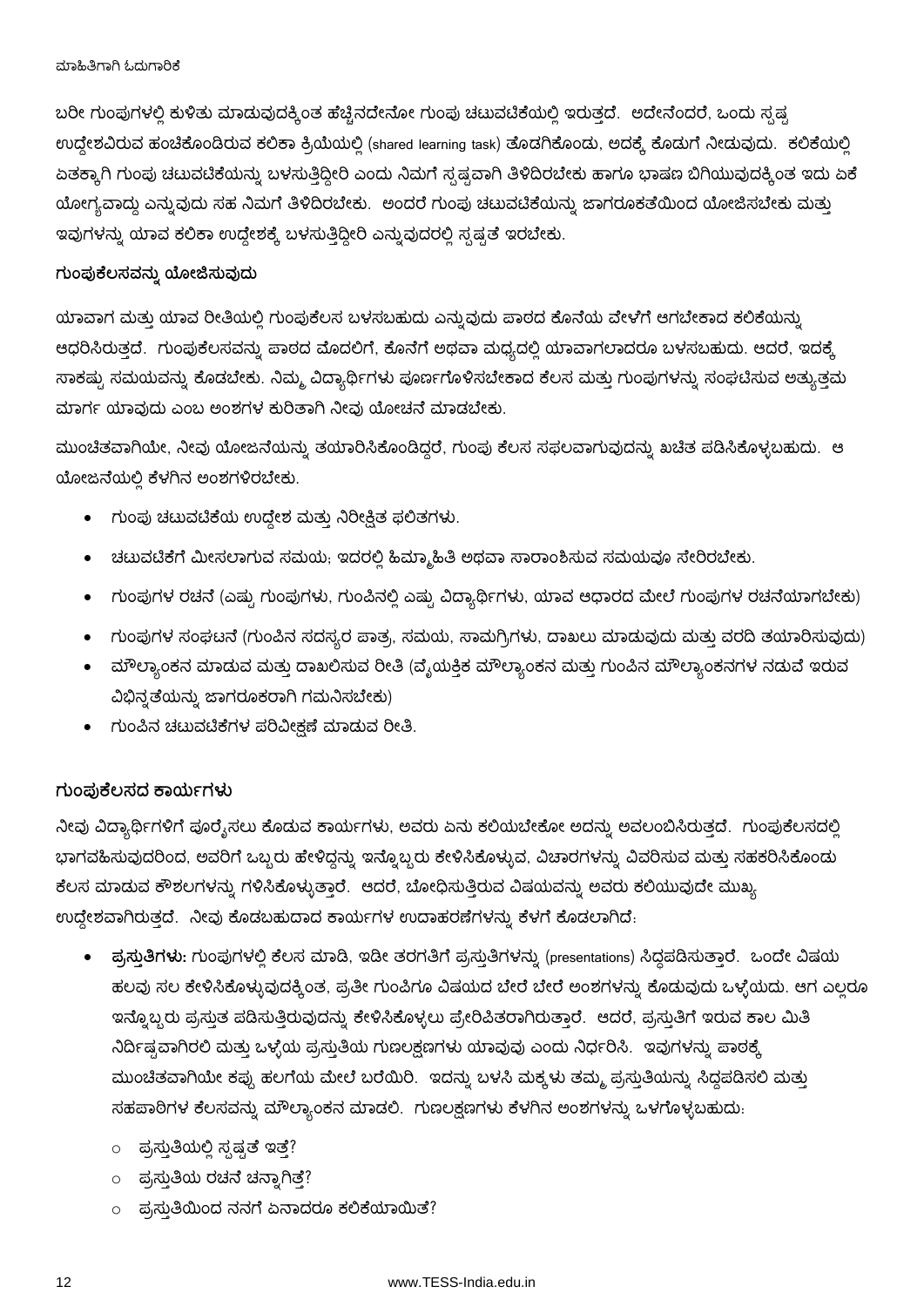ಮಾಹಿತಿಗಾಗಿ ಓದುಗಾರಿಕೆ

- ಪ್ರಸ್ತುತಿ ನನ್ನನ್ನು ಚಿಂತನೆಗೆ ಹಚ್ಚಿತೆ?
- ಸಮಸ್ಯಾ ಪರಿಹಾರ. ಒಂದು ಸಮಸ್ಯೆಯನ್ನು ಅಥವಾ ಸಮಸ್ಯಾ ಸರಣಿಗಳನ್ನು ಪರಿಹರಿಸಲು ವಿದ್ಯಾರ್ಥಿಗಳು ಗುಂಪುಗಳಲ್ಲಿ ಕೆಲಸ ಮಾಡುತ್ತಾರೆ. ಇದು ವಿಜ್ಞಾನದ ಪ್ರಯೋಗ ಮಾಡುವುದು, ಗಣಿತದ ಸಮಸ್ಯೆಗಳನ್ನು ಬಿಡಿಸುವುದು, ಕನ್ನಡದ ಕಥೆ ಅಥವಾ ಕವನವನ್ನು ವಿಶ್ಲೇಷಿಸುವುದು ಅಥವಾ ಚರಿತ್ರೆಯಲ್ಲಿ ಸಾಕ್ಷಾಧಾರಗಳನ್ನು ವಿಶ್ಲೇಷಿಸುವುದನ್ನು ಒಳಗೊಂಡಿರುತ್ತದೆ.
- ಒಂದು ಕಲಾ ಕೃತಿಯನ್ನು ಅಥವಾ ಉತ್ಸನ್ನವನ್ನು ಸೃಜಿಸುವುದು. ಮಾಹಿತಿಯನ್ನು ಸಾರಾಂಶಿಸಲು ಅಥವಾ ಒಂದು ಪರಿಕಲ್ಪನೆಯನ್ನು ವಿವರಿಸಲು ವಿದ್ಯಾರ್ಥಿಗಳು ಗುಂಪುಗಳಲ್ಲಿ ಕೆಲಸ ಮಾಡಿ ಒಂದು ಕಥೆ, ನಾಟಕ, ಸಂಗೀತ, ಮಾದರಿ ಹುಟ್ಟುಹಾಕುತ್ತಾರೆ. ಹೊಸ ವಿಷಯದ ಆರಂಭದಲ್ಲಿ ಐದು ನಿಮಿಷ ಮಸ್ತಿಷ್ಕ ಮಂಥನ (brainstorm) ಅಥವಾ ಮನೋ ನಕ್ಷೆ (mind map) ಮಾಡಲು ಮೀಸಲಿಟ್ಟರೆ, ಅವರಿಗೇನು ತಿಳಿದಿದೆ ಎಂದು ನಿಮಗೆ ಚನ್<mark>ಚಾ</mark>ಗಿ ಗೊತ್ತಾಗುತ್ತದೆ ಹಾಗೂ ನಿಮ್ಮ ಪಾಠವನ್ನು ಸೂಕ್ತ ಮಟ್ಟದಲ್ಲಿ ಮಾಡಲು ಸಹಾಯಕವಾಗುತ್ತದೆ.
- ವಿಭೇಧೀಕರಿಸಿದ ಕಾರ್ಯಗಳು (Differentiated tasks): ಗುಂಪುಕಾರ್ಯವು ವಯೋಮಾನದಲ್ಲಿ ಅಥವಾ ಸಾಧನೆಯಲ್ಲಿ ವಿವಿಧ ಸ್ತರಗಳಲ್ಲಿರುವ ವಿದ್ಯಾರ್ಥಿಗಳು ಸೂಕ್ತವಾದ ಕಾರ್ಯದಲ್ಲಿ ಒಟ್ಟಾಗಿ ಕೆಲಸ ಮಾಡುವ ಅವಕಾಶವನ್ನು ನೀಡುತ್ತದೆ. ಸಾಧನೆಯಲ್ಲಿ ಮುಂದಿರುವ ವಿದ್ಯಾರ್ಥಿಗಳಿಗೆ ವಿವರಿಸುವ ಅವಕಾಶ ದೊರೆಯುವುದು ಉಪಯುಕ್ತವಾದರೆ, ಸಾಧನೆಯಲ್ಲಿ ಹಿಂದುಳಿದವರಿಗೆ ಇಡೀ ತರಗತಿಯ ಬದಲಿಗೆ ಗುಂಪಿನಲ್ಲಿ ಪ್ರಶ್ನೆಗಳನ್ನು ಕೇಳುವುದು ಸುಲಭವಾಗುವುದು ಹಾಗೂ ಅವರು ತಮ್ಮ ಸಹಪಾಠಿಗಳಿಂದ ಕಲಿಯುವರು.
- <mark>ಚರ್ಚೆ:</mark> ಒಂದು ವಿದ್ಯಮಾನವನ್ನು ಕುರಿತು ವಿದ್ಯಾರ್ಥಿಗಳು ಜಾಗರೂಕರಾಗಿ ಚಿಂತಿಸಿ, ನಿರ್ಧಾರಕ್ಕೆ ಬರುವರು. ಒಂದು ವಿಷಯದ ಬಗ್ಗೆ ಇರುವ ವಿವಿಧ ಆಯ್ಕೆಗಳ ಕುರಿತು ಅವರಿಗೆ ಸಾಕಷ್ಟು ತಿಳಿದಿದೆ ಎಂದು ಖಚಿತಪಡಿಸಿಕೊಳ್ಳುವುದಕ್ಕೆ ನಿಮ್ಮ ಸಿದ್ಧತೆಯ ಆವಶ್ಯಕತೆ ಇರುತ್ತದೆ. ಆದರೆ ಚರ್ಚೆ ಅಥವಾ ಚರ್ಚಾ ಸ್ಪರ್ಧೆಯನ್ನು ಸಂಘಟಿಸುವುದು ನಿಮಗೆ ಹಾಗೂ ಅವರಿಗೆ ಬಹಳ ಲಾಭದಾಯಕವಾಗುತ್ತದೆ.

### ಗುಂಪುಗಳನ್ನು ಸಂಘಟಿಸುವುದು

ಒಂದು ಗುಂಪಿನಲ್ಲಿ ನಾಲ್ಕರಿಂದ ಎಂಟು ವಿದ್ಯಾರ್ಥಿಗಳಿರುವುದು ಉತ್ತಮವಾದರೂ, ನಿಮ್ಮ ತರಗತಿಯ ವಿದ್ಯಾರ್ಥಿಗಳ ಒಟ್ಟು ಸಂಖ್ಯೆ, ತರಗತಿಯ ಭೌತಿಕ ಪರಿಸರ ಮತ್ತು ಪೀಠೋಪಕರಣ, ವಿದ್ಯಾರ್ಥಿಗಳ ವಯಸ್ಸಿನ ಹಾಗೂ ಸಾಧನೆಯ ಹರವುಗಳ ಮೇರೆಗೆ ಗುಂಪಿನ ಸಂಖ್ಯೆ ನಿರ್ಧಾರವಾಗುತ್ತದೆ. ಕನಿಷ್ಟ ಪಕ್ಷ ಎಲ್ಲರೂ ಒಬ್ಬರನ್ನೊಬ್ಬರು ನೋಡುವಂತಿರಬೇಕು, ಕಿರುಚದೇ ಮಾತನಾಡುವಂತಿರಬೇಕು ಮತ್ತು ಗುಂಪಿನಿಂದ ಹೊರಬರುವ ಉತ್ಸನ್ನಕ್ಕೆ ಕೊಡುಗೆ ನೀಡುವಂತಿರಬೇಕು.

- ನೀವು ಹೇಗೆ ಮತ್ತು ಏಕೆ ಗುಂಪುಗಳನ್ನು ರಚೆಸುತ್ತಿರುವಿರಿ ಎಂದು ನಿರ್ಧರಿಸಿ, ಉದಾಹರಣೆಗೆ, ಸ್ತ್ರೇಹಿತರೆಲ್ಲ ಒಂದು ಗುಂಪಿನಲ್ಲಿರುವಂತೆ, ಒಂದೇ ಆಸಕ್ತಿ ಇರುವವರೆಲ್ಲ ಒಂದು ಗುಂಪಿನಲ್ಲಿರುವಂತೆ ಅಥವಾ ಸಮಾನ ಸಾಧನೆಯ ಮಟ್ಟವಿರುವವರೆಲ್ಲ ಒಂದು ಗುಂಪಿನಲ್ಲಿರಬಹುದು. ಬೇರೆ ಬೇರೆ ರೀತಿಯ ಗುಂಪುಗಳ ರಚನೆಯನ್ನು ಪ್ರಯೋಗ ಮಾಡಿ ಮತ್ತು ನಿಮ್ಮ ತರಗತಿಗೆ ಮತ್ತು ನೀವು ಕೊಡುತ್ತಿರುವ ಕಾರ್ಯಕ್ಕೆ ಯಾವುದು ಉತ್ತಮ ಎಂದು ನಿರ್ಧರಿಸಿ.
- ಗುಂಪಿನ ಸದಸ್ಯರಿಗೆ ಯಾವುದಾದರೂ ಕೆಲಸ ವಹಿಸುವುದಿದ್ದರೆ (ಉದಾಹರಣೆಗೆ ನೋಟ್ಸ್ ಮಾಡಿಕೊಳ್ಳುವವರು, ವಕ್ತಾರ, ಸಮಯ ಪಾಲಕ, ಉಪಕರಣಗಳನ್ನು ಸಂಗ್ರಹಿಸುವವರು ಇತ್ಯಾದಿ) ಅದು ಮತ್ತು ಅದನ್ನು ಹೇಗೆ ಅವರಿಗೆ ತಿಳಿಸುವಿರಿ ಎನ್ನುವುದನ್ನು ಮೊದಲೇ ಯೋಜನೆ ಮಾಡಿಕೊಂಡಿರುವುದು ಒಳ್ಳೆಯದು.

#### ಗುಂಪುಕೆಲಸವನ್ನು ನಿರ್ವಹಿಸುವುದು

ಒಳ್ಳೆಯ ಗುಂಪುಕೆಲಸ ನಿರ್ವಹಣೆಗೆ ಕೆಲವು ನಿಯಮಗಳು ಮತ್ತು ವಾಡಿಕೆಗಳನ್ನು (routine) ನಿಗಧಿಪಡಿಸಬಹುದು. ಪದೇ ಪದೇ ಗುಂಪುಕೆಲಸವನ್ನು ಬಳಸುತ್ತಿದ್ದರೆ, ಮಕ್ಕಳಿಗೆ ನಿಮ್ಮ ನಿರೀಕ್ಷೆಗಳು ಮತ್ತು ಏನು ಮಾಡಿದರೆ ನಿಮಗೆ ಖುಷಿಯಾಗುತ್ತದೆ ಎನ್ನುವುದು ತಿಳಿಯುತ್ತದೆ. ಮೊದಲಿಗೆ ಗುಂಪುಗಳಲ್ಲಿ ಕೆಲಸ ಮಾಡುವುದರಿಂದ ಆಗುವ ಉಪಯೋಗಗಳನ್ನು ಎಲ್ಲರೂ ಸೇರಿ ಗುರುತಿಸಿಕೊಳ್ಳುವುದು ಒಳ್ಳೆಯದು, ಗುಂಪುಕೆಲಸ ಮಾಡುವಾಗ ಒಳ್ಳೆಯ ವರ್ತನೆ ಯಾವುದೆಂದು ಚರ್ಚಿಸಿ, ಅಂತಹ ವರ್ತನೆಗಳ ಪಟ್ಟಿಯೊಂದನ್ನು ತಯಾರಿಸಬಹುದು. ಉದಾಹರಣೆಗೆ.ಪರಸ್ಸರ ಗೌರವ, ಆಲಿಸುವುದು, ಪರಸ್ಪರ ಸಹಾಯ, ಒಂದಕ್ಕಿಂತ ಹೆಚ್ಚು ಐಡಿಯಾಗಳನ್ನು ಪರಿಗಣಿಸುವುದು ಇತ್ಯಾದಿ. ಇದನ್ನು ತರಗತಿಯಲ್ಲಿ ಎಲ್ಲರಿಗೂ ಕಾಣುವಂತೆ ಅಂಟಿಸಬಹುದು/ತೂಗು ಹಾಕಬಹುದು.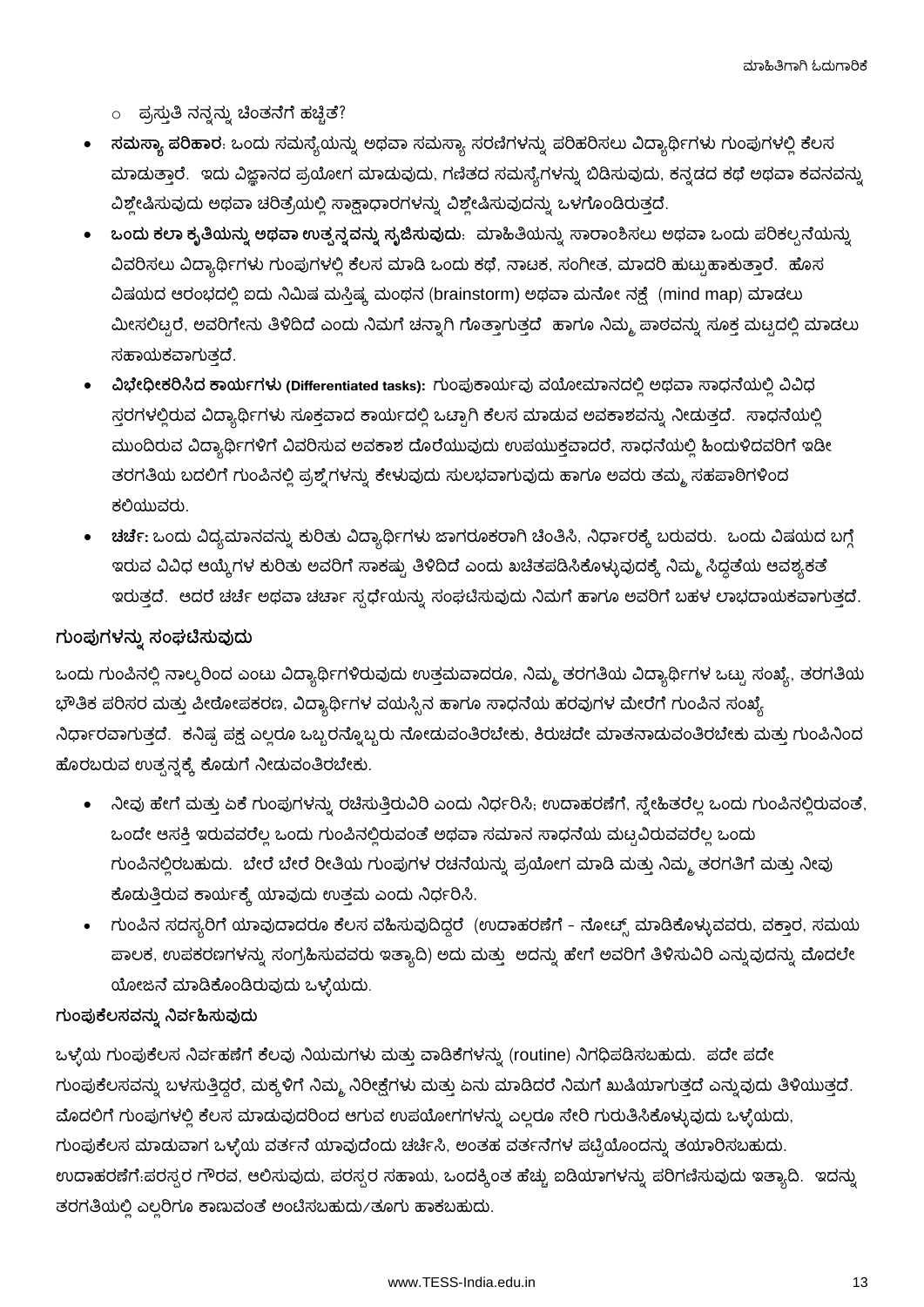#### ಮಾಹಿತಿಗಾಗಿ ಓದುಗಾರಿಕೆ

ಗುಂಪುಕೆಲಸದ ಬಗ್ಗೆ ಸ್ಪಷ್ಪ ಮೌಖಿಕ ಸೂಚನೆಗಳನ್ನು ಕೊಡುವುದು ಸಹ ಬಹಳ ಮುಖ್ಯ. ಇದನ್ನೇ ವಿದ್ಯಾರ್ಥಿಗಳ ಸಲುವಾಗಿ ಕಪ್ಪು ಹಲಗೆಯ ಮೇಲೆ ಬರೆಯಬಹುದು. ನೀವು ಅಗತ್ಯವಾಗಿ ಕೆಳಗಿರುವುದನ್ನು ಮಾಡಬೇಕಾಗುತ್ತದೆ.

- ನಿಮ್ಮಯೋಜನೆಗೆ ಅನುಗುಣವಾಗಿ ವಿದ್ಯಾರ್ಥಿಗಳು ಯಾವ ಗುಂಪಿನಲ್ಲಿರಬೇಕು, ತರಗತಿಯಲ್ಲಿ ಎಲ್ಲಿ ಅವರು ಕೆಲಸ ಮಾಡುತ್ತಾರೆ ಮತ್ತು ಅದಕ್ಕೆ ಪೀಠೋಪಕರಣಗಳ ಅಥವಾ ಅವರ ಬ್ಯಾಗ್ ಗಳ ಜಾಗವನ್ನು ಬದಲಿಸಬೇಕೇ ಎನ್ನುವುದನ್ನು ತಿಳಿಸಬೇಕು.
- ಅವರು ಮಾಡಬೇಕಾಗಿರುವ ಕಾರ್ಯದ ಬಗ್ಗೆ ಸ್ಪಷ್ಟತೆ ಇರಲಿ ಮತ್ತು ಅದರ ಕಾರ್ಯ ವಿವರಗಳ ಸರಳ ಸಣ್ಣ ವಾಕ್ಯಗಳು ಅಥವಾ ಚಿತ್ರಗಳನ್ನು ಕಪ್ಪುಹಲಗೆಯ ಮೇಲೆ ಬರೆಯಿರಿ. ನೀವು ಪ್ರಾರಂಭಿಸುವ ಮುಂಚೆ ಪ್ರಶ್ನೆಗಳಿಗೆ ಅವಕಾಶವಿರಲಿ.

ಗುಂಪುಗಳಲ್ಲಿ ಕೆಲಸ ಮಾಡುವಾಗ, ಎಲ್ಲರನ್ನೂ ಗಮನಿಸಲು ತರಗತಿಯಲ್ಲಿ ಓಡಾಡುತ್ತಿರಿ ಮತ್ತು ಗುಂಪುಗಳು ಯಾವ ರೀತಿ ಕೆಲಸ ಮಾಡುತ್ತಿವೆ ಎಂದು ಪರಿಶೀಲಿಸಿ. ಅವರು ಒಂದು ಕಡೆ ಮುಂದೆ ಹೋಗಲಾರದಂತೆ ಸಿಕ್ಕಿ ಹಾಕಿಕೊಂಡಿದ್ದರೆ ಅಥವಾ ಕೊಟ್ಟ ಕೆಲಸದಿಂದ ಭಿನ್ನವಾದ ದಿಕ್ಕಿನಲ್ಲಿ ಹೋಗುತ್ತಿದ್ದರೆ, ಅವರಿಗೆ ಸಲಹೆ ನೀಡುವುದು ಒಳ್ಳೆಯದು.

ಕೆಲಸ ಮಾಡುತ್ತಿರುವಾಗಲೇ ಗುಂಪುಗಳನ್ನು ಬದಲಾಯಿಸಬೇಕು ಎಂದು ನಿಮಗೆ ಅನ್ನಿಸಬಹುದು. ಗುಂಪುಕೆಲಸ ಚನ್ನಾಗಿದೆ ಎನ್ನುವ ವಿಶ್ಯಾಸ ನಿಮ್ಮಲ್ಲಿ ಮೂಡಲು ಎರಡು ತಂತ್ರಗಳನ್ನು ಬಳಸಬಹುದು - ಸಂಖ್ಯೆ ಹೆಚ್ಚಿರುವ ತರಗತಿಯನ್ನು ನಿರ್ವಹಿಸಲು ಇದು ಬಹಳ ಉಪಯುಕ್ತವಾದದ್ದು.

- ತಜ್ಞರ ತಂಡಗಳು: ಪ್ರತೀ ಗುಂಪೂ ಬೇರೆ ಬೇರ ಕಾರ್ಯದಲ್ಲಿ ನಿರತರಾಗಬೇಕು, ಉದಾಹರಣೆಗೆ ವಿದ್ಯುತ್ ಶಕ್ತಿ ಉತ್ಪಾದನೆಯ ಒಂದು ವಿಧಾನ ಅಥವಾ ಒಂದು ನಾಟಕದಲ್ಲಿರುವ ಒಂದು ಪಾತ್ರವನ್ನು ಬೆಳೆಸುವುದು. ಸ್ವಲ್ಪ ಸಮಯದ ನಂತರ ಗುಂಪುಗಳ ಪುನರ್ ರಚನೆ ಯಾಗಬೇಕು. ಈ ಪುನರಾಚನೆಯಾದ ಗುಂಪುಗಳಲ್ಲಿ, ಹಿಂದಿನ ಗುಂಪುಗಳಿಂದ ಬಂದ ಪ್ರತೀ ಗುಂಪಿನ ತಜ್ಞನೊಬ್ಬ ⁄ಳು ಇರುತ್ತಾರೆ. ಈಗ ಅವರು ತಮ್ಮೊಂದಿಗೆ ತಂದ ಜ್ಞಾನವನ್ನು ಹಂಚಿಕೊಂಡು, ಎಲ್ಲವನ್ನು ಒಟ್ಟು ಸೇರಿಸಿ ಕ್ರೋಢೀಕರಣ ಮಾಡಬೇಕು. ಉದಾಹರಣೆಗೆ, ಯಾವ ರೀತಿಯ ವಿದ್ಯುತ್ ಸ್ಥಾವರವನ್ನು ಕಟ್ಟುವುದು ಅಥವಾ ನಾಟಕದ ತುಣುಕೊಂದನ್ನು ಕಟ್ಟುವುದು.
- 'ಹರಿಕಾರರು': ನೀವು ಕೊಟ್ಟಿರುವ ಕಾರ್ಯ ಸೃಜನಾತ್ಮಕ ಅಥವಾ ಸಮಸ್ಯಾ ಪರಿಹಾರ ಸ್ವರೂಪದ್ದು ಆಗಿದ್ದರೆ, ಪ್ರತೀ ಗುಂಪಿನಿಂದಲೂ ಒಬ್ಬ ಸದಸ್ಯಳನ್ನು ⁄ನನ್ನು ಹರಿಕಾರರನ್ನಾಗಿ ಇನ್ನೊಂದು ಗುಂಪಿಗೆ ಕಳಿಸಿ. ಅವರು ತಮ್ಮ ಐಡಿಯಾಗಳನ್ನು ಅಥವಾ ಪರಿಹಾರಗಳನ್ನು ಹೋಲಿಸಿ, ತಮ್ಮ ಗುಂಪಿಗೆ ವರದಿ ಒಪ್ಪಿಸಬೇಕು. ಈ ರೀತಿಯಲ್ಲಿ ಒಬ್ಬರು ಇನ್ನೊಬ್ಬರಿಂದ ಕಲಿಯಬಹುದು.

ಕಾರ್ಯದ ಕೊನೆಯಲ್ಲಿ, ಕಲಿಕೆಯನ್ನು ಸಾರಾಂಶೀಕರಿಸಿ ಹಾಗೂ ಏನನ್ನಾದರೂ ತಪ್ಪಾಗಿ ಅರ್ಥೈಸಿಕೊಳ್ಳುತ್ತಿರುವುದನ್ನು ನೀವು ಗಮನಿಸಿದ್ದರೆ, ಅದನ್ನು ಸರಿಪಡಿಸಿ. ಪ್ರತೀ ಗುಂಪಿನಿಂದಲೂ ಹಿಮ್ಮಾಹಿತಿ ಪಡೆಯಬಹುದು, ಅಥವಾ ಒಳ್ಳೆಯ ವಿಚಾರಗಳಿರುವ ಗುಂಪನ್ನು ನೀವು ಗುರುತಿಸಿದ್ದರೆ, ಬರೀ ಅವರು ಮಾತ್ರ ಹಂಚಿಕೊಳ್ಳಬಹುದು. ವಿದ್ಯಾರ್ಥಿಗಳ ವರದಿ ಸಂಕ್ಷಿಪ್ತವಾಗಿರಲಿ ಹಾಗೂ ಅವರು ಇತರ ಗುಂಪುಗಳ ಕೆಲಸವನ್ನು ಗಮನಿಸಿ ಏನು ಚನ್ನಾಗಿತ್ತು, ಆಸಕ್ತಿ ಹುಟ್ಟಿಸಿದ್ದು ಏನು ಮತ್ತು ಯಾವುದನ್ನು ಇನ್ನೂ ಚನ್ನಾಗಿ ಮಾಡಬಹುದಿತ್ತು ಎನ್ನುವ ಹಿಮ್ಮಾಹಿತಿ ಕೊಡುವುದನ್ನು ಪ್ರೋತ್ಸಾಹಿಸಿ.

ನೀವು ಗುಂಪುಕೆಲಸವನ್ನು ನಿಮ್ಮ ತರಗತಿಯಲ್ಲಿ ಅಳವಡಿಸಿಕೊಳ್ಳಲು ಪ್ರಯತ್ನಿಸಿದಾಗ, ಕೆಲವು ಸಲ ಅದನ್ನು ಕಾರ್ಯರೂಪಕ್ಕೆ ತರಲು ಕಷ್ಣವಾಗಬಹುದು. ಏಕೆಂದರೆ ಕೆಲವು ವಿದ್ಯಾರ್ಥಿಗಳು:

- ಸಕ್ರಿಯ ಕಲಿಕೆಯನ್ನು ಪ್ರತಿರೋಧಿಸುತ್ತಾರೆ ಮತ್ತು ತೊಡಗಿಕೊಳ್ಳುವುದಿಲ್ಲ.
- ಹೆಚ್ಚು ಪ್ರಭಾವ ಬೀರುವವರಾಗಿರುತ್ತಾರೆ (dominant).

ವ್ಯಕ್ತಿಗಳ ನಡುವಣ ಸಂಬಂಧಗಳ ಕೌಶಲಗಳ ಕೊರತೆಯಿಂದ ಅಥವಾ ಆತ್ಮವಿಶ್ವಾಸದ ಕೊರತೆಯಿಂದಾಗಿ ಭಾಗವಹಿಸುವುದಿಲ್ಲ ಗುಂಪುಕೆಲಸವನ್ನು ಪರಿಣಾಮಕಾರಿಯಾಗಿ ನಿರ್ವಹಿಸಲು ಮೇಲಿನ ಅಂಶಗಳ ಕುರಿತಾಗಿ ಚಿಂತಿಸುವುದು ಬಹಳ ಮುಖ್ಯ. ಇದರೊಂದಿಗೆ, ಕಲಿಕಾ ಉದ್ದೇಶಗಳು ಪೂರೈಸಿತೇ ಮತ್ತು ನಿಮ್ಮ ವಿದ್ಯಾರ್ಥಿಗಳು ಯಾವ ರೀತಿ ಸ್ಪಂದಿಸಿದರು (ಎಲ್ಲರಿಗೂ ಇದು ಫಲಪ್ರದವಾಗಿತ್ತೇ) ಎನ್ನುವುದನ್ನು ಕುರಿತು ಚಿಂತಿಸಬೇಕು. ನಂತರ ಗುಂಪು ಕಾರ್ಯದಲ್ಲಿ, ಸಂಪನ್ಮೂಲಗಳಲ್ಲಿ, ಸಮಯದಲ್ಲಿ ಅಥವಾ ಗುಂಪು ರಚನೆಯಲ್ಲಿ ಯಾವ ರೀತಿಯ ಹೊಂದಾಣಿಕೆಗಳನ್ನು ಮಾಡಬೇಕು ಎಂದು ಜಾಗರೂಕತೆಯಿಂದ ಯೋಜಿಸಬೇಕು.

ವಿದ್ಯಾರ್ಥಿಗಳ ಸಾಧನೆಯ ಮೇಲೆ ಧನಾತ್ಮಕ ಪರಿಣಾಮವಿರಲು ಗುಂಪಿನಲ್ಲಿ ಕಲಿಯುವುದನ್ನು ಸದಾಕಾಲವೂ ಬಳಸಬೇಕಿಲ್ಲ ಎಂದು ಸಂಶೋಧನೆಗಳು ತಿಳಿಸುತ್ತವೆ. ಆದ್ದರಿಂದ ಪ್ರತೀ ಪಾಠಕ್ಕೂ ಇದನ್ನು ಬಳಸಲೇಬೇಕೆಂಬ ನಿರ್ಬಂಧವೇನೂ ಇಲ್ಲ. ಗುಂಪು ಕೆಲಸವನ್ನು ಪೂರಕ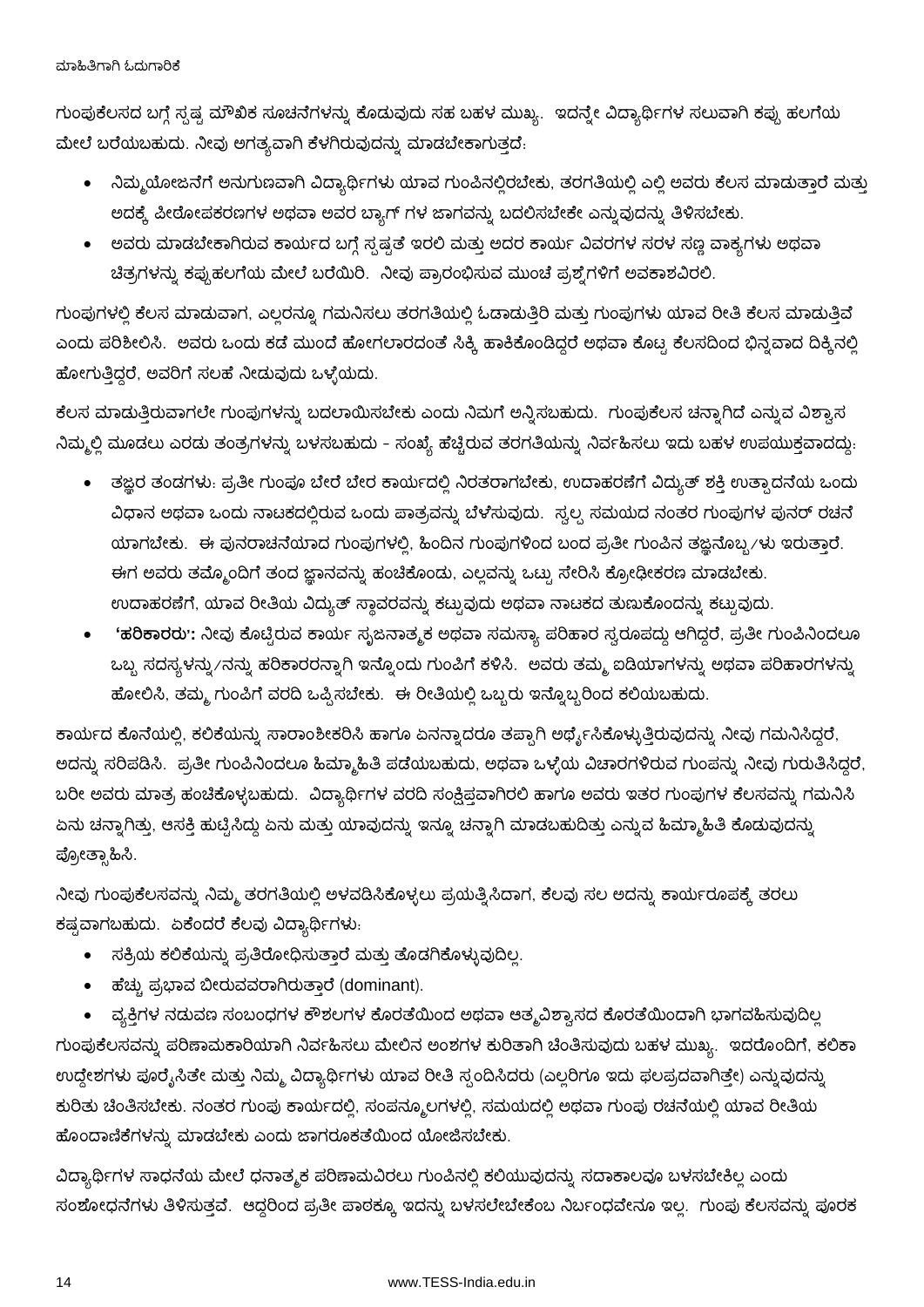ಚಟುವಟಿಕೆಯನ್ನಾಗಿ ಬಳಸಬಹುದು. ಉದಾಹರಣೆಗೆ ವಿಷಯವಸ್ತು ಬದಲಾದಾಗ ಅಥವಾ ಒಂದು ತರಗತಿ ಚರ್ಚೆಯನ್ನು ಹುಟ್ಟುಹಾಕಲು ಇದನ್ನು ಬಳಸಬಹುದು, ತರಗತಿಯ ಸನ್ನಿವೇಶವನ್ನು ತಿಳಿಯಾಗಿಸಲು ಅಥವಾ ಅನುಭವಾತ್ಮಕ ಕಲಿಕಾ ಚಟುವಟಿಕೆಗಳನ್ನು ಪರಿಚಯಿಸಲು ಮತ್ತು ತರಗತಿಯಲ್ಲಿ ಸಮಸ್ಯಾ ಪರಿಹಾರದ ಅಭ್ಯಾಸ ನೀಡಲು ಅಥವಾ ವಿಷಯಗಳನ್ನು ಪುನರಾವಲೋಕನ ಮಾಡಲು ಸಹ ಗುಂಪುಕಾರ್ಯವನ್ನು ಬಳಸಬಹುದು.

### ಸಂಪನ್ಮೂಲ 3: ಸಂದರ್ಭ ಅಧ್ಯಯನ 3ಕ್ಕಾಗಿ ಸೂಚಿಸಲಾದ ಉತ್ತರಗಳು

ಕೋಷ್ಟಕ R3.1 ಮಾಹಿತಿ ಬರಹವೊಂದರಲ್ಲಿ ಅತೀ ಹೆಚ್ಚು ಪ್ರಾಮುಖ್ಯತೆಯ ಹಾಗೂ ಅತೀ ಕಡಿಮೆ ಪ್ರಾಮುಖ್ಯತೆಯ ವಿವರಗಳನ್ನು rบัฒิสัมอีเฉีย -ยุไฮ๊ส ฌจนิส์ ยุบฌจสีบีสี (ฉีมอย): National Council of Educational Research and Training, 2007)

| ಜೀವಿಗಳಲ್ಲಿ ಉಸಿರಾಟ ಕ್ರಿಯೆ                                                     | ಹೆಚ್ಚು ಪ್ರಾಮುಖ್ಯತೆಯ      | ಕಡಿಮೆ                |  |
|------------------------------------------------------------------------------|--------------------------|----------------------|--|
|                                                                              | ಐಡಿಯಾಗಳು                 | ಪ್ರಾಮುಖ್ಯತೆಯ         |  |
|                                                                              |                          | ಐಡಿಯಾಗಳು             |  |
| ಹೆಚ್ಚಿನ ವ್ಯಾಯಾಮದ ನಂತರ ಸ್ವಾಯು ಸೆಳೆತಗಳು ಏಕೆ ಉಂಟಾಗುತ್ತದೆ                        | ಸ್ನಾಯುಕೋಶಗಳು             | ವ್ಯಾಯಾಮದ             |  |
| ಎಂದು ನಿಮಗೆ ಆಶ್ಚರ್ಯವಾಗಿದೆಯೆ? ಸ್ವಾಯು ಕೋಶಗಳು ಮುಕ್ತ                              | anaerobically            | ನಂತರ ಸ್ನಾಯು          |  |
| ಆಮ್ಲಜನಕದ ಕೊರತೆಯಿಂದ (anaerobically) ಉಸಿರಾಡಿದಾಗ                                | ಉಸಿರಾದುತ್ತವೆ.            | ಸೆಳೆತ್ರ              |  |
| ಸೆಳೆತಗಳು ಉಂಟಾಗುತ್ತವೆ. ಗ್ಲೂಕೋಸ್ ನ ಭಾಗಶಃ                                       | ಗ್ಲೂಕೋಸ್ ನ ಭಾಗಶಃ         | ಬಿಸಿ ನೀರು ರಕ್ತ       |  |
| ಪ್ರತ್ಯೇಕಗೊಳ್ಳುವಿಕೆಯಿಂದ ಲ್ಯಾಕ್ಟಿಕ್ ಆಮ್ಲವು ಉತ್ಪತ್ತಿಯಾಗುತ್ತದೆ.                  | ಪ್ರತ್ಯೇಕಗೊಳ್ಳುವಿಕೆಯಿಂದ   | ಪರಿಚಲನೆಯನ್ನು         |  |
| ಲ್ಯಾಕ್ಸಿಕ್ ಆಮ್ಲದ ಶೇಖರಣೆ ಆಗಿ ಸ್ವಾಯು ಸೆಳೆತಗಳು ಉಂಟಾಗುತ್ತವೆ.                     | ಲ್ಯಾಕ್ರಿಕ್ ಆಮ್ಲವು        | ಸುಧಾರಿಸುತ್ತದೆ.       |  |
| ಹೀಗೇಕೆ ಆಗುತ್ತದೆಂದು ಉಹಿಸಬಲ್ಲಿರಾ? ಬಿಸಿ ನೀರಿನ ಸ್ಥಾನ ಅಥವಾ                        | ಉತ್ಪತ್ತಿಯಾಗುತ್ತದೆ.       | ರಕ್ತ ಪರಿಚಲನೆಯು       |  |
| ಮಾಲೀಶು ಮಾಡುವುದರಿಂದ ರಕ್ತಪರಿಚಲನೆ ಸುಧಾರಿಸುತ್ತದೆ.                                | ಲ್ಯಾಕ್ಟಿಕ್ ಆಮ್ಲವು ಸ್ಥಾಯು | ಸ್ಥಾಯು ಕೋಶಗಳಿಗೆ      |  |
| ಆಮ್ಲಜನಕದ ಪೂರೈಕೆ ಹೆಚ್ಚಾದಾಗ ಲ್ಯಾಕ್ಟಿಕ್ ಆಮ್ಲವು ಇಂಗಾಲದ ಡೈ                        | ಸೆಳೆತವನ್ನು               | ಆಮ್ಜಜನಕವನ್ನು         |  |
| ಆಕ್ಸೈಡ್ ಮತ್ತು ನೀರಾಗಿ ಪ್ರತ್ಯೇಕಗೊಳ್ಳುತ್ತದೆ.                                    | ಉಂಟುಮಾದುತ್ತದೆ.           | ಪೂರೈಸುತ್ತದೆ.         |  |
|                                                                              | ಆಮ್ಲಜನಕವು ಲ್ಯಾಕ್ಟಿಕ್     | ಆಮ್ಲಜನಕವು ಲ್ಯಾಕ್ಟಿಕ್ |  |
|                                                                              | ಆಮ್ಲವನ್ನು ಇಂಗಾಲದ         | ಆಮ್ಲದ                |  |
|                                                                              | ಡೈ ಆಕ್ಸೈಡ್ ಹಾಗೂ          | ಪ್ರತ್ಯೇಕಿಸುವಿಕೆಯನ್ನು |  |
|                                                                              | ನೀರಾಗಿ ಸಂಪೂರ್ಣವಾಗಿ       | ಪೂರ್ಣಗೊಳಿಸಿದ         |  |
|                                                                              | ಪ್ರತ್ಯೇಕಗೊಳಿಸುತ್ತದೆ.     | ನಂತರ ಸೆಳೆತವು         |  |
|                                                                              |                          | ನಿಲ್ಲುತ್ತದೆ.         |  |
| ಪ್ರಮುಖ ವಿಜ್ಞಾನ ಐಡಿಯಾಗಳು                                                      |                          |                      |  |
| ಗ್ಲೂಕೋಸ್ ನ ಭಾಗಶಃ ಪ್ರತ್ಯೇಕಗೊಳ್ಳುವಿಕೆಯಿಂದ ಲ್ಯಾಕ್ಸಿಕ್ ಆಮ್ಲವು ಉತ್ಪತ್ತಿಯಾಗುತ್ತದೆ. |                          |                      |  |

ಆಮ್ಲಜನಕವು ಲ್ಯಾಕ್ಟಿಕ್ ಆಮ್ಲವನ್ನು ಸಂಪೂರ್ಣವಾಗಿ ಪ್ರತ್ಯೇಕಿಸುವುದರಿಂದ, ಲ್ಯಾಕ್ಟಿಕ್ ಆಮ್ಲವು ಇಂಗಾಲದ ಡೈ ಆಕ್ಸೈಡ್ ಮತ್ತು ನೀರಾಗಿ ಪರಿವರ್ತನೆಗೊಳ್ಳುತ್ತದೆ.

## ಸಂಪನ್ಮೂಲ 4: ಹೆಚ್ಚು ಪ್ರಾಮುಖ್ಯತೆ ಅಥವಾ ಕಡಿಮೆ ಪ್ರಾಮುಖ್ಯತೆಯುಳ್ಳ ಮಾಹಿತಿ

ನೀವು ಯಾವುದಾದರೂ ವಿಷಯ ಕ್ಷೇತ್ರದಿಂದ ಓದುಗಾರಿಕೆಯ ಆರಿಸಿದ ಭಾಗವೊಂದನ್ನು ಆಯ್ಕೆ ಮಾಡಬಹುದು. ಇದು ಅಂತರ್ಜಾಲದಿಂದ ಮುದ್ರಿತವಾದುದಾಗಿರಬಹುದು ಅಥವಾ ಪಠ್ಯಪುಸ್ತಕದಿಂದ ಆರಿಸಿದ್ದಾಗಿರಬಹುದು. ಇದು ವೈಯಕ್ತಿಕ, ಜೋಡಿ ಅಥವಾ ಗುಂಪು ಚಟುವಟಿಕೆ ಆಗಿರಬಹುದು. ನಿಮ್ಮ ವಿದ್ಯಾರ್ಥಿಗಳು ಜೋಡಿಗಳಲ್ಲಿ ಅಥವಾ ಗುಂಪುಗಳಲ್ಲಿ ಕೆಲಸ ಮಾಡಿದರೆ ಅವರು ಚರ್ಚಿಸಬಹುದು ಹಾಗೂ ಬರಹದಲ್ಲಿ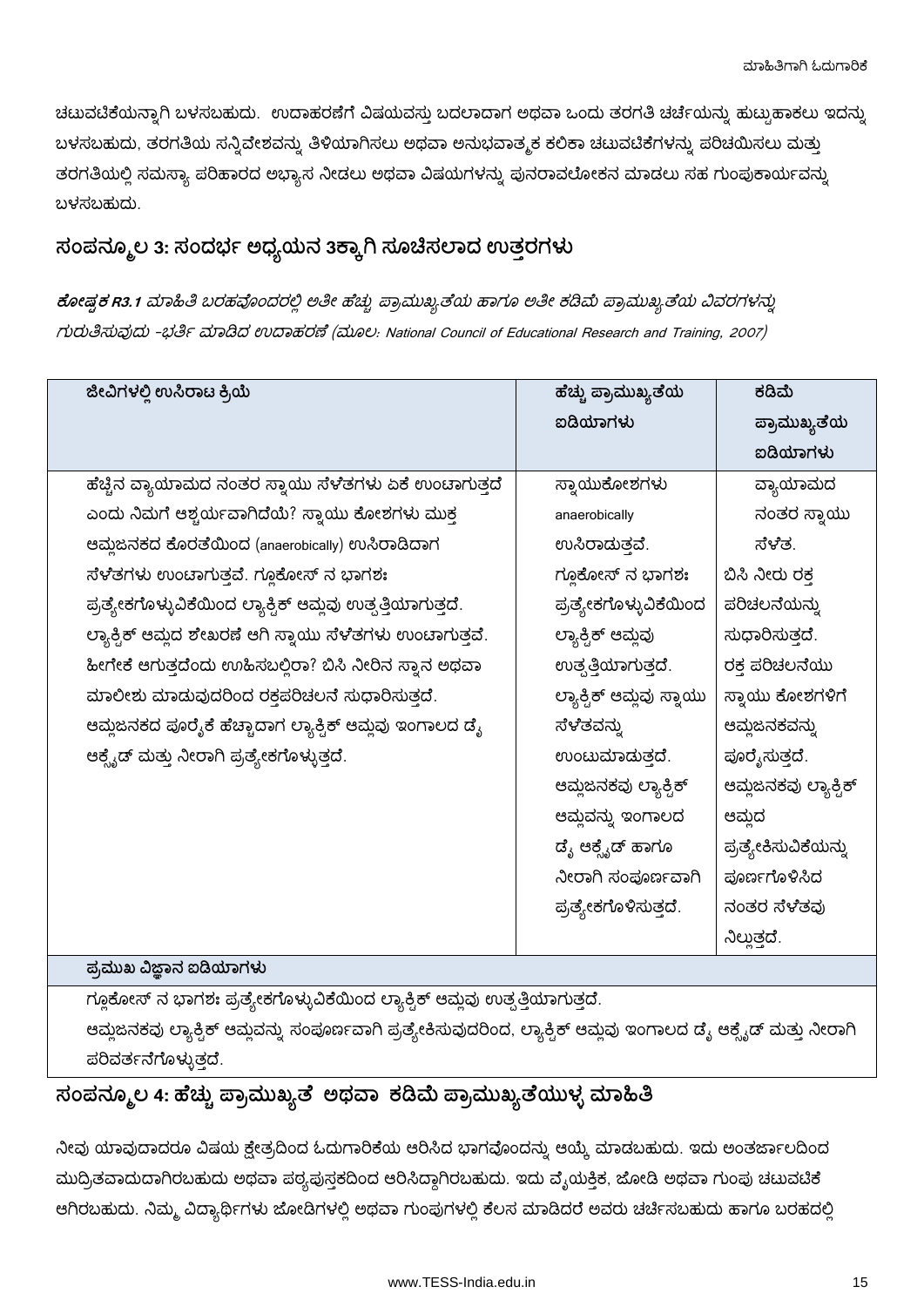ಹೆಚ್ಚಿನ ಪ್ರಾಮುಖ್ಯತೆ ಹಾಗೂ ಕಡಿಮೆ ಪ್ರಾಮುಖ್ಯತೆಯುಳ್ಳ ಮಾಹಿತಿಯು ಯಾವುದೆಂಬ ಕುರಿತು ತಮ್ಮ ಅಭಿಪ್ರಾಯಗಳನ್ನು ಹೋಲಿಸಲು, ಇಡೀ ತರಗತಿಗೆ ತಮ್ಮ ಪ್ರತಿಕ್ರಿಯೆಗಳನ್ನು ವರದಿ ಮಾಡುವ ಮೊದಲು ಪಟ್ಟಿ ಮಾಡಲು ಹಾಗೂ ತಾಳೆ ನೋಡಲು ಸಾಧ್ಯವಾಗುತ್ತದೆ.

ನಿಮ್ಮ ವಿದ್ಯಾರ್ಥಿಗಳು ಒಂದು ಅವಧಿಯಲ್ಲಿ ಎಷ್ಟು ಓದಬೇಕೆಂದು ನೀವು ನಿರೀಕ್ಷಿಸುವಿರೋ ಅದನ್ನು ಆಧರಿಸಿ, ಕೋಷ್ಟಕವನ್ನು ಉದ್ದವಾಗಿ ಅಥವಾ ಮೊಟಕಾಗಿ ತಯಾರಿಸಬಹುದು.

### ವಿದ್ಯಾರ್ಥಿಗಳಿಗೆ ಸೂಚನೆಗಳು

ಅಧ್ಯಾಯ, ಆರಿಸಿದ ಭಾಗ ಅಥವಾ ಲೇಖನವನ್ನು ಓದಿ, ಹೆಚ್ಚಿನ ಪ್ರಾಮುಖ್ಯತೆಯ ಅಥವಾ ಕಡಿಮೆ ಪ್ರಾಮುಖ್ಯತೆಯ ಮಾಹಿತಿಯನ್ನು ಟಿಪ್ಪಣಿ ಮಾಡಿ. ಪೂರ್ಣಗೊಳಿಸಿದ ನಂತರ ನಿಮ್ಮ ಪ್ರಕಾರ ಇಡೀ ಅಧ್ಯಾಯದಲ್ಲಿನ, ಆಯ್ದ ಭಾಗದಲ್ಲಿನ ಅಥವಾ ಲೇಖನದಲ್ಲಿನ ಪ್ರಮುಖ ವಿಚಾರ ಯಾವುದೆಂಬುದನ್ನು ಚಾರ್ಚ್ ನ ಕೊನೆಯಲ್ಲಿ ಬರೆಯಿರಿ.

ಕೋಷ್ಠಕ R4.1 ಮಾಹಿತಿ ಬರಹವೊಂದರಲ್ಲಿ ಹೆಚ್ಚಿನ ಹೆಚ್ಚಿನ ಪ್ರಾಮುಖ್ಯತೆಯ ಅಥವಾ ಕಡಿಮೆ ಪ್ರಾಮುಖ್ಯತೆಯ ಮಾಹಿತಿಯನ್ನು ವ್ಯಾಖ್ಯಾನಿಸುವುದು.

| ಪಠ್ಯಪುಸ್ತಕದಲ್ಲಿನ ಅಧ್ಯಾಯದ, ಆರಿಸಿದ ಭಾಗ ಅಥವಾ<br>ಲೇಖನದ ಶೀರ್ಷಿಕೆ |  |
|-------------------------------------------------------------|--|
| ಓದಿದ ಪುಟಗಳು                                                 |  |

| ಹೆಚ್ಚಿನ ಪ್ರಾಮುಖ್ಯತೆಯ ಐಡಿಯಾಗಳು ಹಾಗೂ ಮಾಹಿತಿ | ಕಡಿಮೆ ಪ್ರಾಮುಖ್ಯತೆಯ ಐಡಿಯಾಗಳು ಹಾಗೂ ಮಾಹಿತಿ |
|-------------------------------------------|-----------------------------------------|
|                                           |                                         |
|                                           |                                         |
|                                           |                                         |
|                                           |                                         |
|                                           |                                         |

| ಪ್ರಮುಖ |  |
|--------|--|
| ಅಂಶಗಳು |  |
|        |  |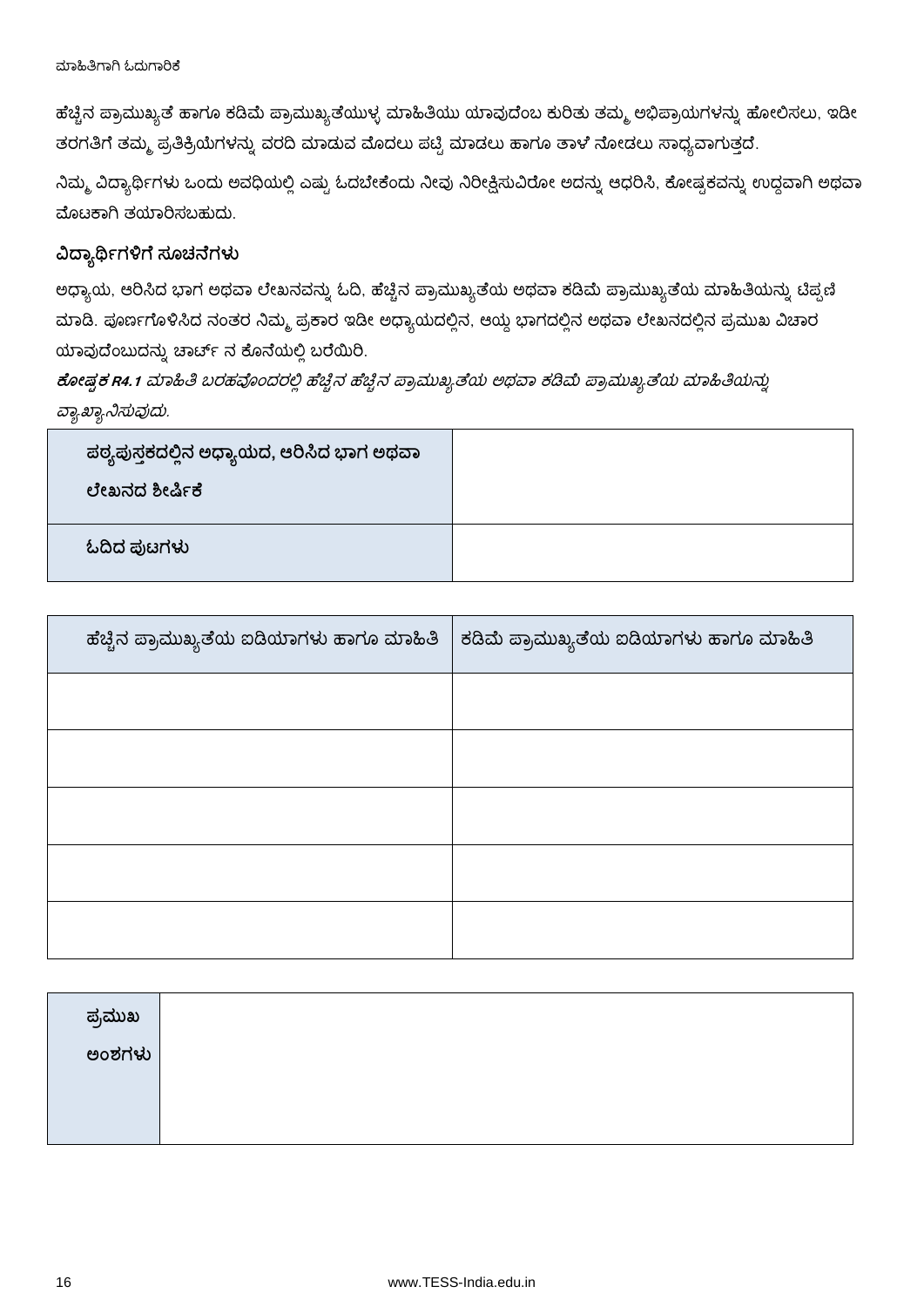# **ಹೆಚ್ಚುವರಿ ಸಂಪನ್ಮೂಲಗಳು**

- There are a number of non-fiction/information books for children in the NCERT catalogue, in both Hindi and English, which may be used in activities similar to those described in this unit: [http://www.ncert.nic.in/publication/children\\_books/children\\_books.html](http://www.ncert.nic.in/publication/children_books/children_books.html)
- The NCERT Department of Elementary Education (DEE) website has some useful publications for subject area reading in Hindi and English – see, for example, the publication *Towards a Green School*: [http://www.ncert.nic.in/departments/nie/dee/publication/Print\\_Material.html](http://www.ncert.nic.in/departments/nie/dee/publication/Print_Material.html)
- The TeachingEnglish website is aimed at teachers of English but contains many ideas of relevance to language teachers in general: [http://www.teachingenglish.org.uk/article/reading-information-motivating](http://www.teachingenglish.org.uk/article/reading-information-motivating-learners-read-efficiently)[learners-read-efficiently](http://www.teachingenglish.org.uk/article/reading-information-motivating-learners-read-efficiently)

# **/**

Augusta-Palmisano, M., Barrett, S., Davis, A., Fairchild, D. and Thompson, K. (2002) *ScienceWise 11: Succeeding in Today's World*. Toronto: Irwin Publishing.

Dhar, A. (2013) 'India bans testing of cosmetics on animals' (online), The Hindu, 29 June. Available from: [http://www.thehindu.com/news/national/india-bans-testing-of-cosmetics-on](http://www.thehindu.com/news/national/india-bans-testing-of-cosmetics-on-animals/article4860969.ece)[animals/article4860969.ece](http://www.thehindu.com/news/national/india-bans-testing-of-cosmetics-on-animals/article4860969.ece) (accessed 24 October 2014).

National Council of Educational Research and Training (2007) 'Respiration in organisms', Chapter 10 in *Science Textbook for Class VII*. New Delhi: National Council of Educational Research and Training. Available from:<http://ncert.nic.in/NCERTS/textbook/textbook.htm?gesc1=10-19> (accessed 19 November 2014).

Ramadas, J. (2007) *Small Science, A Series in Primary Science: TextBook – Class 4*, 2nd edn. New Delhi: Oxford University Press. Available from: [http://www.arvindguptatoys.com/arvindgupta/ss-eng](http://www.arvindguptatoys.com/arvindgupta/ss-eng-class4txt.pdf)[class4txt.pdf](http://www.arvindguptatoys.com/arvindgupta/ss-eng-class4txt.pdf) (accessed 19 November 2014).

### **Acknowledgements**

Except for third party materials and otherwise stated below, this content is made available under a Creative Commons Attribution-ShareAlike licence [\(http://creativecommons.org/licenses/by-sa/3.0/\)](http://creativecommons.org/licenses/by-sa/3.0/). The material acknowledged below is Proprietary and used under licence for this project, and not subject to the Creative Commons Licence. This means that this material may only be used unadapted within the TESS-India project and not in any subsequent OER versions. This includes the use of the TESS-India, OU and UKAID logos.

Grateful acknowledgement is made to the following sources for permission to reproduce the material in this unit:

Resource 1: adapted from Dhar, A. (2013) 'India bans testing of cosmetics on animals', *The Hindu*, 29 June, [http://www.thehindu.com.](http://www.thehindu.com/)

Activity 4: cyclone text adapted from Ramadas (2007); electric circuits text adapted from Augusta-Palmisano et al. (2002).

Case Study 3: adapted from National Council for Educational Research and Training (2007), Chapter 10 in *Science Textbook for Class VII*, [http://ncert.nic.](http://ncert.nic/)

Every effort has been made to contact copyright owners. If any have been inadvertently overlooked the publishers will be pleased to make the necessary arrangements at the first opportunity.